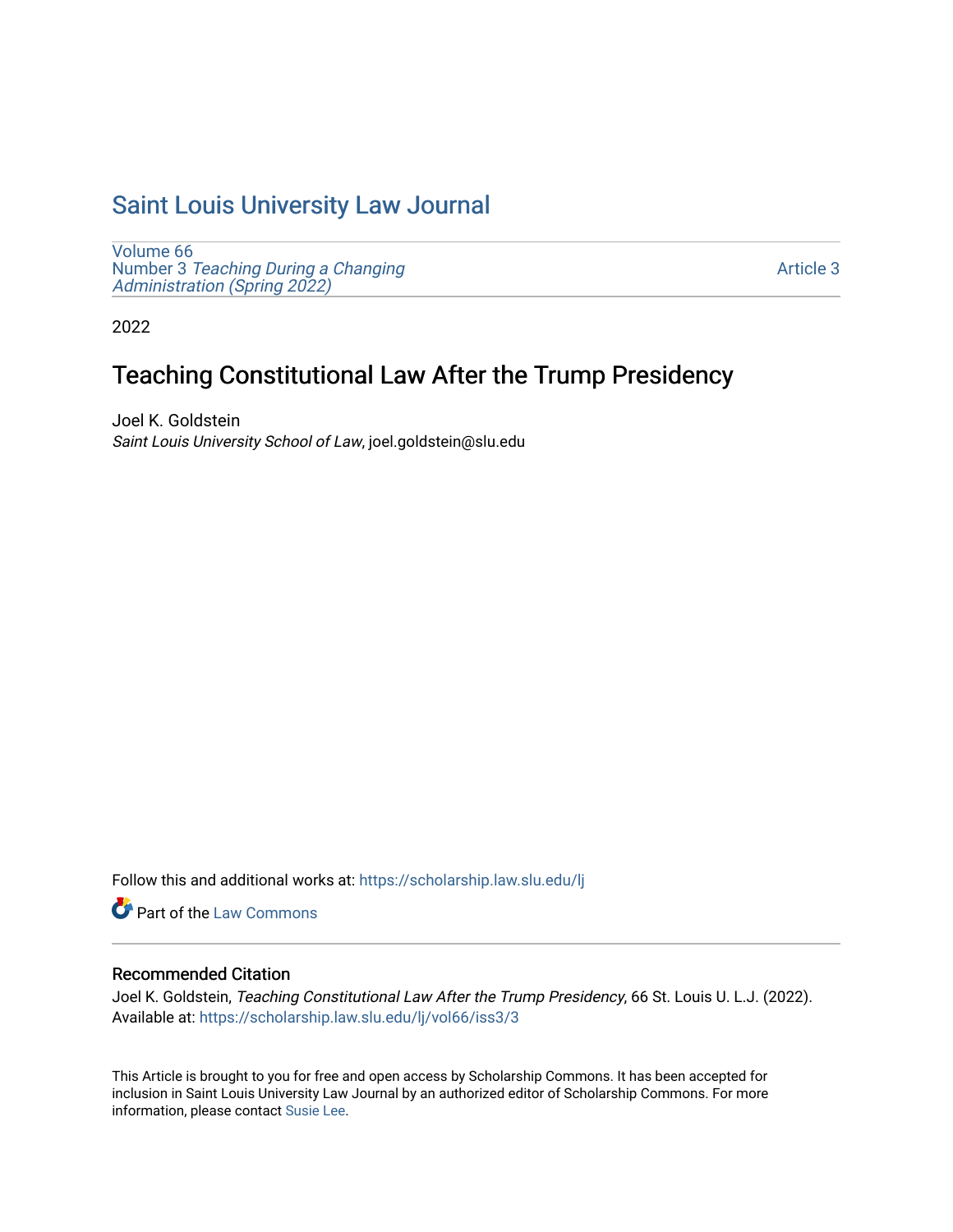# JOEL K. GOLDSTEIN[\\*](#page-1-0)

#### ABSTRACT

*Teaching Constitutional Law will not, and should not, be the same after the presidency of Donald Trump. President Trump conducted his presidency in a manner which disregarded constitutional limits and assaulted basic constitutional principles. At the most conventional level for Constitutional Law courses, the Supreme Court generated new doctrinal responses to some of Trump's presidential acts. Moreover, Trump's presidency engaged non-judicial actors in considering how relatively obscure constitutional barriers operated, such as the Emoluments and Pardon Clauses, provisions regarding presidential inability and impeachment, and even segments of the Twelfth Amendment related to the role of the Senate president during the count of electoral votes and of the Fourteenth Amendment regarding Insurrection and Rebellion. Those constitutional texts have traditionally not been part of basic Constitutional Law courses, but now, at least some should be—not simply for their own significance*  but for questions they raise about the Trump presidency and constitutional *interpretation more generally. But in the aftermath of the Trump presidency, Constitutional Law courses should pay greater attention to identifying and exploring basic constitutional principles, many of which the Trump presidency disparaged, and considering the role of norms, conventions, and human behavior in vindicating those values. Finally, the Trump presidency points to a need for law schools, consistent with their missions, to expand their public educational activities regarding foundational constitutional values.*

<span id="page-1-0"></span><sup>\*</sup> Vincent C. Immel Professor of Law Emeritus, Saint Louis University School of Law. I am grateful for very helpful comments on an earlier draft from Nicholas Allard, Bill Araiza, Eric Berger, and Renee Landers. Some of the ideas presented in Section II draw from "Constitutional Principle and Constitutional Morality" which I delivered at the Donald J. Sutherland Lecture at Hofstra University on October 15, 2019. I retired from full-time law school teaching in June 2019, although I taught basic Constitutional Law courses in the January 2020 semester at Saint Louis University School of Law and Washington University School of Law. I am grateful to Kathleen Casey of the Immel Library at Saint Louis University School of Law for some research assistance. I, of course, alone am responsible for the substantive judgments made.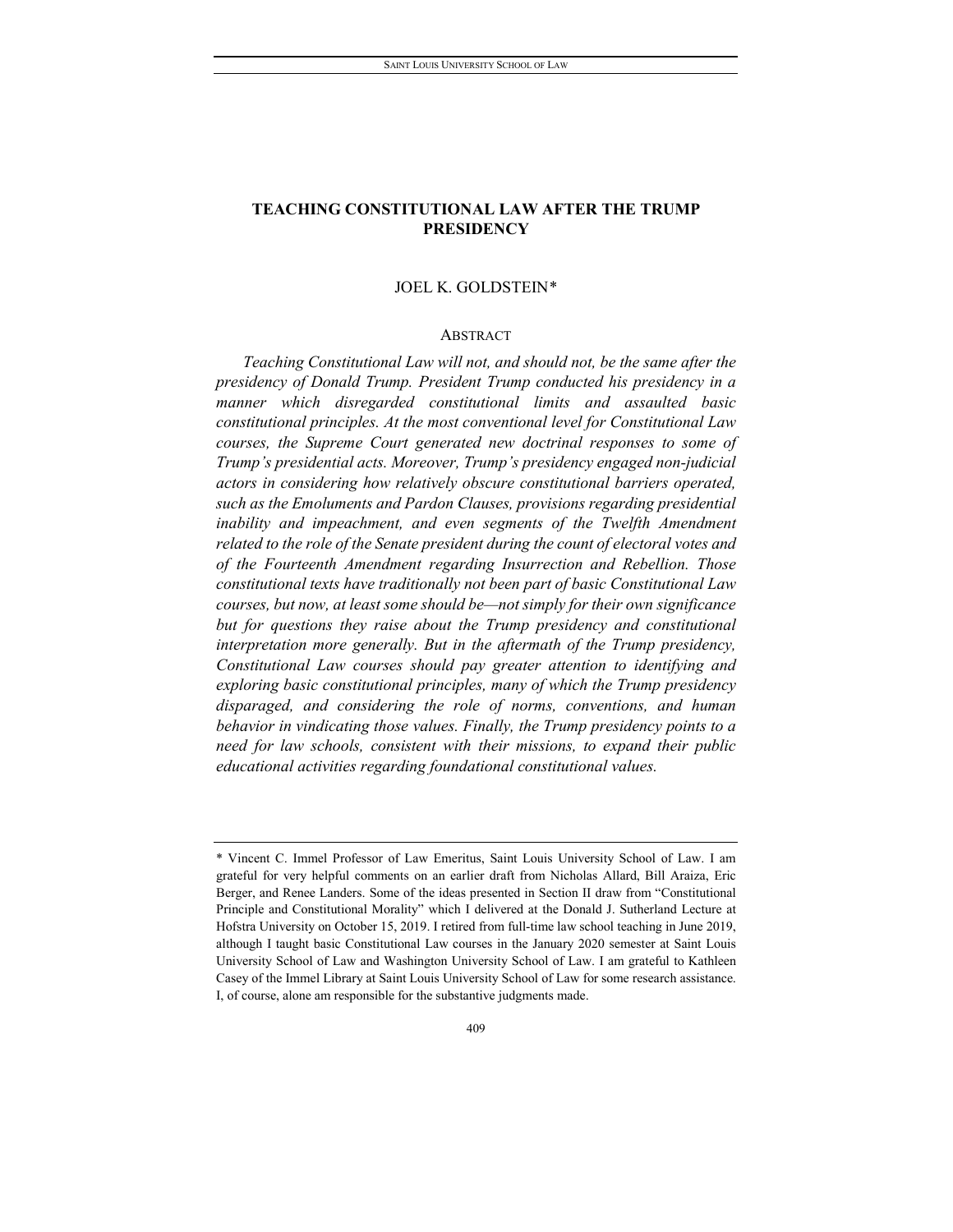# **INTRODUCTION**

Like so much else, teaching Constitutional Law won't be the same after the presidency of Donald Trump. At least it shouldn't be. The election of 2016 brought to power an authoritarian demagogue who repeatedly assaulted American constitutional democracy in unprecedented ways. "Trump operated the presidency in ways that defied widely held assumptions about how a president might use and abuse the powers of the office,"<sup>[1](#page-2-0)</sup> wrote Bob Bauer, former White House Counsel to President Barack Obama, and Jack Goldsmith, Assistant Attorney General for the Office of Legal Counsel under President George W. Bush. The Bauer-Goldsmith bipartisan indictment of Trump echoed and was subscribed to many times over by other thoughtful constitutionalists associated with both major parties. Trump's behavior triggered novel consideration of dormant constitutional provisions, trashed long-standing constitutional norms and conventions, and even challenged basic American constitutional ideals. And the enduring loyalty of his supporters notwithstanding these assaults raises existential questions for the future of American constitutional democracy.

Trump's presidency presents one of several sources which press for change in the content of basic Constitutional Law courses. Even in normal times, Constitutional Law is among the most dynamic subjects in the law school curriculum. Even as canonical cases anchor the basic Constitutional Law courses, most Supreme Court terms produce some decisions that require syllabus revisions. The current Court's composition, calendar, and arguments suggest a disposition to disrupt long-standing precedent, which may introduce major decisions with new doctrinal developments or approaches needing coverage. And traumatic, high-profile events, including the killings of George Floyd and other persons of color, have reminded this nation of the persistence of structural racism and other pernicious forms of discrimination against historically disadvantaged groups, thereby giving constitutional law teachers even more cause to reconsider the presentation of Constitutional Law. Perhaps some future volume of this *Law Journal's* "Teaching" series might address teaching about structural racism across the curriculum.

Yet, the fact that curricular revision should also respond to other calls should not preclude the important, and to some extent overlapping, task of responding to the issues that Trump's presidency raises. At the most particular level, Trump's conduct presented new issues for constitutional interpretation. In response to his presidency, the Supreme Court wrote some new doctrine, and other constitutional interpreters considered and applied obscure, rarely-invoked constitutional provisions. Trump was *sui generis*, and accordingly, his

<span id="page-2-0"></span><sup>1.</sup> BOB BAUER & JACK GOLDSMITH, AFTER TRUMP: RECONSTRUCTING THE PRESIDENCY ix (2020).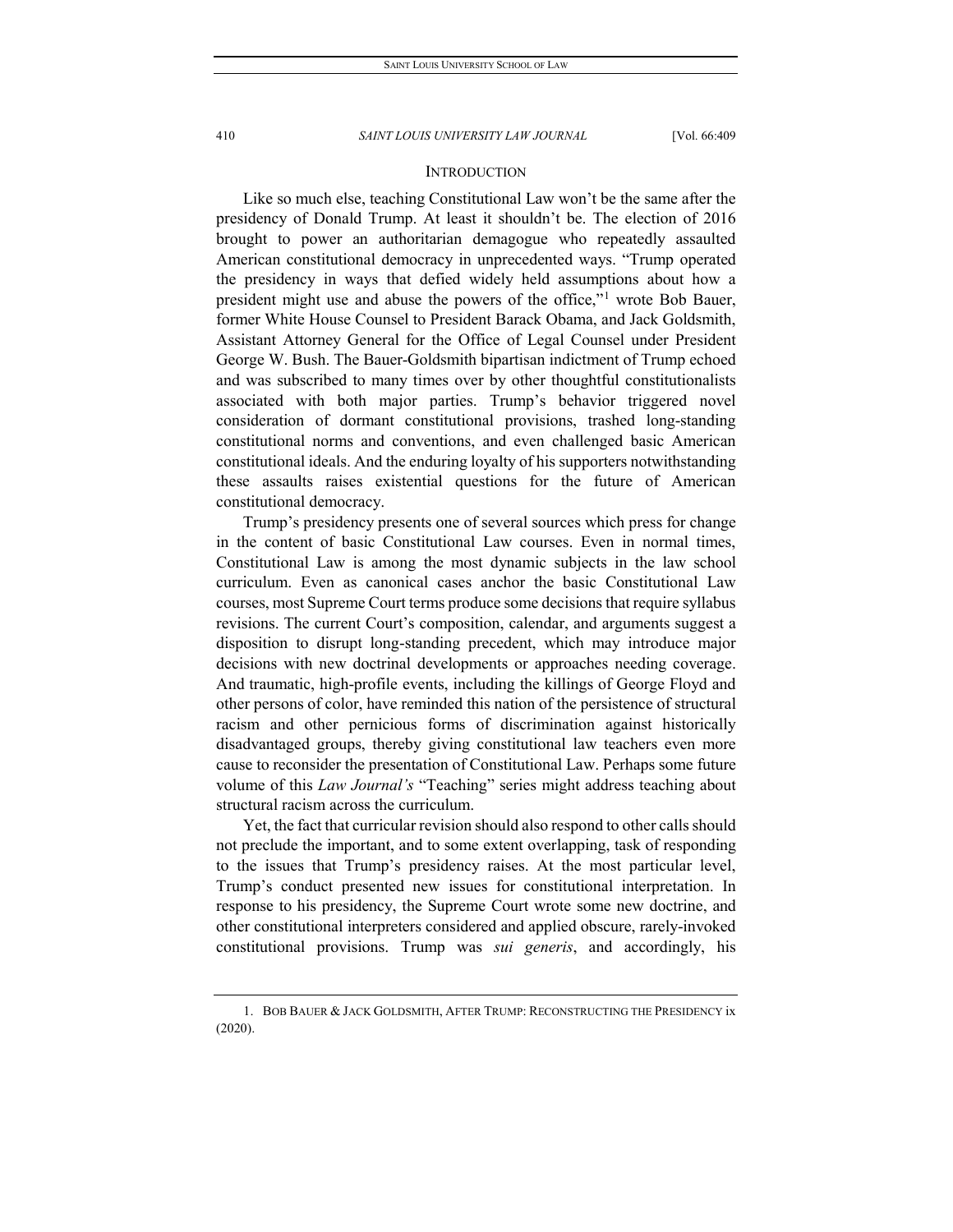presidency tested esoteric constitutional backstops not previously part of basic law school Constitutional Law courses.

Yet, Trump's presidency did not simply surface some obscure constitutional provisions to include in the syllabus under familiar categories. In addition, Trump brushed aside many long-standing norms and conventions that had been established to implement basic constitutional principles. Many such practices are not judicially enforced, and accordingly, most Constitutional Law courses probably allow them cameo appearances, if that. Still their connection to constitutional values and procedures and their centrality to constitutional government, as demonstrated by the fallout from Trump's behavior, invite Constitutional Law teachers to reconsider their role in the course.

The anomalous nature of the questions and clauses Trump brought into play and his disparagement of familiar norms signaled that his presidency inaugurated a critical moment for American constitutional democracy. It assaulted foundational American constitutional ideals, principles that animate the document and our best constitutional traditions. That Trump's presidency rejected basic constitutional ideals was most dramatically illustrated by the unwillingness of Trump and many of his supporters to acknowledge his clear defeat in 2020 and by their effort to retain power through extra-legal methods, behavior characteristic of autocratic regimes but foreign to American experience. The Trump-inspired events made January 6 a day of infamy, different from, but which will stand alongside, December 7 and September 11. However, that day's attack on constitutional institutions and the Capitol came from within, and the "insurrection" and "terrorism" it represented was inspired not by America's external enemies, but by Trump's words and those of some of his close allies.<sup>[2](#page-3-0)</sup>

Nevertheless, curricular revision seems an inadequate response for law schools to this assault on basic principles of American constitutional democracy. What was most striking, unsettling, and indeed frightening about the Trump presidency was that he achieved and retained widespread support, notwithstanding his assault on bedrock American constitutional ideals. American law schools have a stake in preserving constitutional principles, and Trump's ability to sustain considerable public support notwithstanding the events of January 6 makes clear that many Americans do not understand or

<span id="page-3-0"></span><sup>2</sup>*. See, e.g.*, 167 CONG. REC. S735 (daily ed. Feb. 13, 2021) (statement of Sen. Mitch McConnell) (stating that mob on January 6, 2021, used "terrorism" because President Trump fed them "wild falsehoods"); *id.* at S738 (daily ed. Feb. 13, 2021) (statement of Sen. Susan Collins) (stating that Trump "incited an insurrection with the purpose of preventing that transfer of power from occurring."); *id.* at S26 (daily ed. Jan. 6, 2021) (statement of Sen. Mitt Romney) (calling events at Capitol on January 6, 2021, "an insurrection incited by [Trump]"); *Statement by President George W. Bush on Insurrection at the Capitol*, GEORGE W. BUSH PRESIDENTIAL CTR. (Jan. 6, 2021) (referring to January 6, 2021, as an "insurrection" conducted "by people whose passions have been inflamed by falsehoods and false hopes.").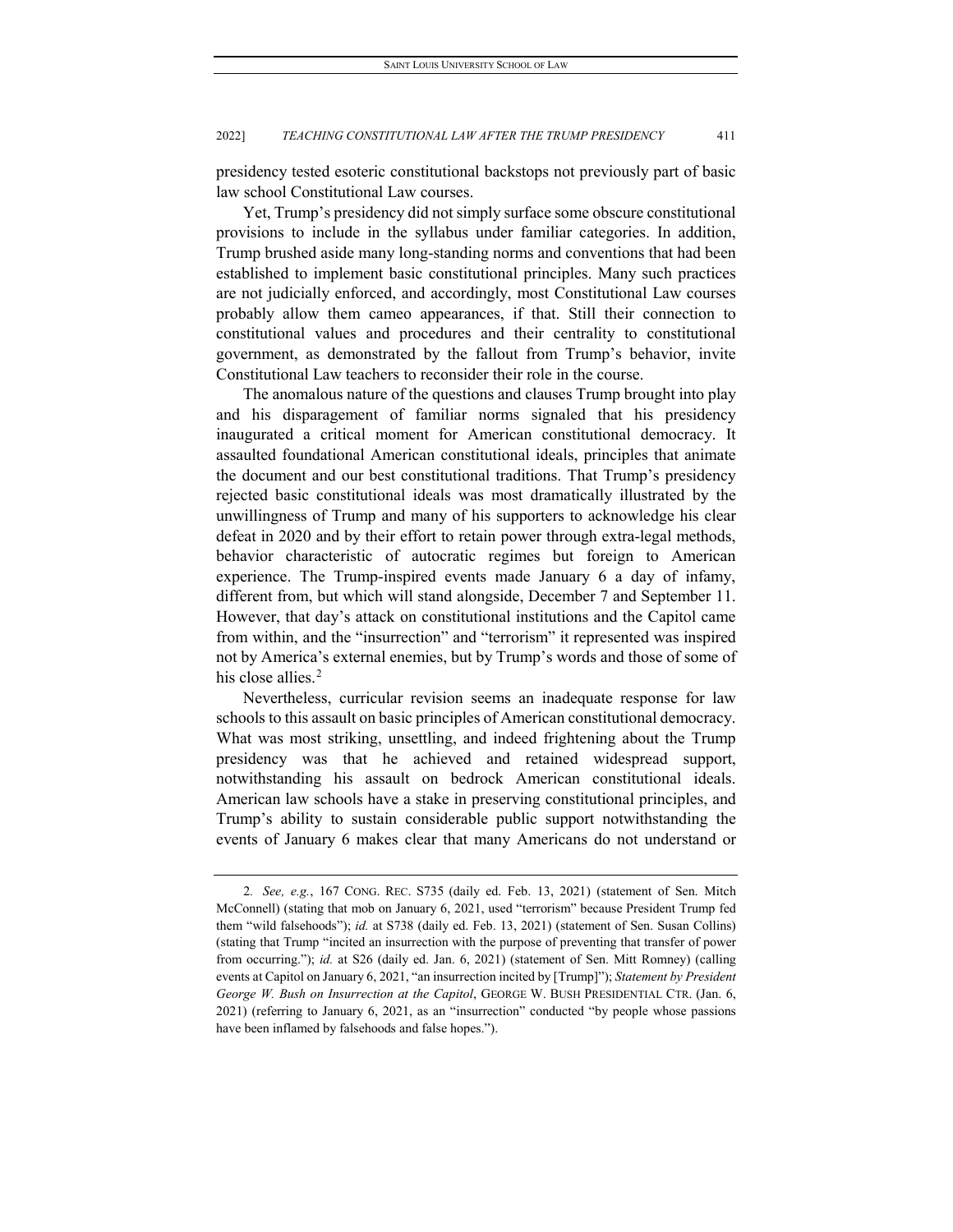embrace basic ideals of the American constitutional system. That interest justifies educational activities that extend beyond students in Constitutional Law courses and mandates efforts to help educate the public about those basic ideals. Law schools should consider expanding curricular and extra-curricular opportunities for faculty and students to help educate others regarding American constitutional principles in a manner consistent with their mission.

This Essay continues in Section I by outlining some of the specific constitutional issues Trump's presidency raised which merit discussion in basic Constitutional Law courses. Section II argues that the Trump presidency assaulted foundational constitutional principles and illustrates that point by focusing on two such principles implicated by Trump's activities culminating in the January 6 insurrection. It also underscores a truth most of us have taken for granted, but which Trump's presidency shows deserves more emphasis in Constitutional Law courses, that the survival of basic constitutional ideals, indeed of American constitutional government, depends on the willingness of government officials and citizens to follow principle, even when doing so cuts against their immediate partisan preferences. The message of Section II deserves a larger audience than those who study Constitutional Law in law school. Accordingly, Section III suggests that law schools have an interest in and standing to educate more broadly regarding basic constitutional ideals.

Two disclosures may be useful in assessing my suggestions. First, since course design should serve curricular objectives, a word about my understanding of the purpose of basic law school Constitutional Law courses seems appropriate. Although most students will not practice constitutional law, some will, a larger group will occasionally find (or miss) a constitutional issue relevant to a client's problem, and virtually all will benefit in their practices from basic knowledge of the structure and purposes of American government.<sup>[3](#page-4-0)</sup> Moreover, lawyers often assume civic roles in which their performance can benefit from exposure to Constitutional Law.<sup>[4](#page-4-1)</sup> Indeed, some argue that the primary justification for requiring students to take Constitutional Law is better to prepare them to be "leading citizens."[5](#page-4-2) As such, basic Constitutional Law courses should educate students regarding constitutional structure and rights and the purposes behind such arrangements and provisions; the way lawyers, judges, and other officials make constitutional arguments and the strengths and weaknesses of different approaches to constitutional interpretation; the role of judges, other

<span id="page-4-0"></span><sup>3.</sup> Ernest A. Young, *Curricula and Complacency: A Response to Professor Levinson*, 117 YALE L.J. POCKET PART 12 (2008) (contending that knowledge of constitutional structure benefits lawyers in their practices).

<span id="page-4-1"></span><sup>4</sup>*. See, e.g.*, Mark A. Graber, *Teaching the Forgotten Fourteenth Amendment and the Constitution of Memory*, 62 ST. LOUIS U. L.J. 639, 641 (2018) (suggesting that some law students will play an important role in civic society lending importance to constitutional law courses).

<span id="page-4-2"></span><sup>5.</sup> Sanford G. Levinson, *Reconsidering the Syllabus in "Constitutional Law*,*"* 117 YALE L.J. POCKET PART 8 (2008).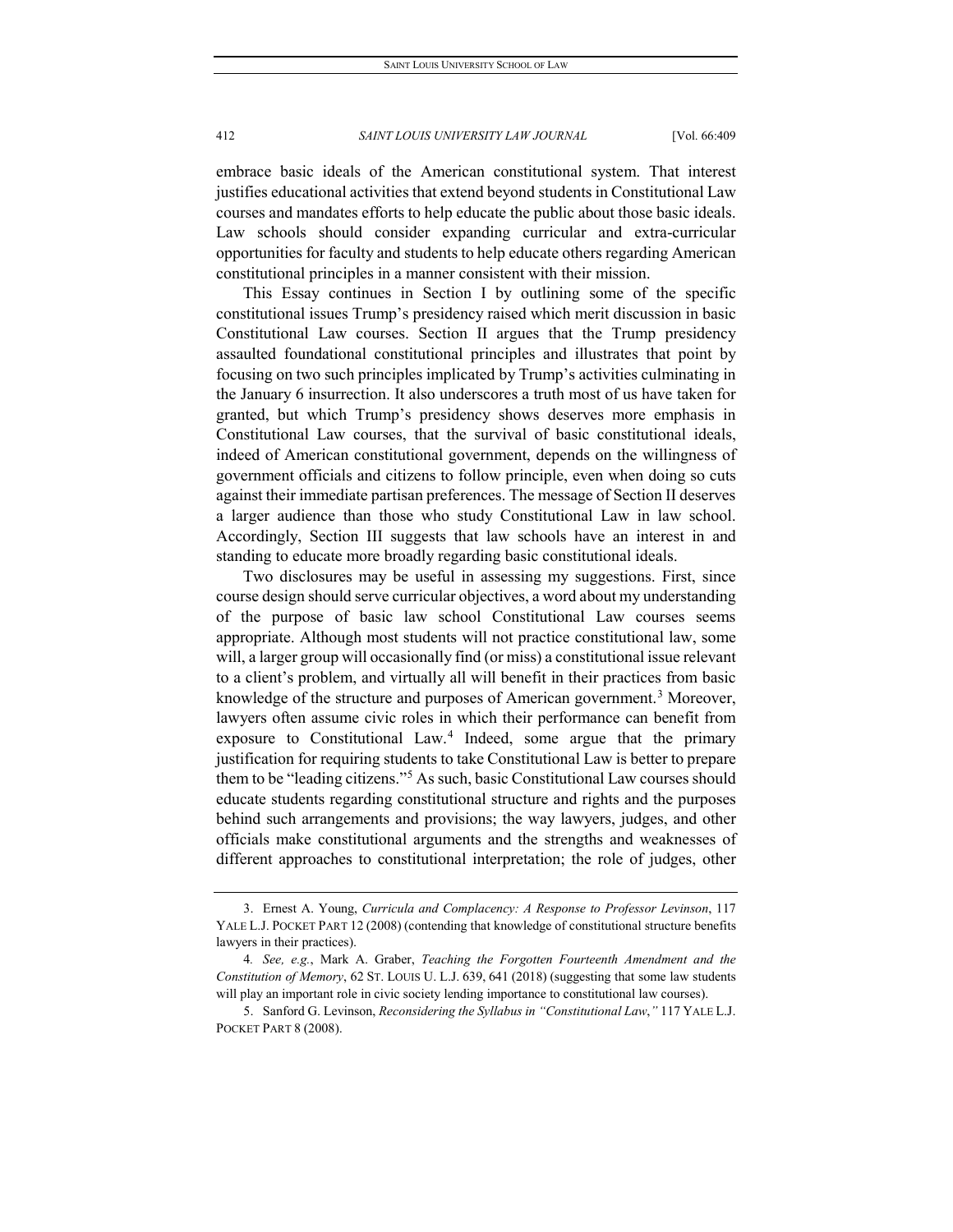officials, lawyers, and citizens in making and applying constitutional law; and the fundamental ideals implicit in our constitutional system.

Second, having retired from full-time teaching in June 2019 and having last taught basic Constitutional Law courses the following January 2020 semester, I may not experience the syllabus and classroom challenges my recommendations will present. My last courses included some of the material discussed in Section I and some ideas in Section II below, but the concerns and suggestions in Sections II and III have grown and been influenced by the events of January 6, 2021, and its aftermath. Yet, my suggestions are not disciplined by the knowledge that I will have to practice in class or in faculty committee work what I preach in these pages. Nonetheless, the novelty of some of the issues raised and the severity of the threat posed to basic constitutional principles convinces me of the curricular and institutional merit of the suggestions made here.

# I. CASES & CLAUSES

Most Constitutional Law courses focus on doctrine from Supreme Court decisions and the textual provisions at issue in those disputes. Accordingly, a natural, or at least comfortable, place to begin considering the impact of Trump's presidency on Constitutional Law courses are some Supreme Court cases associated with his presidency and the constitutional clauses that his behavior brought into frequent discussion. What follows is not a comprehensive list of those cases and clauses but some of those which are suggestive and may merit attention.[6](#page-5-0)

# *A. Trump & the Supreme Court*

# 1. The Muslim Ban: *Korematsu* Revisited

Courses on constitutional rights typically include *Korematsu v. United*  States,<sup>[7](#page-5-1)</sup> the infamous decision in which the Supreme Court upheld military orders confining Japanese American citizens to specified areas during World War II. *Korematsu* was subsequently viewed as a colossal embarrassment of American history, $8$  and few, if any, expected behavior of a 21st century

<span id="page-5-0"></span><sup>6.</sup> For instance, I do not discuss claims in some litigation, such as Trump's attempt to invoke executive privilege against records requests made of the United States Archivist by the Select Committee to Investigate the January 6th Attack on the United States Capitol. *See* Trump v. Thompson, 20 F4th 10, 49 (D.C. Cir. 2021), *cert. denied*, 142 S. Ct. 1350 (2022).

<sup>7.</sup> Korematsu v. United States*,* 323 U.S. 214, 214 (1944).

<span id="page-5-2"></span><span id="page-5-1"></span><sup>8.</sup> Harold Hongju Koh, *Symposium: Trump v. Hawaii —* Korematsu*'s ghost and nationalsecurity masquerades*, SCOTUSBLOG (June 28, 2018, 11:00 AM), https://www.scotusblog.com/ 2018/06/symposium-trump-v-hawaii-korematsus-ghost-and-national-security-masquerades/ (asserting that "*Korematsu* was overruled in the court of public opinion … decades" before Court's

decision in *Trump v. Hawaii*). *See also* Trump v. Hawaii*,* 138 S. Ct. 2392, 2423 (2018) (expressing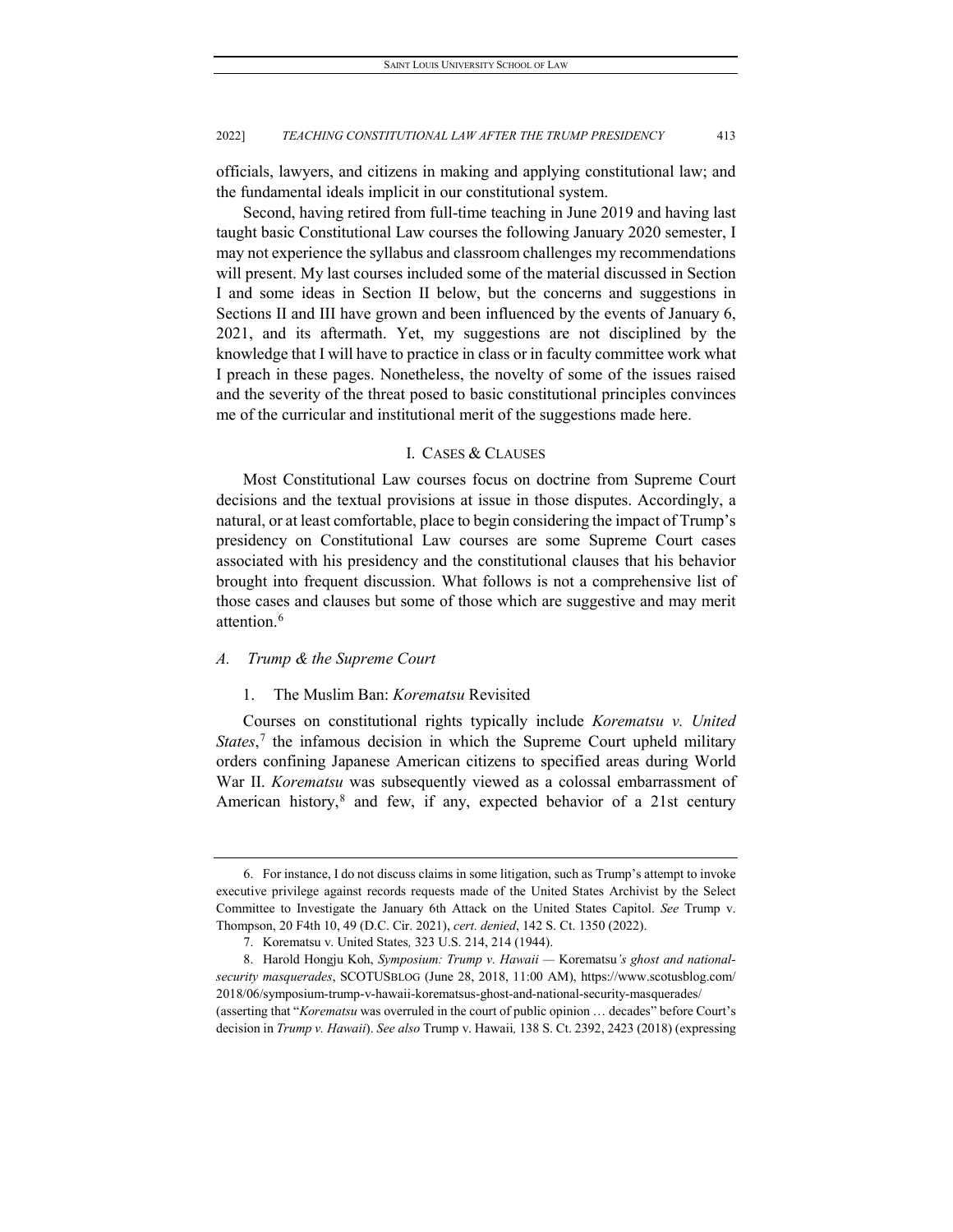American presidential candidate or president to cause reasonable people to compare their conduct to that of the federal government in the 1940s in creating and defending Japanese internment camps as a wartime expedient. Nevertheless, Trump's campaign rhetoric and earliest actions as president presented an analogy to *Korematsu*. Trump was widely-criticized, even by fellow Republicans,<sup>[9](#page-6-0)</sup> for his statement on December 7, 2015, the 74th anniversary of Japan's attack on Pearl Harbor, calling for "a total and complete shutdown of Muslims entering the United States until our country's representatives can figure out what is going on.["10](#page-6-1) Trump justified his campaign policy of banning Muslim's from entering the United States by pointing to Roosevelt's actions following Pearl Harbor.<sup>[11](#page-6-2)</sup> Even for those who do not regard Trump as an authority on the Constitution or American history, his reliance on F.D.R.'s wartime orders to support his policy made the association with *Korematsu*  inescapable.

In *Trump v. Hawaii*,<sup>[12](#page-6-3)</sup> the Supreme Court considered questions of presidential power and religious liberty after Trump issued executive orders suspending entry of foreign nationals from certain (mostly Muslim) countries, while the Department of Homeland Security reviewed the adequacy of the information those countries provided to allow a determination regarding whether those individuals presented a security threat.<sup>[13](#page-6-4)</sup> After lower courts held Trump's initial order unlawful, Trump issued new orders twice in eight months, varying the affected countries, rationale, nature of the review undertaken, and procedures.[14](#page-6-5) As a candidate, president-elect, and president, Trump repeatedly made comments hostile to Muslims.<sup>[15](#page-6-6)</sup> Nonetheless, the Court, in a 5–4 decision, upheld Trump's third order against a constitutional challenge that it violated the Establishment Clause by discriminating against Muslims.<sup>[16](#page-6-7)</sup>

<sup>&</sup>quot;what is already obvious: *Korematsu* was gravely wrong the day it was decided, has been overruled in the court of history, and—to be clear—'has no place in law under the Constitution.'").

<span id="page-6-0"></span><sup>9.</sup> Jessica Taylor, *Trump Calls for a 'Total and Complete Shutdown of Muslims Entering' U.S.*, NPR (Dec. 7, 2015), https://www.npr.org/2015/12/07/458836388/trump-calls-for-total-andcomplete-shutdown-of-muslims-entering-u-s (quoting comments of Governors Jeb Bush and Chris Christie and Senators Lindsay Graham and Marco Rubio denouncing Trump's statement).

<sup>10</sup>*. Id*.

<span id="page-6-3"></span><span id="page-6-2"></span><span id="page-6-1"></span><sup>11.</sup> Meghan Keneally, *Donald Trump Cites These FDR Policies to Defend Muslim Ban*, ABC NEWS (Dec. 8, 2015), https://abcnews.go.com/Politics/donald-trump-cites-fdr-policies-defendmuslim-ban/story?id=35648128.

<sup>12.</sup> Trump v. Hawaii, 138 S. Ct. 2392 (2018).

<sup>13</sup>*. Id.* at 2403.

<sup>14</sup>*. Id.* at 2403–04.

<span id="page-6-7"></span><span id="page-6-6"></span><span id="page-6-5"></span><span id="page-6-4"></span><sup>15</sup>*. See, e.g.*, *id.* at 2417 (summarizing Trump's statements calling for "total and complete shutdown of Muslims entering the United States," referring to "Muslim ban"). *See also id.* at 2435– 38 (Sotomayor, J., dissenting) (providing a more complete statement of Trump's anti-Muslim comments).

<sup>16</sup>*. Id.* at 2423.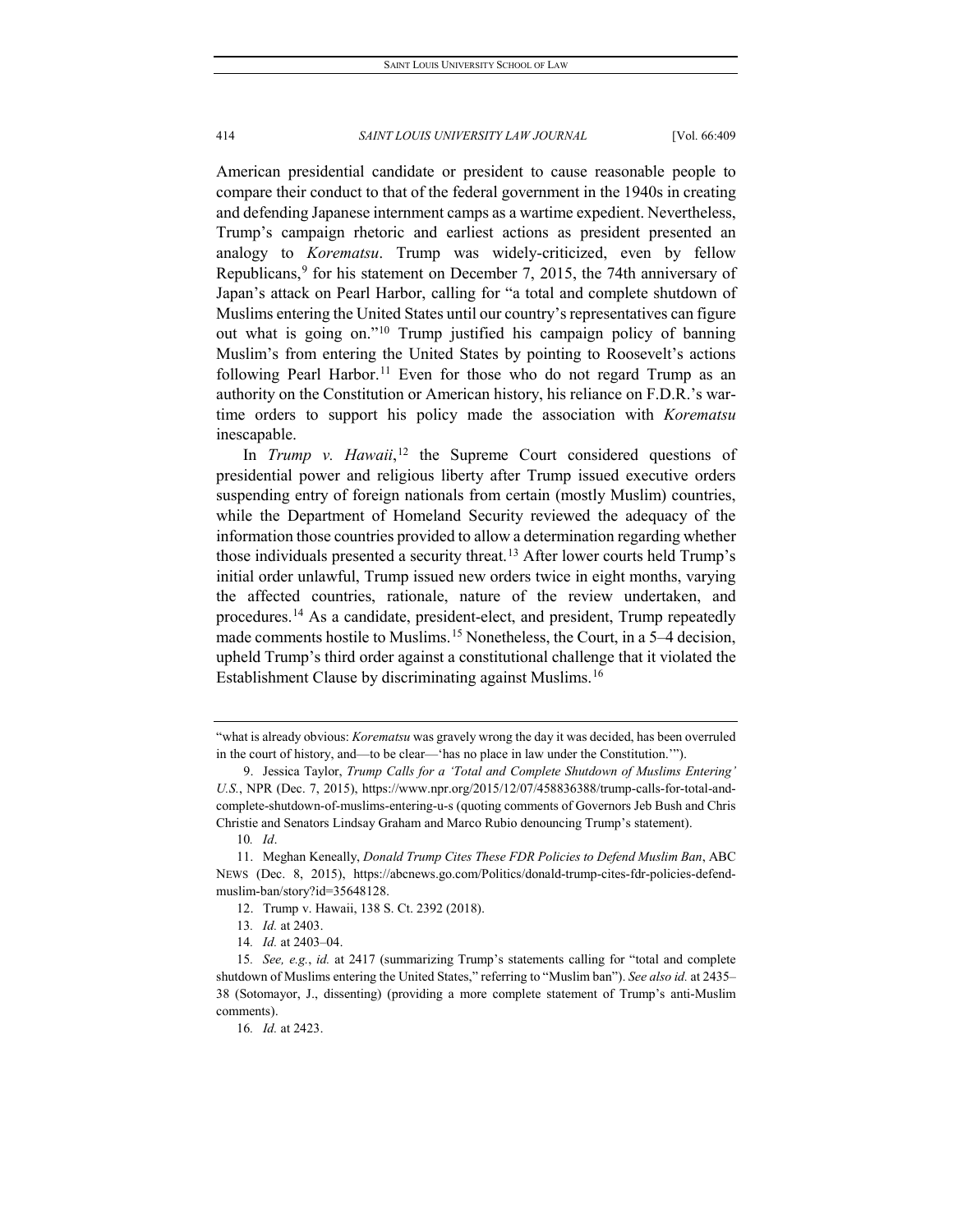The majority opinion, which Chief Justice John G. Roberts, Jr. wrote, characterized Trump's third order as facially neutral and one which addressed a matter within the "core of executive responsibility"<sup>[17](#page-7-0)</sup> and reasoned that courts typically were very deferential to presidential actions regarding whether to admit foreign nationals given national security implications. The issue was not whether to denounce Trump's statements, the Court wrote, but to determine the significance of those statements in assessing the third order. The Court applied a deferential standard of review to facially neutral provisions in entry cases, <sup>[18](#page-7-1)</sup> and it found that the lenient test of some legitimate national security basis was met in this case by the articulated purpose of "preventing entry of nationals who cannot be adequately vetted and inducing other nations to improve their practices."[19](#page-7-2) The Court, in part, cited the facts that the policy did not specifically identify a religion, and affected countries with only eight percent of the world's Muslims and which prior administrations and Congress had designated as posing national security concerns.[20](#page-7-3)

In dissent, Justice Sonia Sotomayor found the majority's summary of Trump's anti-Muslim rhetoric incomplete. She catalogued Trump's statements which demonstrated his anti-Muslim animus in greater detail than the majority had and concluded that the "full record paints a far more harrowing picture, from which a reasonable observer would readily conclude that the Proclamation was motivated by hostility and animus toward the Muslim faith."<sup>[21](#page-7-4)</sup> Given Trump's pronouncements, Justice Sotomayor's dissent found "stark parallels between the [majority's] reasoning" and *Korematsu*.<sup>[22](#page-7-5)</sup> The majority forcefully rejected that analogy, characterizing the government order upheld in *Korematsu* as one which forcibly relocated "U.S. citizens to concentration camps, solely and explicitly on the basis of race."<sup>[23](#page-7-6)</sup>

Yet, the majority's dismissal of *Korematsu* as having "nothing to do with this case"[24](#page-7-7) seems at least an overstatement and more likely raises inferences appropriately drawn in response to excessive protestation. Even if distinctions can fairly be made since, for instance, Trump's orders excluded certain foreign nationals rather than confining American citizens, those variations did not eliminate the resemblance between the "reasoning" in the two cases, which was, after all, the point Justice Sotomayor made. In both cases, Harold Hongju Koh pointed out,

<span id="page-7-0"></span><sup>17.</sup> Trump v. Hawaii, 138 S. Ct. 2392, 2418 (2018).

<span id="page-7-1"></span><sup>18</sup>*. Id.* at 2418–21.

<sup>19</sup>*. Id.* at 2420–21.

<span id="page-7-3"></span><span id="page-7-2"></span><sup>20</sup>*. Id.* at 2421.

<sup>21</sup>*. Id.* at 2435.

<span id="page-7-7"></span><span id="page-7-6"></span><span id="page-7-5"></span><span id="page-7-4"></span><sup>22.</sup> Trump v. Hawaii, 138 S. Ct. 2392, 2447 (2018).

<sup>23</sup>*. Id.* at 2423.

<sup>24</sup>*. Id.*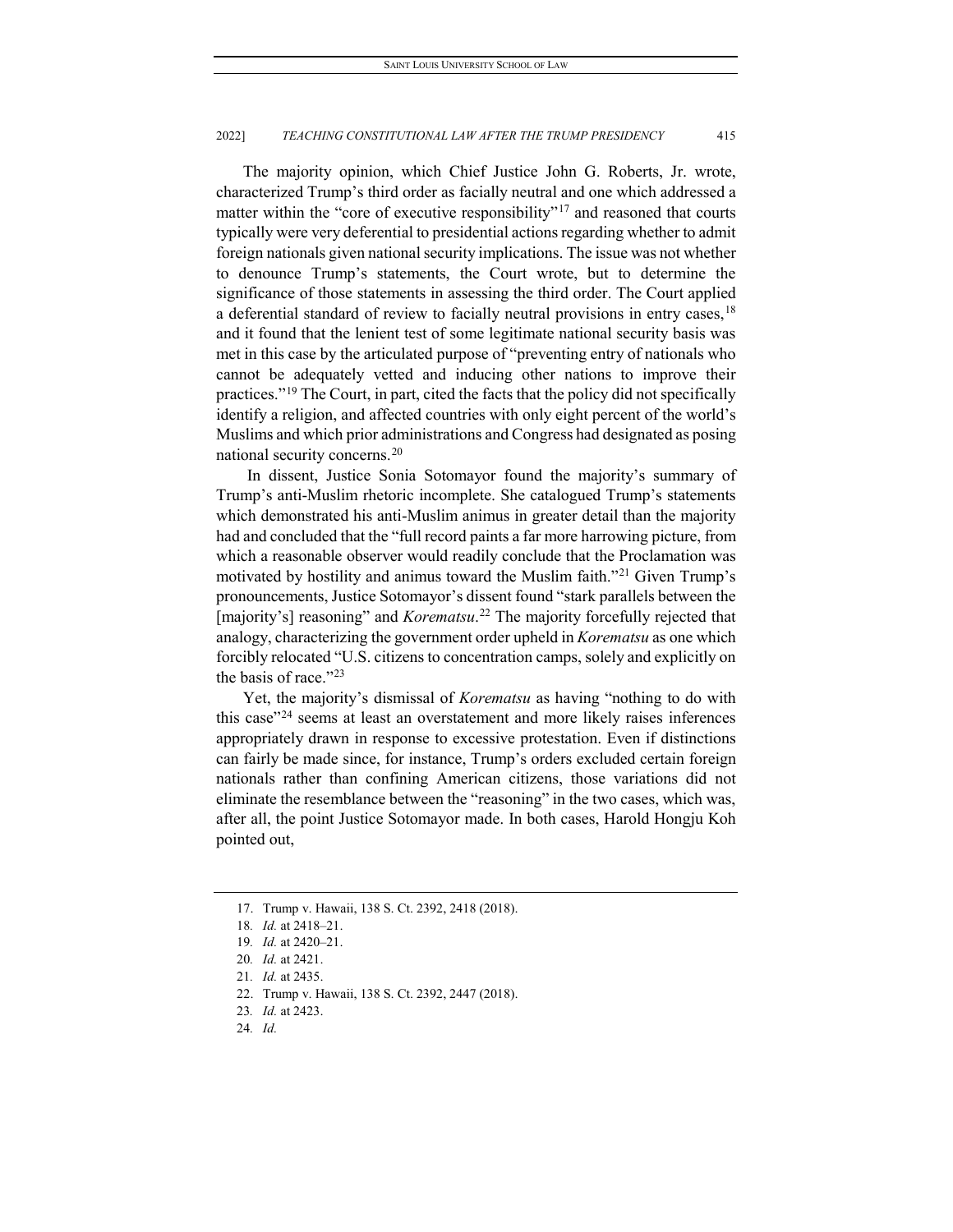[T]he president had invoked an amorphous national security threat to justify a sweeping discriminatory policy limiting the freedom of a particular group. In both cases, the government asserted a grossly overbroad group stereotype that presumed that membership in that group, standing alone, signaled a hidden desire to harm the United States.<sup>[25](#page-8-0)</sup>

And the fact that the targeted category in both cases was a minority group subject to prejudice made the parallels more obvious.

And still, even as the Court upheld Trump's third order, it went to lengths to distance itself, and the Constitution, from Trump's rhetoric. Chief Justice Roberts used the case "to make express what is already obvious: *Korematsu* was gravely wrong the day it was decided, has been overruled in the court of history" and was inconsistent with the Constitution.<sup>[26](#page-8-1)</sup> That judicial pronouncement will forever link *Trump v. Hawaii* to *Korematsu* in ironic contradiction of the Chief Justice's earlier statement separating the two cases. Moreover, the majority went out of its way to point out that the president "possesses an extraordinary power to speak to his fellow citizens and on their behalf" and to articulate inclusive themes, an implicit criticism of Trump's rhetoric.[27](#page-8-2) Justice Anthony M. Kennedy was more explicit in his concurrence. He instructed that "the very fact that an official may have broad discretion, discretion free from judicial scrutiny, makes it all the more imperative for him or her to adhere to the Constitution and to its meaning and its promise."[28](#page-8-3) And he recognized "an urgent necessity that officials adhere to these constitutional guarantees and mandates [in the First Amendment's religion clauses] in all their actions, even in the sphere of foreign affairs."<sup>[29](#page-8-4)</sup> Those admonitions would not have been necessary had the pronouncements of candidate and President Trump sounded inclusive themes.

# 2. The President's Amenability to Legal Process

Trump's conduct also gave the Supreme Court occasion to reaffirm and broaden doctrine regarding the president's obligation to comply with judicial process concerning their private conduct in a pair of cases. As will be seen

<span id="page-8-1"></span><span id="page-8-0"></span><sup>25.</sup> HAROLD HONGJU KOH, THE TRUMP ADMINISTRATION AND INTERNATIONAL LAW 201 (2019).

<sup>26</sup>*. Hawaii*, 138 S. Ct. at 2423.

<sup>27</sup>*.* Trump v. Hawaii, 138 S. Ct. 2392, 2417–18 (2018).

<sup>28.</sup> *Id.* at 2424 (Kennedy, J., concurring).

<span id="page-8-4"></span><span id="page-8-3"></span><span id="page-8-2"></span><sup>29</sup>*. Id.* The Court's opinion left questions regarding handling of future cases involving allegations of bad governmental motive. *See, e.g.*, Cristina M. Rodriquez, Trump v. Hawaii *and the Future of Presidential Power Over Immigration*, https://www.acslaw.org/analysis/acs-supremecourt-review/trump-v-hawaii-and-the-future-of-presidential-power-over-immigration/; *First Amendment — Establishment Clause — Judicial Review of Pretext —* Trump v. Hawaii, 132 HARV. L. REV. 327 (2018). *See also* Marty Lederman, *Contrary to Popular Belief, the Court Did Not Hold that Travel Ban is Lawful—Anything But*, JUST SEC. (July 2, 2018), https://www.justsecurity.org/ 58807/contrary-popular-belief-court-hold-travel-ban-lawful-anything-but-which-ruling-justicekennedys-deference-presidents-enforcement-ban-indefensible/.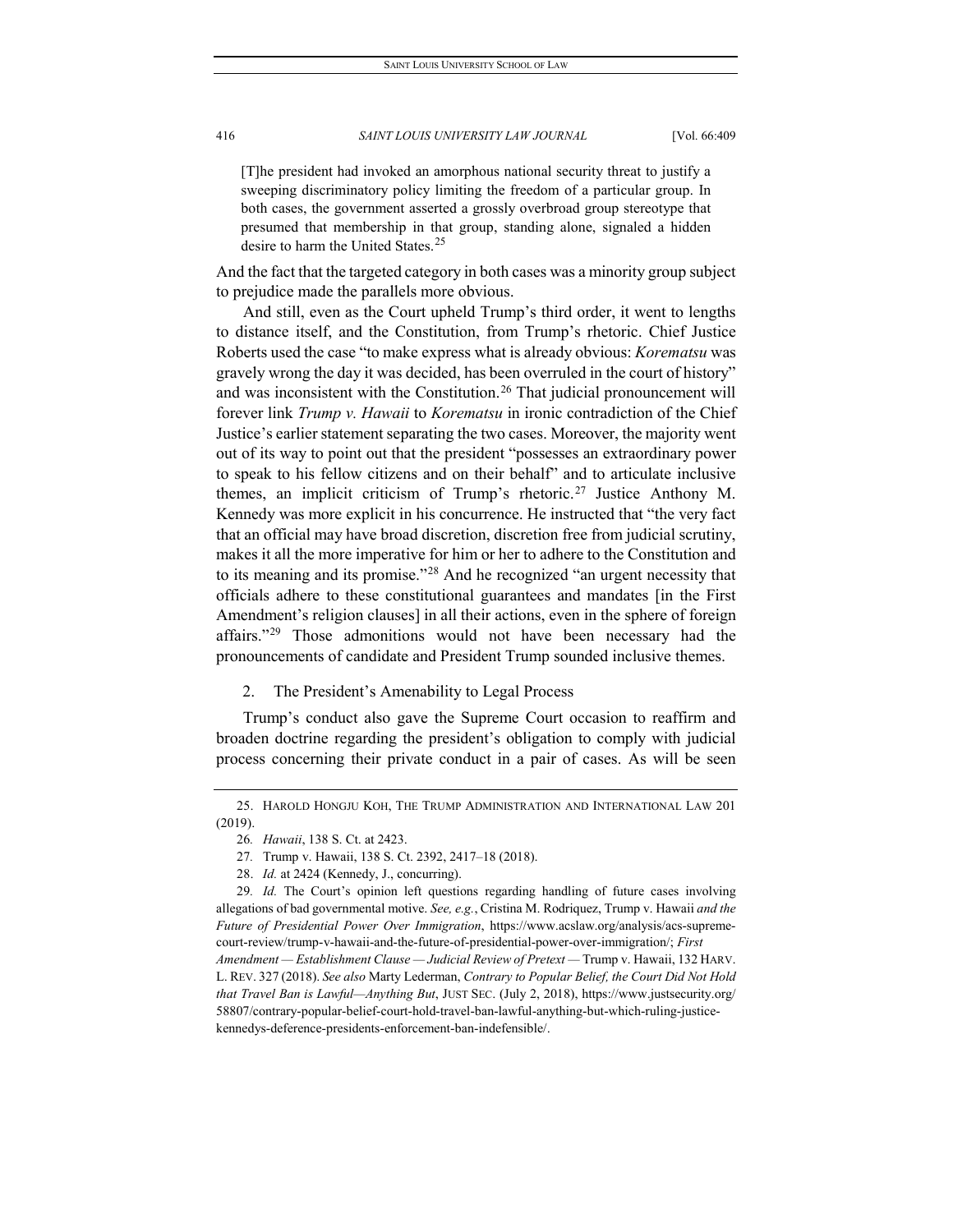below, a committee of the House of Representatives sought Trump's tax returns to aid in its legislative work, and a New York grand jury issued a subpoena *duces tecum* to third party banks and accounting firms for the returns incident to a criminal investigation. Trump sought to quash the subpoenas.

*Trump v. Vance*, [30](#page-9-0) which considered whether Trump's tax returns were subject to state judicial process, contributed to doctrine from earlier cases regarding the amenability of a president to the rule of law in criminal<sup>[31](#page-9-1)</sup> and civil cases.[32](#page-9-2) In an opinion by Chief Justice Roberts, the Court rejected Trump's claim of immunity from a state-issue subpoena *duces tecum* regarding a grand jury investigation into possible criminal conduct of his companies. After citing and reaffirming long-standing practice to the contrary regarding federal prosecutions,<sup>[33](#page-9-3)</sup> the Court unanimously concluded that the president lacked immunity from state process,  $34$  and a majority rejected Trump's alternative claim that a state grand jury subpoena for a president's private papers was subject to a higher standard.<sup>[35](#page-9-5)</sup>

In *Trump v. Mazars*, [36](#page-9-6) the Court considered whether Congress had power to subpoena Trump's tax records.<sup>[37](#page-9-7)</sup> The Court's review of American history disclosed a longstanding tradition of the two political branches, resolving prior such disputes without litigation.<sup>[38](#page-9-8)</sup> The Court concluded that Congress has power to subpoena records for a valid "legislative purpose" but not simply for law enforcement purposes, subject to the constitutional rights of recipients.<sup>[39](#page-9-9)</sup> The Court rejected Trump's claim that Congress must show a "demonstrated specific need" for access to a president's private papers as it would for materials covered by executive privilege, <sup>[40](#page-9-10)</sup> but also rejected the House's proposed standard, which would treat subpoenas directed to the president like those to anyone else and

<sup>30.</sup> Trump v. Vance*,* 140 S. Ct. 2412 (2020).

<span id="page-9-1"></span><span id="page-9-0"></span><sup>31</sup>*. See, e.g.*, United States v. Nixon, 418 U.S. 683 (1974) (holding president subject to subpoenas in criminal case notwithstanding executive privilege); United States v. Burr, 25 F. Cas. 30, 38 (No. 14,692d) (CC Va. 1807) (Marshall, Cir. J.) (holding President Jefferson subject to judicial subpoena in criminal case against former Vice President Aaron Burr). For an interesting discussion of the different role the Court played in the *Nixon* and *Trump* cases, see Josh Chafetz, *Nixon/Trump: Strategies of Judicial Aggrandizement,* 110 GEO. L.J. 125 (2021).

<sup>32.</sup> Clinton v. Jones, 520 U.S. 681, 705 (1997); Nixon v. Fitzgerald, 457 U.S. 731, 758 (1982).

<sup>33</sup>*. Vance,* 140 S. Ct. at 2421–24.

<span id="page-9-7"></span><span id="page-9-6"></span><span id="page-9-5"></span><span id="page-9-4"></span><span id="page-9-3"></span><span id="page-9-2"></span><sup>34</sup>*. Id.* at 2429 (describing agreement of dissenting justices with this holding); *id.* at 2431 (Kavanaugh, J., concurring) (stating agreement of Justices Kavanaugh and Gorsuch that president lacks absolute immunity from state criminal process).

<sup>35.</sup> Trump v. Vance, 140 S. Ct. 2412, 2429–30 (2020).

<sup>36.</sup> Trump v. Mazars, 140 S. Ct. 2019 (2020).

<sup>37</sup>*. Id.* at 2026.

<span id="page-9-8"></span><sup>38</sup>*. Id.* at 2029–31.

<span id="page-9-10"></span><span id="page-9-9"></span><sup>39</sup>*. Id.* at 2431–32.

<sup>40</sup>*. Id.* at 2432–33.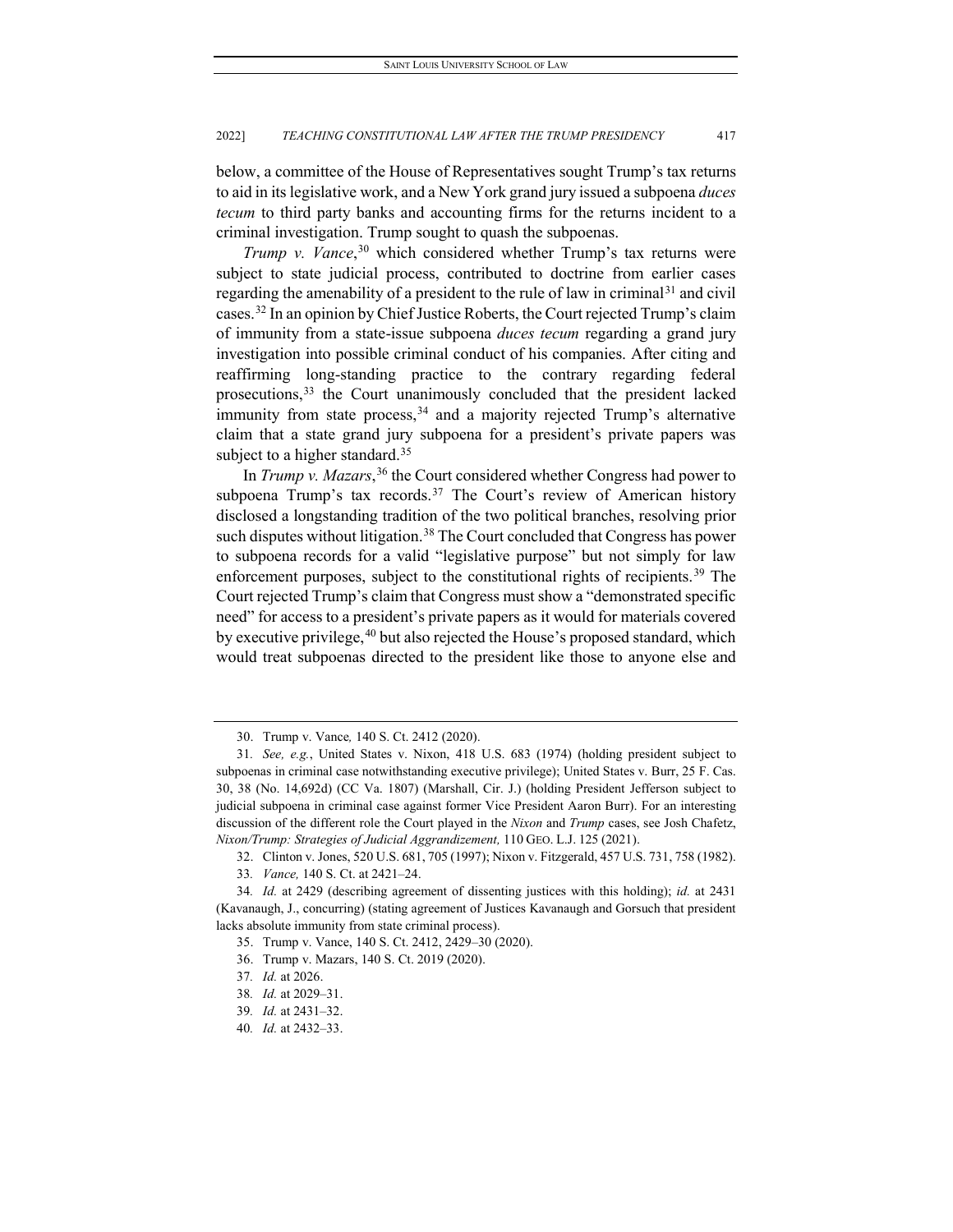would raise separation of powers concerns.<sup>[41](#page-10-0)</sup> Instead, the Court prescribed a multi-factor test to balance the various separation of powers concerns at stake.<sup>[42](#page-10-1)</sup>

3. The Electoral College: Faithless Electors

Unlike the *Trump* cases discussed above, the Faithless Elector cases<sup>[43](#page-10-2)</sup> did not involve constitutional issues Trump's misbehavior triggered, but assessed the constitutionality of the conduct of others. Notwithstanding this difference, they are included because of their connection to Trump's presidency, because the anomalous conduct that gave rise to them was predicated on a perception regarding Trump's unfitness for office, and because they raise important issues.

Although Trump received nearly three million votes fewer than his 2016 rival, former Secretary of State Hillary R. Clinton, he was elected because he secured an electoral vote majority.<sup>[44](#page-10-3)</sup> Trump's election focused attention once again on a problematic feature of American democracy, the election of the president by the electoral college rather than through popular vote. Although virtually all presidents have won the most popular votes as well as an electoral vote majority, candidates who lost the popular vote were elected in two (2000, 2016) of the last six elections, and a small change of popular votes in a few states could have flipped the outcome of two other recent presidential elections (2004, 2020), notwithstanding the sizeable popular vote margins for the winners (George W. Bush, Joe Biden) of those two contests.[45](#page-10-4)

The potential perils of the electoral college extend beyond the possibility that the popular vote winner may not become president. Although the political parties choose electors and presumably select loyal partisans likely to be faithful, the Constitution does not require electors to support the candidates who won their state. In fact, electors were initially supposed to exercise discretion, a practice that largely disappeared as political parties developed and assumed control of elector selection. Some states statutorily require electors to support their state's popular vote winner.<sup>[46](#page-10-5)</sup> In 2016, Clinton electors in some states violated their pledges to vote for the former Secretary of State and instead

<sup>41.</sup> Trump v. Mazars, 140 S. Ct. 2019, 2433–35 (2020).

<sup>42</sup>*. Id.* at 2435–36.

<span id="page-10-2"></span><span id="page-10-1"></span><span id="page-10-0"></span><sup>43.</sup> Chiafalo v. Washington, 140 S. Ct. 2316 (2020); Colorado Dep't of State v. Baca, 140 S. Ct. 2316 (2020) (per curiam).

<span id="page-10-3"></span><sup>44.</sup> KAREN L. HAAS, OFF. OF THE CLERK, U.S. HOUSE OF REP., STATISTICS OF THE PRESIDENTIAL AND CONGRESSIONAL ELECTION: NOVEMBER 8, 2016 83–84 (Feb. 22, 2017), https://history.house.gov/Institution/Election-Statistics/2016election/.

<span id="page-10-4"></span><sup>45</sup>*. See generally*, HISTORY, ART & ARCHIVES, U.S. HOUSE OF REP., ELECTION STATISTICS: 1920 TO PRESENT, https://history.house.gov/Institution/Election-Statistics/Election-Statistics/ (last visited Feb. 12, 2022).

<span id="page-10-5"></span><sup>46</sup>*. Chiafalo*, 140 S. Ct. at 2321 (stating that thirty-two states and Washington D.C. had laws requiring electors to pledge to support the candidate they were elected to support); *id.* at 2322 (reporting that fifteen states sanction pledge violations).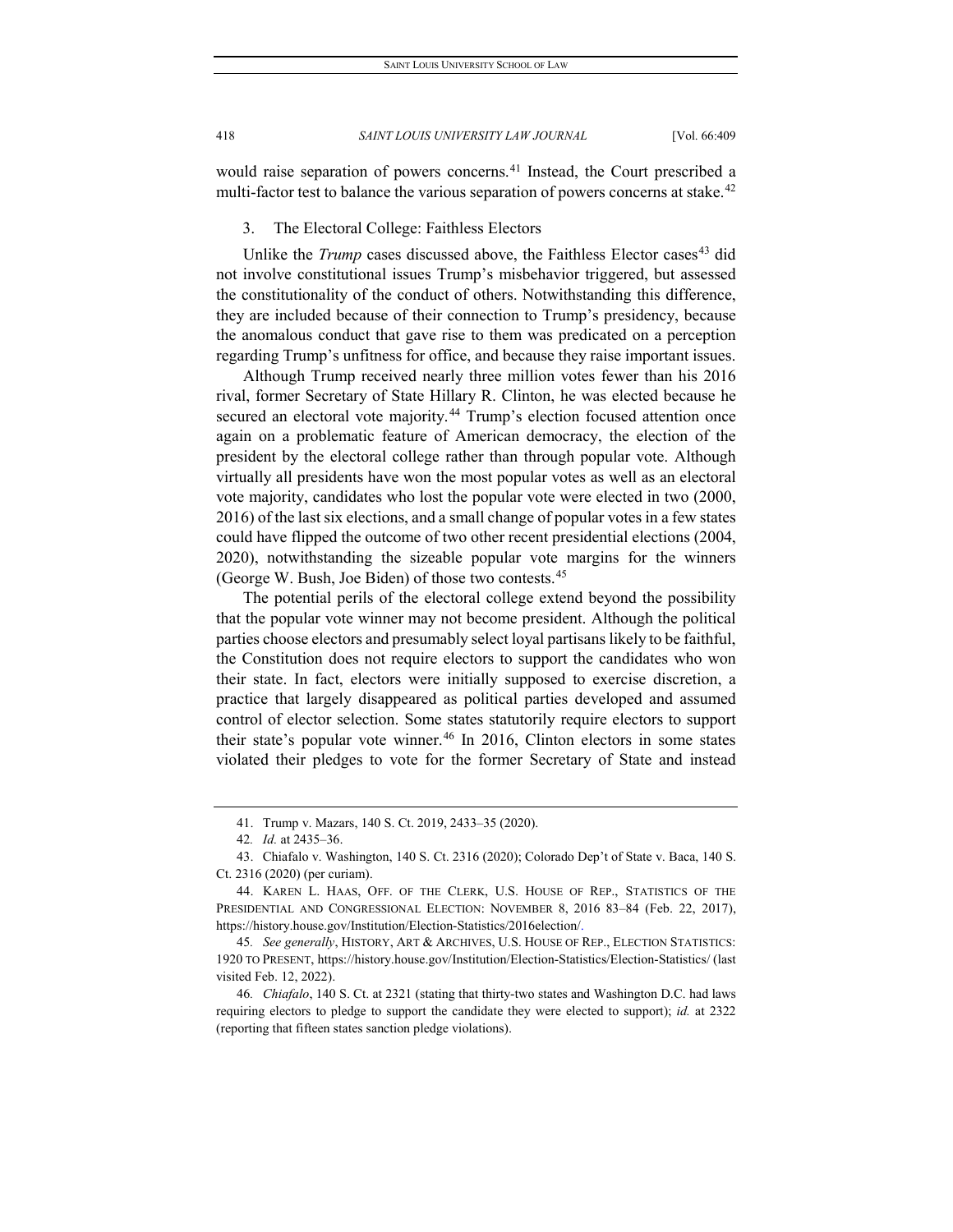supported other candidates. Their action was not a rejection of Clinton, but an effort to try to induce similar behavior from enough Trump electors to allow an alternative to a Trump presidency.<sup>[47](#page-11-0)</sup> The effort failed yet it raised the specter of other abuses from unfaithful electors. Suppose a deep-pocketed, yet unscrupulous, politician or other person used bribes or threats to corrupt the electoral vote by trying to induce switches? In two related cases,<sup>[48](#page-11-1)</sup> the Supreme Court unanimously held that states had power to penalize or prevent electors from deviating from the candidate they had pledged to support. Although the Constitution did not speak to whether states could sanction electors who violated pledges, long-standing practice supported such measures.

The cases focused attention on the use of the electoral college to decide presidential elections notwithstanding its anti-democratic character and the fact that it increasingly raises the possibility that the president and vice president will come from a party which received fewer popular votes. The case draws attention to the way some constitutional institutions, like the electoral college, operate in ways far different from intended, highlights the role of states in determining presidential elections, and demonstrates reliance on ongoing practice as a mode of constitutional analysis. The electoral college also offers a window into imperfections in the Constitution and the constitutional and political impediments to reform.<sup>[49](#page-11-2)</sup> During the 1960s, some thought that the next election of a popular vote loser would produce a sufficient backlash to abolish the electoral college, but more recent experience has shown that expectation misguided since the beneficiaries tend to become more wedded to the institution that allows them to prevail.

#### 4. Trump & the Constitution Outside the Court

Most constitutional issues Trump's presidency raised did not produce Supreme Court decisions on the merits. Sometimes, the Court dismissed the claims on justiciability grounds or failed to grant certiorari.<sup>[50](#page-11-3)</sup> Often, Trump's behavior required non-judicial officials to engage in constitutional interpretation

<sup>47</sup>*. Id.* at 2322.

<span id="page-11-1"></span><span id="page-11-0"></span><sup>48</sup>*. Id.* at 2320 (Court, 9–0, upholds Washington law fining electors who violate pledges); Colorado Dep't of State v. Baca, 140 S. Ct. 2316 (2020) (Court, 8–0, with Justice Sotomayor recused, upholds Colorado law replacing electors who act contrary to pledge).

<span id="page-11-2"></span><sup>49</sup>*. See, e.g.*, SANFORD LEVINSON, OUR UNDEMOCRATIC CONSTITUTION: WHERE THE CONSTITUTION GOES WRONG (AND HOW WE THE PEOPLE CAN CORRECT IT) (2006); LARRY J. SABATO, A MORE PERFECT CONSTITUTION: WHY THE CONSTITUTION MUST BE REVISED: IDEAS TO INSPIRE A NEW GENERATION (2007).

<span id="page-11-3"></span><sup>50</sup>*. See, e.g.*, Trump v. New York, 131 S. Ct. 530 (2020) (dismissing on standing and ripeness grounds challenge to Trump order to exclude from census apportionment base aliens not in lawfully documented status); Bognet v. Degraffenreid, 141 S. Ct. 2508 (2021) (granting certiorari but vacating judgment and instructing lower court to dismiss case as moot): Blumenthal v. Trump*,* 949 F.3d 14 (D.C. Cir, 2020), *cert. den.*, 141 S. Ct. 553 (2020) (denying certiorari on lower court dismissal of foreign emoluments challenge for lack of standing).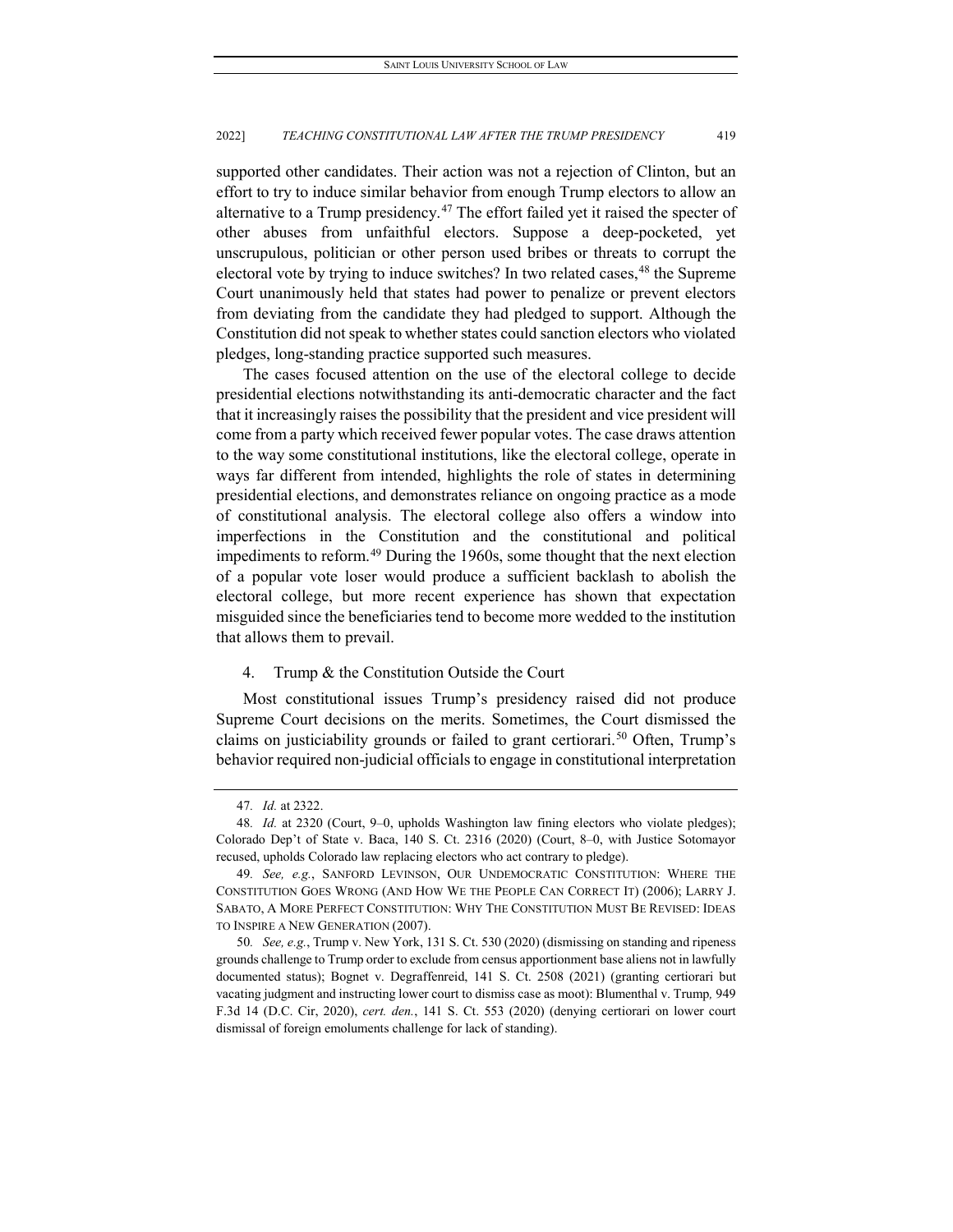relating to presidential power, thereby affording examples of constitutional interpretation outside the judiciary.

The instances typically involved obscure constitutional texts that traditionally have not been part of Constitutional Law courses. The unique nature of these issues meant that they were beyond the expertise of most law professors who generally had never previously researched, taught, or perhaps even read the constitutional texts involved.<sup>[51](#page-12-0)</sup> More importantly, the recourse to constitutional limits and procedures that are almost never tested or used was instructive regarding the deviant nature of the Trump presidency and his willingness to abuse constitutional power and norms in novel ways.

a. Emoluments

For instance, Trump's behavior as president regarding his vast business holdings focused attention on the Constitution's Emoluments clauses. Whereas the Foreign Emoluments Clause precludes various office-holders from accepting, absent congressional consent, "emoluments" from foreign countries,[52](#page-12-1) the Domestic Emoluments Clause prohibits the president from receiving any "emolument" from the United States or any state.<sup>[53](#page-12-2)</sup> The two provisions have different sweeps,<sup>[54](#page-12-3)</sup> yet both reflect the Constitution's effort to prevent governmental corruption and undue deference of covered officials to certain actors. The Foreign Emoluments Clause is among the constitutional provisions, seemingly directed at preventing foreign governments from achieving undue influence over American decision-making. Cases brought by various plaintiffs asserted violations of one or the other Emoluments clauses based on foreign officials patronizing Trump's hotels, Trump's businesses receipt of foreign licensing fees, and Trump's rental of governmental property.<sup>[55](#page-12-4)</sup> Following Biden's inauguration, the Court directed some of the cases dismissed as moot and denied certiorari on one the appellate court had dismissed on standing.<sup>[56](#page-12-5)</sup>

<span id="page-12-0"></span><sup>51.</sup> Joel K. Goldstein, *Talking Trump and the Twenty-Fifth Amendment: Correcting the Record on Section 4*, 21 U. PA.J. CONST. L. 73, 76–78 (2018)(discussing numerous instances where leading scholars misconstrue aspects of Section 4 of the Twenty-Fifth Amendment due to unfamiliarity with it).

<span id="page-12-1"></span><sup>52.</sup> U.S. CONST., art. I, § 9, cl. 8 ("and No Person holding any Office of Profit or Trust under them, shall, without the Consent of the Congress, accept of any present, emolument, Office, or Title of any kind whatever from any King, Prince, or foreign State.").

<span id="page-12-2"></span><sup>53.</sup> U.S. CONST., art. II, § 1, cl. 6 ("and [the president] shall not receive . . . any other Emolument from the United States, or any of them.").

<span id="page-12-3"></span><sup>54.</sup> BAUER & GOLDSMITH, *supra* note 1, at 51–52 (explaining that the Constitution does not explicitly subject the president to the Foreign Emoluments Clause although Congress has presumed in legislation that he or she is so subject).

<span id="page-12-5"></span><span id="page-12-4"></span><sup>55.</sup> THE EMOLUMENTS CLAUSES OF THE U.S. CONSTITUTION, CONG. RSCH. SERV. (2021), https://fas.org/sgp/crs/misc/IF11086.pdf.

<sup>56</sup>*. Id.*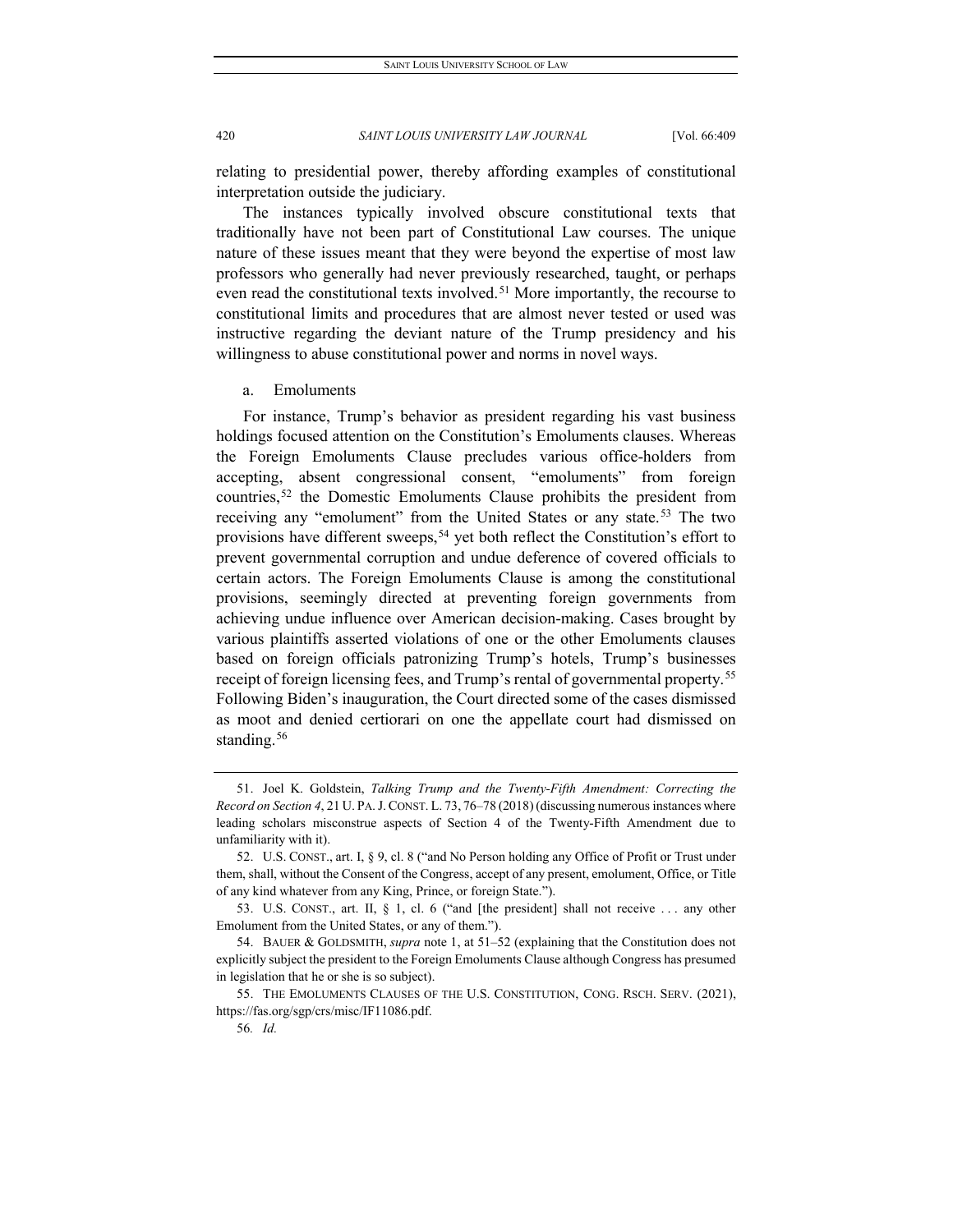#### b. Amenability to Criminal Prosecution

The president's amenability to criminal prosecution again became an issue during the Trump presidency. Trump's action in firing FBI Director James Comey, whose agency was overseeing an investigation of concerns regarding Russia's interference with the 2016 election to benefit Trump, resulted in the appointment of Robert Mueller, a widely respected former Deputy Attorney General and FBI Director, as a special counsel. Mueller was appointed to conduct a counterintelligence investigation regarding links between the Russian government and the Trump campaign and matters arising from that investigation. Mueller's investigation discussed multiple instances of Trump's behavior that potentially constituted obstruction of justice, but did not make a decision to prosecute or not prosecute Trump so as "not to apply an approach that could potentially result in a judgment that [Trump] committed crimes" as president since, under DOJ regulations, Trump could not be prosecuted until he left office. Mueller reasoned that a statement asserting Trump had committed crimes would be unfair to him since he would lack an adversarial forum in which to contest the special counsel's conclusion of his guilt.<sup>[57](#page-13-0)</sup> Mueller's Report stated that the special counsel would exonerate Trump if a thorough investigation left him confident that Trump did not obstruct justice but that the Special Counsel was unable to determine "conclusively" that no criminal conduct occurred, and accordingly the report did not exonerate Trump.<sup>[58](#page-13-1)</sup>

The Office of Legal Counsel of the Department of Justice had concluded during the Nixon<sup>[59](#page-13-2)</sup> and Clinton<sup>[60](#page-13-3)</sup> administrations that the president could not be prosecuted while in office. Was that the correct conclusion? Although the Constitution states that someone "convicted" of impeachment "shall nevertheless be liable and subject to Indictment, Trial, Judgment and Punishment, according to Law,"<sup>[61](#page-13-4)</sup> that provision seems designed to negate an impeached party's claim of a Double Jeopardy defense to criminal prosecution,<sup>[62](#page-13-5)</sup> not to dictate that impeachment and removal must precede

<span id="page-13-0"></span><sup>57.</sup> ROBERT S. MUELLER, III, U.S. DEP'T OF JUSTICE, REPORT ON THE INVESTIGATION INTO RUSSIAN INTERFERENCE IN THE 2016 PRESIDENTIAL ELECTION 2 (2019).

<span id="page-13-1"></span><sup>58</sup>*. Id.* at 2, 8, 182. Attorney General William Barr determined that Trump had not committed an obstruction of justice offense. *See* Letter from William P. Barr, Att'y Gen., to Lindsay Graham, Dianne Feinstein, Jerrold Nadler, Doug Collins, U.S. Sen. (Mar. 24, 2019).

<span id="page-13-2"></span><sup>59.</sup> Memorandum from Robert G. Dixon, Jr. on Amenability of the President, Vice President, and Other Civil Officers to Federal Criminal Prosecution While in Office (Sept. 24, 1973) (on file with Department of Justice at https://fas.org/irp/agency/doj/olc/092473.pdf).

<span id="page-13-3"></span><sup>60.</sup> A Sitting President's Amenability to Indictment and Criminal Prosecution, 24 Op. O.L.C. 222, 237 (2000).

<sup>61.</sup> U.S. CONST., art. I, § 3, cl. 7.

<span id="page-13-5"></span><span id="page-13-4"></span><sup>62.</sup> U.S. CONST., amend. V ("nor shall any person be subject for the same offence to be twice put in jeopardy of life or limb.").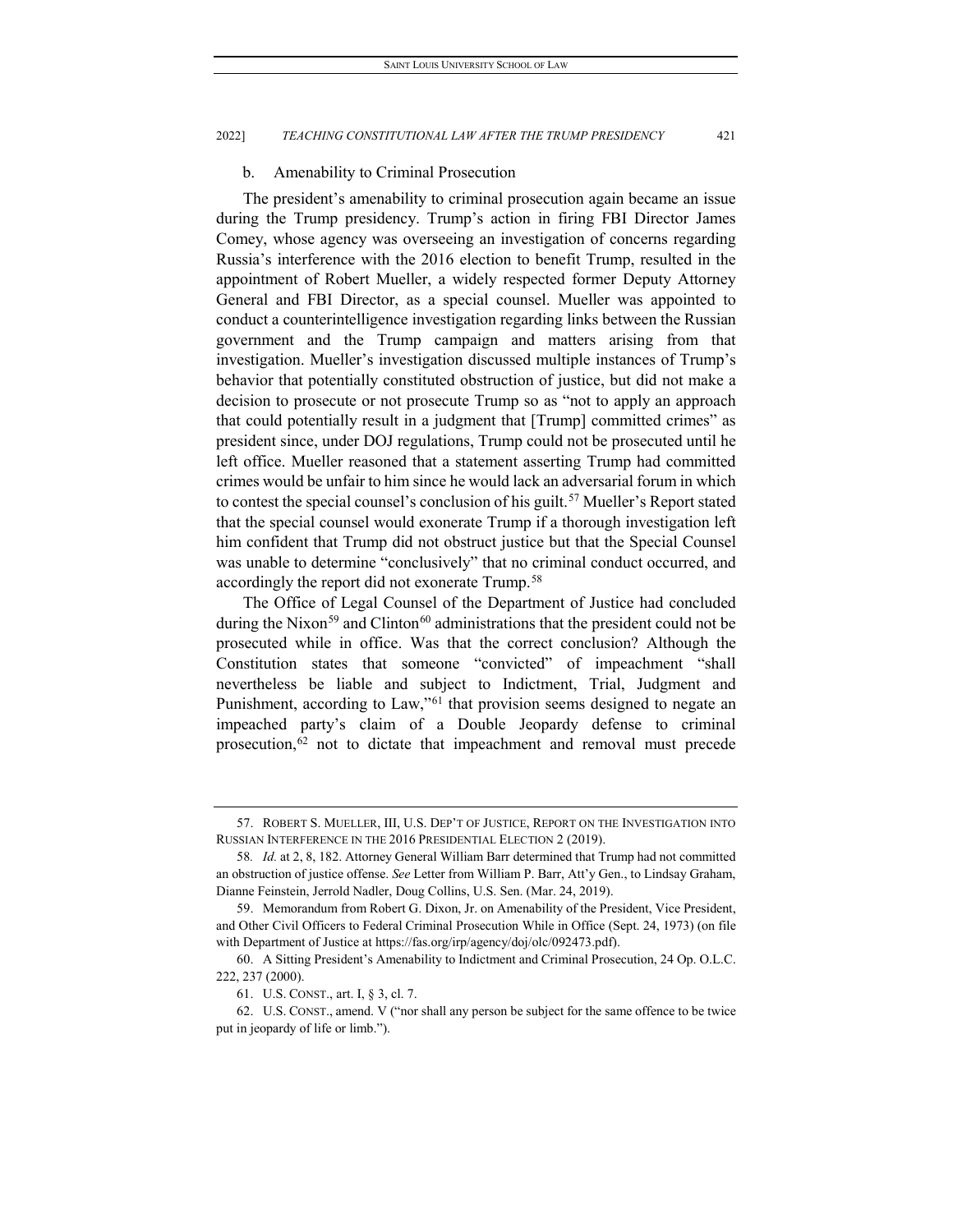criminal process.<sup>[63](#page-14-0)</sup> The Impeachment Judgment Clause<sup>[64](#page-14-1)</sup> applies to any officer subject to impeachment, not just the president, and other officers, including the vice president, are subject to criminal prosecution while in office.<sup>[65](#page-14-2)</sup> The special immunity for the president instead rests upon his or her uniqueness.<sup>[66](#page-14-3)</sup> Yet, does that privileged status place the president outside the rule of law?

# c. Impeachment/Removal & Incapacity

The Constitution includes two different ways to separate a president involuntarily from presidential powers and duties before the four-year term expires, presidential impeachment and removal,<sup>[67](#page-14-4)</sup> and transfer of presidential powers and duties to the vice president under Section 4 of the Twenty-Fifth Amendment.<sup>[68](#page-14-5)</sup> Both drastic procedures achieved an unusual degree of prominence during the Trump presidency. The first applies to a president who has committed "treason, bribery or other high crimes and misdemeanors,"<sup>[69](#page-14-6)</sup> and the second to one who is "unable to discharge the powers and duties of his office."[70](#page-14-7) The two provisions allocate decision-making authority quite differently, reflecting disparate visions of the appropriate way to handle the different determinations. Impeachment and removal are committed to Congress, with the House of Representatives possessing the sole power to impeach (by majority vote),  $71$  and the Senate being given the sole power to try impeachments and convict the president by a two-thirds adverse vote.<sup>[72](#page-14-9)</sup> By contrast, highranking officials of the executive branch (i.e., the vice president and a majority of the "principal officers of the executive departments") must initiate Section 4, and Congress participates only to resolve an intra-executive branch dispute

<span id="page-14-0"></span><sup>63.</sup> BRIAN C. KALT, CONSTITUTIONAL CLIFFHANGERS: A LEGAL GUIDE FOR PRESIDENTS AND THEIR ENEMIES 26 (2012) (labeling the textual argument as "specious" since intended to negate Double Jeopardy defense).

<sup>64.</sup> U.S. CONST., art. I, § 3, cl. 7.

<sup>65</sup>*. See, e.g.*, KALT, *supra* note 63, at 26.

<span id="page-14-3"></span><span id="page-14-2"></span><span id="page-14-1"></span><sup>66</sup>*. See* A Sitting President's Amenability to Indictment and Criminal Prosecution, 24 Op. O.L.C. 222, 236, 246, 247 (2000).

<span id="page-14-5"></span><span id="page-14-4"></span><sup>67.</sup> U.S. CONST., art. II, § 4 ("The President, Vice President and all civil Officers of the United States, shall be removed from Office on Impeachment for, and Conviction of, Treason, Bribery, or other high Crimes and Misdemeanors.").

<sup>68.</sup> U.S. CONST., amend. XXV, § 4.

<sup>69.</sup> U.S. CONST., art. II, § 4.

<sup>70.</sup> U.S. CONST., amend. XXV, § 4.

<span id="page-14-8"></span><span id="page-14-7"></span><span id="page-14-6"></span><sup>71.</sup> U.S. CONST., art. I, § 2, cl. 5 ("The House of Representatives . . . shall have the sole Power of Impeachment.").

<span id="page-14-9"></span><sup>72.</sup> U.S. CONST., art. I, § 3, cl. 6 ("The Senate shall have the sole Power to try all Impeachments. When sitting for that Purpose, they shall be on Oath or Affirmation. When the President of the United States is tried, the Chief Justice shall preside: and no Person shall be convicted without the Concurrence of two thirds of the Members present.").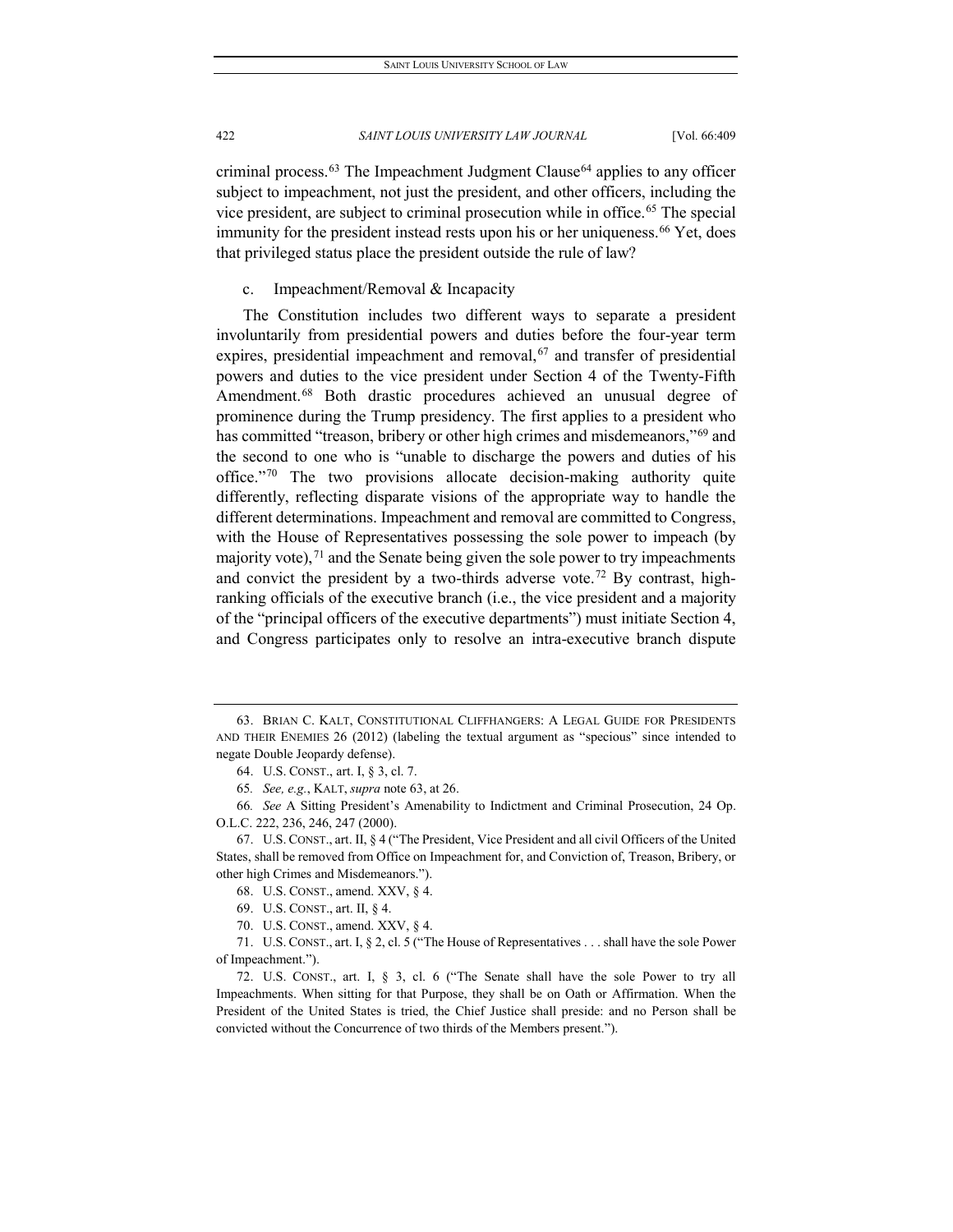regarding the president's capacity.[73](#page-15-0) Impeachment-removal and Section 4 also have different legal consequences. Although both transfer presidential powers and duties to the vice president, impeachment and removal terminates a presidency whereas Section 4 leaves the president in office with the possibility of resuming his or her presidential powers and duties once the inability ends.<sup>[74](#page-15-1)</sup> Section 4 simply transfers presidential powers and duties to the vice presidency for the duration of the inability.

Significantly, both procedures are constitutional anomalies. Only two presidential impeachment trials occurred during America's first forty-four presidencies, covering fifty-seven presidential terms and 228 years from 1789 to 2017;[75](#page-15-2) a third president, Richard M. Nixon, would have been impeached and convicted but resigned to avoid those indignities.<sup>[76](#page-15-3)</sup> And, not only had Section 4 never been invoked in the roughly half century since it became part of the Constitution, prior to Trump's presidency it had rarely, and then only briefly, even been considered or discussed.[77](#page-15-4)

Trump's four-year term changed all of that. The number of presidential impeachment trials doubled during Trump's single term. Whereas Trump's predecessors experienced only one impeachment trial every twenty-two presidencies or every 28.5 presidential terms, Trump's single term produced two impeachment trials! He was impeached by the House of Representatives on December 18, 2019, for abuse of power and obstruction of Congress relating to his action withholding foreign aid to Ukraine to pressure its president to do him "a favor" by announcing an investigation of former Vice President Joe Biden and his son to help Trump in his presidential campaign.[78](#page-15-5) He was impeached again on January 13, 2021, for encouraging an insurrection to disrupt Congress

<span id="page-15-0"></span><sup>73.</sup> Section 4 does allow Congress, through normal legislative process, to replace the "principal officers of the executive departments" with an "other body" to act with the vice president. Congress has never done so.

<sup>74</sup>*. See* Goldstein, *supra* note 51, at 121–24.

<span id="page-15-2"></span><span id="page-15-1"></span><sup>75.</sup> HISTORY, ART & ARCHIVES, U.S. HOUSE OF REP., LIST OF INDIVIDUALS IMPEACHED BY THE HOUSE OF REPRESENTATIVES, https://history.house.gov/Institution/Impeachment/Impeach ment-List/ (last visited Feb. 12, 2022).

<span id="page-15-3"></span><sup>76</sup>*. See, e.g.*, Keith E. Whittington, *A Formidable Weapon of Faction?: The Law and Politics of Impeachment*, 55 WAKE FOREST L. REV. 381, 393 (2020) (stating that Nixon resigned when his political support collapsed making his impeachment and conviction inevitable); Joel K. Goldstein, *The Senate, The Trump Impeachment Trial and Constitutional Morality*, 95 CHI.-KENT L. REV. 475, 493–94 (2020) (same).

<span id="page-15-5"></span><span id="page-15-4"></span><sup>77.</sup> Its use was considered, but rejected, when President Ronald Reagan was shot on March 30, 1981, and again when former Senate majority leader Howard Baker became Reagan's third chief of staff in February 1987. *See* JOHN D. FEERICK, THE TWENTY-FIFTH AMENDMENT: ITS COMPLETE HISTORY AND APPLICATIONS 273 (3d ed. 2014); Goldstein, *supra* note 51, at 79.

<sup>78.</sup> 165 CONG. REC. H12205-06 (daily ed. Dec. 18, 2019).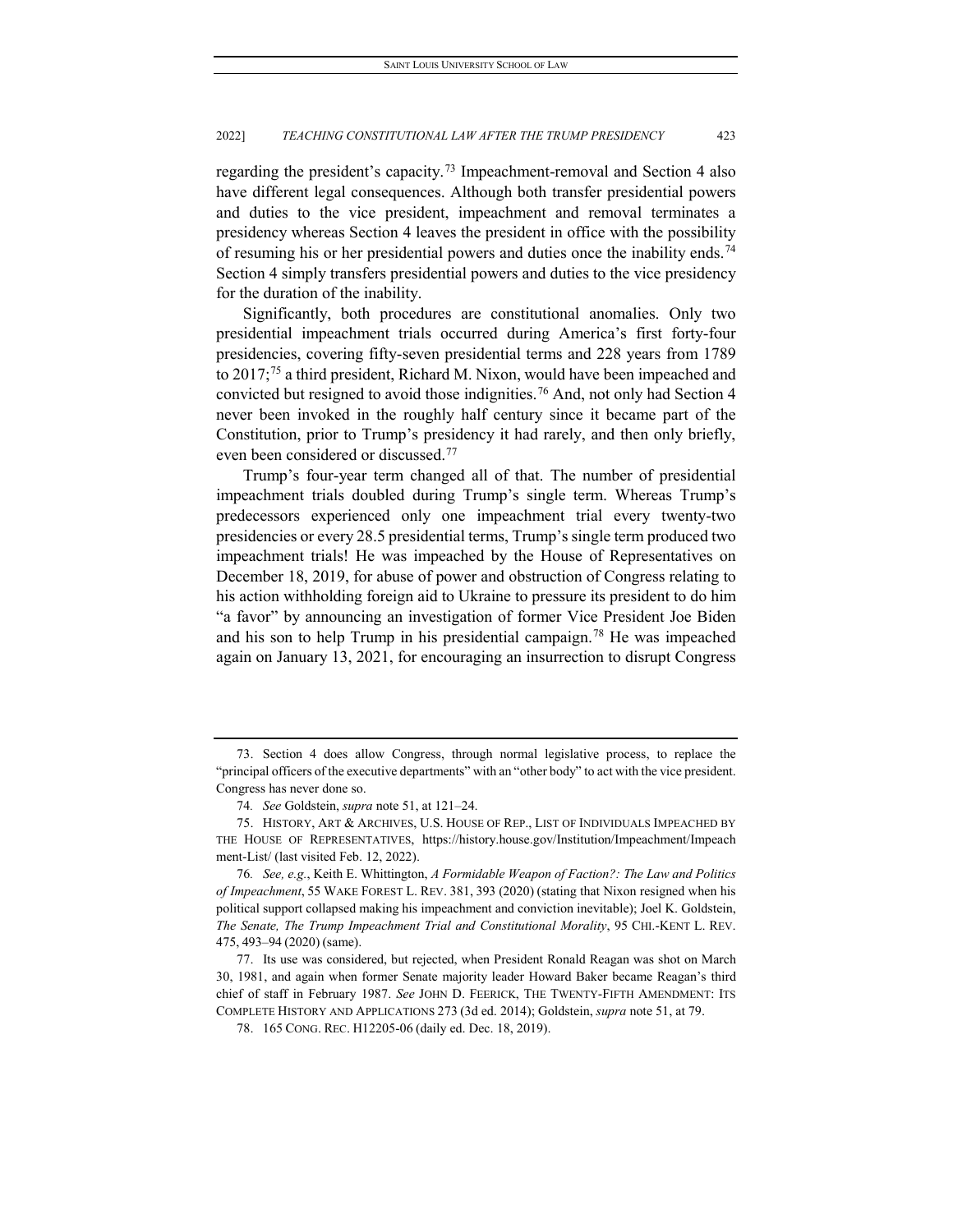from fulfilling its constitutional duty to count the electoral votes which would establish his defeat.<sup>[79](#page-16-0)</sup>

The Trump impeachments raise various constitutional questions, some more serious than others: What constitutes an "other high crime or misdemeanor" for which a president may be impeached and convicted?<sup>[80](#page-16-1)</sup> May a president or other civil officer be tried after he or she has left office?<sup>[81](#page-16-2)</sup> Does impeachment and removal of a first-term president inappropriately interfere with the electorate's prerogatives in a democracy? Should a president be impeached when the Senate clearly will not convict him or her?[82](#page-16-3) What responsibility do Senators have in considering a presidential impeachment?[83](#page-16-4) To what extent can an impeachment proceeding serve as a means of establishing or vindicating constitutional norms?[84](#page-16-5)

Section 4 was not invoked but it became the subject of repeated and continuous discussion, not simply from pundits and scholars, but from members

<sup>79.</sup> 167 CONG. REC. H191 (daily ed. Jan. 13, 2021).

<span id="page-16-1"></span><span id="page-16-0"></span><sup>80</sup>*. See, e.g.*, Michael J. Gerhardt, *Putting the Law of Impeachment in Perspective,* 43 ST LOUIS. U. L. J. 905, 913–19 (1999) (concluding that phrase was not limited to indictable crimes); Richard J. Pious, *Impeaching the President: The Intersection of Constitutional and Popular Law*, 43 ST. LOUIS. U. L.J. 859, 866–78 (1999) (discussing question historically and in context of Clinton impeachment).

<span id="page-16-2"></span><sup>81</sup>*. See, generally,* KALT, *supra* note 63, at 106–32 (discussing issue generally); THE IMPEACHMENT AND TRIAL OF A FORMER PRESIDENT, CONG. RSCH. SERV. (2021), https://crs reports.congress.gov/product/pdf/LSB/LSB10565. *Compare* Keith E. Whittington, *Can a Former President Be Impeached and Convicted?*, LAWFARE (Jan. 15, 2021), https://www.lawfareblog.com /can-former-president-be-impeached-and-convicted (arguing yes) *with* Harold J. Krent, *Can President Trump be Impeached as Mr. Trump? Exploring the Temporal Dimension of Impeachment*, 95 CHI-KENT L. REV. 537 (2020) (arguing that "Congress can only initiate impeachment when an officer is in office").

<span id="page-16-3"></span><sup>82</sup>*. See, e.g.*, Keith Whittington, *The Role of Norms in Our Constitutional Order*, 44 HARV. J. L. & PUB. POL'Y 17, 23–24 (2021) (discussing whether impeachment should precede absent bipartisan support).

<sup>83</sup>*. See* Goldstein, *supra* note 76.

<span id="page-16-5"></span><span id="page-16-4"></span><sup>84</sup>*. See, e.g.*, Whittington, *supra* note 76, at 401–02 (discussing use of impeachment for these normative purposes).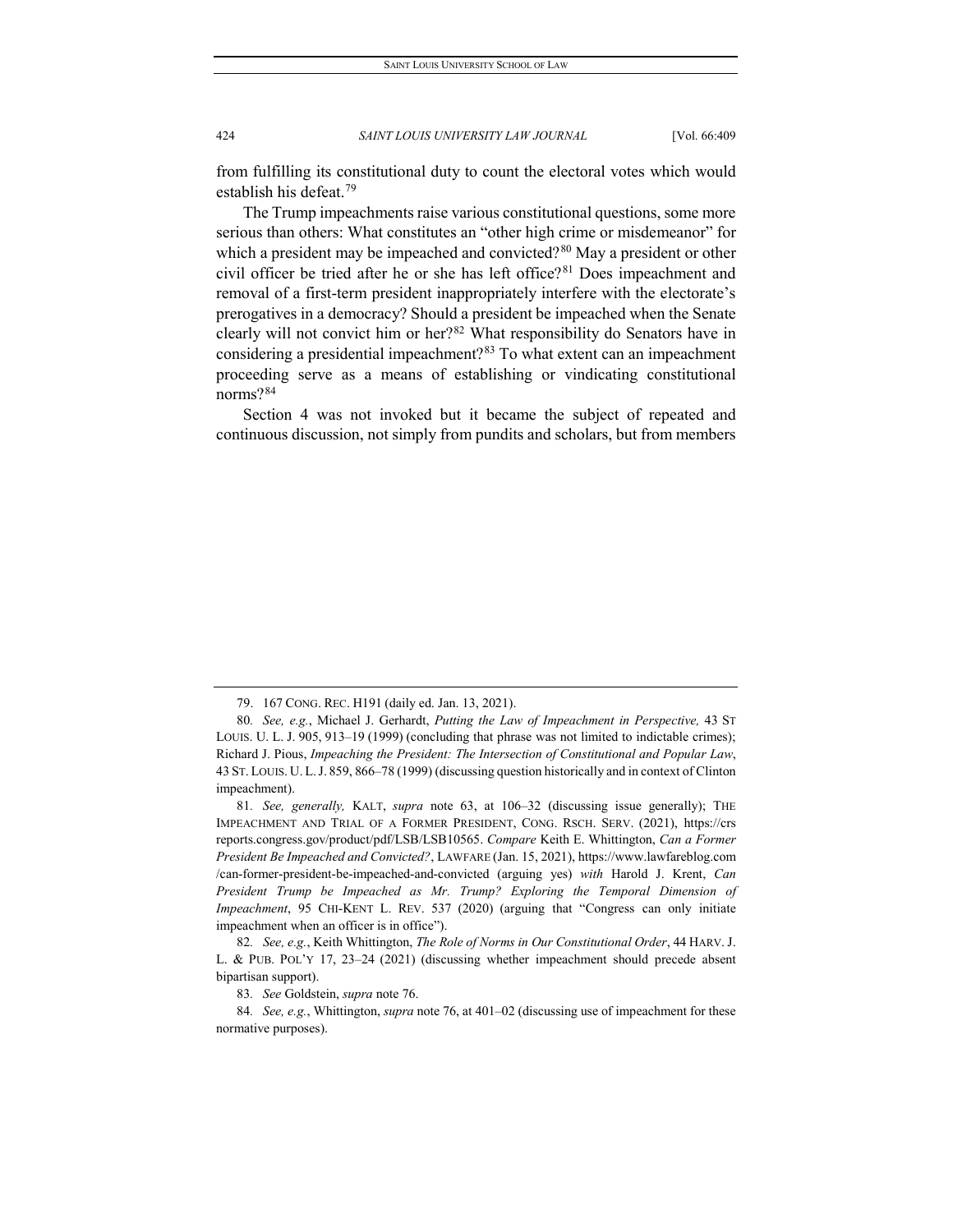of Trump's own administration<sup>[85](#page-17-0)</sup> and party.<sup>[86](#page-17-1)</sup> The constitutional procedure was frequently misunderstood, even by academics and constitutional law teachers.  $87$ Although, whether Trump was able was discussed at various times during his presidency, the most serious consideration occurred after Trump's unprecedented behavior on January 6, 2021, where he encouraged his partisans to disrupt the electoral vote count, and after his prolonged failure to act to protect the constitutional procedure and the officials engaged in conducting it.<sup>[88](#page-17-3)</sup> Whether Trump was "unable" as Section 4 contemplated was committed initially to the vice president and Cabinet. In response to Trump's behavior on January 6, a number of long-time Trump associates resigned.<sup>[89](#page-17-4)</sup>

# d. The Pardon Power

The president's pardon power generally receives little attention, perhaps because most presidents follow guidelines that circumscribe its use and treat it as a power for public purposes, not personal benefit. President George W. Bush, for instance, resisted enormous pressure from Vice President Dick Cheney and others and, as his administration ended, refused to pardon I. Lewis "Scooter" Libby, Cheney's chief of staff and a high-ranking Bush aide, because he concluded that Libby's petition did not meet Department of Justice standards.<sup>[90](#page-17-5)</sup>

<span id="page-17-0"></span><sup>85</sup>*. See, e.g.*, Michael Stratford, *Devos Resigned After Believing 25th Amendment was off the Table*, POLITICO (Jan. 8, 2017), https://www.politico.com/news/2021/01/08/devos-resignationtrump-rioters-456574; Devan Cole, *Trump's ex-White House Chief of Staff John Kelly Supports Using 25th Amendment to Remove the President*, CNN (Jan. 7, 2017), https://www.cnn.com/2021/ 01/07/politics/john-kelly-trump-25th-amendment-capitol-riot-cnntv/index.html; Adam Goldman & Michael S. Schmidt, *Rod Rosenstein Suggested Secretly Recording Trump and Discussed 25th Amendment*, N.Y. TIMES, Sept. 21, 2018, at A13; Moses Taylor, *I Am Part of the Resistance Inside the Trump Administration*, N.Y. TIMES (Sept. 5, 2018), https://www.nytimes.com/2018/09/05/ opinion/trump-white-house-anonymous-resistance.html (Chief of Staff at Homeland Security department describing "early whispers" in Trump Cabinet regarding Section 4 based on Trump's "instability" and "erratic" behavior); Sharon LaFraniere, *New Book Details Tumult That Led to Russia Inquiry*, N.Y. TIMES, Oct. 7, 2019, at A20 (reporting that Deputy Attorney General Rod J. Rosenstein discussed possibility of invoking Section 4 to declare Trump unable and said Attorney General Jeff Sessions and Secretary of Homeland Security John Kelly would support that action).

<span id="page-17-1"></span><sup>86.</sup> Michael Warren et al., *Angry Republican Leaders Float Removing Trump from Office*, CNN (Jan. 7, 2017), https://www.cnn.com/2021/01/06/politics/trump-capitol-impeachment-25 amendment/index.html.

<span id="page-17-2"></span><sup>87.</sup> Goldstein, *supra* note 51 (discussing mistakes in writings about Section 4 by scholars and reporters).

<span id="page-17-3"></span><sup>88</sup>*. See, e.g.*, Mychael Schnell, *Mnuchin, Pompeo Mulled Plan to Remove Trump After Jan 6: Book*, HILL (Nov. 16, 2021), https://thehill.com/homenews/administration/581688-mnuchin-pom peo-mulled-plan-to-use-25th-amendment-to-remove-trump/; *see also* Joel K. Goldstein, *What You Need to Know About the 25th Amendment, Section 4,* WASH. POST (Jan. 8, 2021), https://www.wash ingtonpost.com/politics/2021/01/08/what-you-need-know-about-25th-amendment-section-4/.

<span id="page-17-5"></span><span id="page-17-4"></span><sup>89</sup>*. The Trump Administration Officials Who Resigned Over Capitol Violence*, N.Y. TIMES (Jan. 17, 2021), https://www.nytimes.com/article/trump-resignations.html.

<sup>90.</sup> GEORGE W. BUSH, DECISION POINTS 103–05 (2010).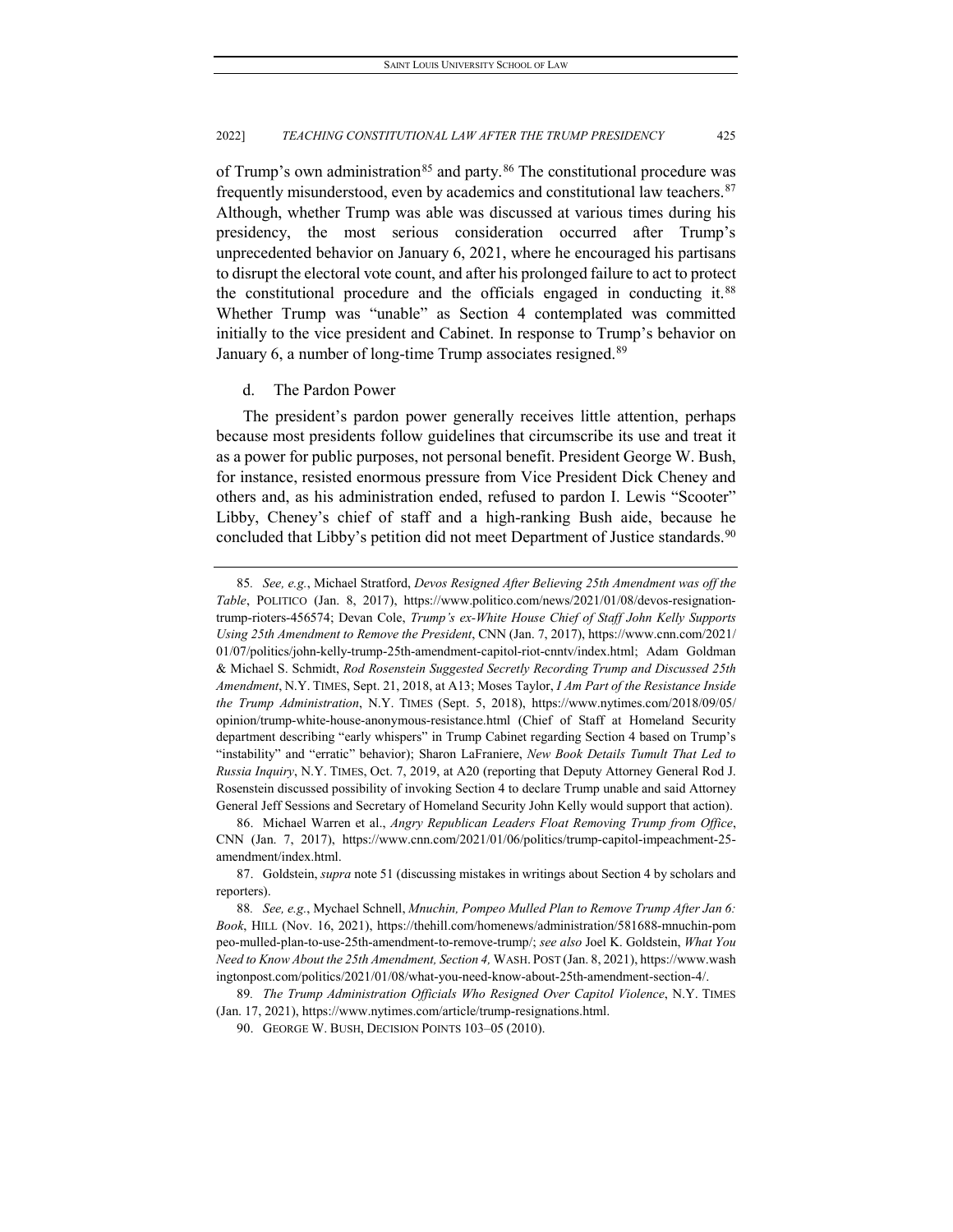Trump, however, used the pardon power frequently to benefit political and personal associates, including his campaign manager Paul Manafort, associate Roger Stone, Jr., and high-ranking White House Aides Michael Flynn and Stephen K. Bannon, among others,  $91$  and seemed disposed to pardon himself and various family members.<sup>[92](#page-18-1)</sup> Bauer and Goldsmith write that "no other president has, like Trump, used pardons systematically to serve political and personal goals."[93](#page-18-2) The text of the Constitution, of course, says that the president "shall have Power to grant Reprieves and Pardons from Offenses against the United States."[94](#page-18-3) It does not explicitly preclude the president from a "self-pardon," but, as any constitutional interpreter knows, the Constitution does not explicitly state all of the limits it imposes.<sup>[95](#page-18-4)</sup> Some are discerned from reading clauses within the context of the entire document<sup>[96](#page-18-5)</sup> or in concert with common sense or other constitutional principles.[97](#page-18-6) Self-pardons seem to conflict with the principle against self-judging<sup>[98](#page-18-7)</sup> and elevate the president above the law.

# e. Counting the Electoral Votes

America's presidential elections have almost always been resolved with the defeated candidate and party recognizing reality, accepting the adverse outcome, and acting to unify the nation. In 1961, Vice President Richard M. Nixon announced the election of his rivals in a high-minded statement.<sup>[99](#page-18-8)</sup> Forty years

<span id="page-18-0"></span><sup>91.</sup> Nina Totenberg, *Can Trump Pardon Himself?*, NPR (Jan. 9, 2021), https://www.npr .org/2021/01/09/955087860/can-trump-pardon-himself (citing academic study showing late in Trump's presidency more than ninety percent of Trump's pardons to date benefitted personal or political associates); *Here Are Some of the People Trump Pardoned*, N.Y. TIMES (Jan. 26, 2021), https://www.nytimes.com/article/who-did-trump-pardon.html (listing those Trump pardoned).

<span id="page-18-2"></span><span id="page-18-1"></span><sup>92.</sup> Michael S. Schmidt & Maggie Haberman, *Trump is Said to Have Discussed Pardoning Himself*, N.Y. TIMES, Jan. 7, 2021, at A13.

<sup>93.</sup> BAUER & GOLDSMITH, *supra* note 1, at 111.

<sup>94.</sup> U.S. CONST. art. II, § 2, cl. 1.

<span id="page-18-4"></span><span id="page-18-3"></span><sup>95</sup>*. See, e.g.*, Marbury v. Madison, 5 U.S. 137, 176–77 (1803) (articulating the judiciary's power of judicial review).

<span id="page-18-5"></span><sup>96.</sup> AKHIL REED AMAR, AMERICA'S UNWRITTEN CONSTITUTION 6 (2012) (stating that "no clause . . . exists in textual isolation" but that the document must be read "as a whole."); KALT, *supra* note 63, at 47 (stating that limits on pardon power must be found in entire Constitution, not just in Pardon Clause).

<span id="page-18-6"></span><sup>97</sup>*. See, e.g.*, Joel K. Goldstein, *Can the Vice President Preside at His Own Impeachment Trial? A Critique of Bare Textualism*, 44 ST. LOUIS UNIV. L.J. 849, 865–66 (2000) (arguing that constitutional principles would preclude vice president from so presiding notwithstanding text).

<span id="page-18-7"></span><sup>98</sup>*. See* KALT, *supra* note 63, at 50 (discussing self-judging issue but not reaching definitive conclusion).

<span id="page-18-8"></span><sup>99.</sup> 107 CONG. REC. 287 (1961) (statement of Vice President Richard Nixon) ("I do not think we could have a more striking and eloquent example of the stability of our Constitutional system and of the proud tradition of the American people of developing, respecting and honoring institutions of self-government. In our campaigns, no matter how hard-fought they may be, no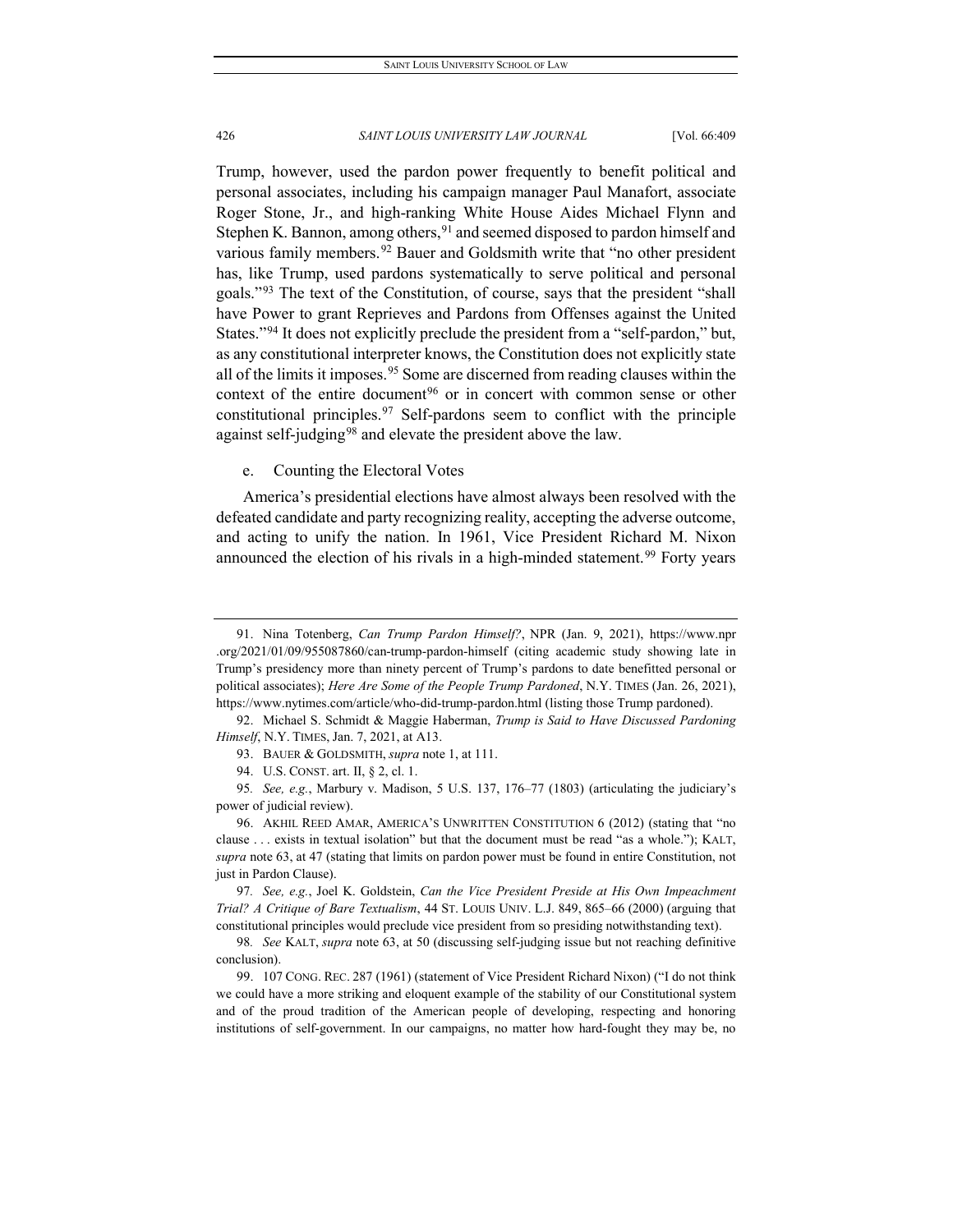later, Vice President Al Gore magnanimously accepted<sup>[100](#page-19-0)</sup> the adverse Supreme Court opinion terminating the Florida recount,  $101$  and in presiding over the electoral count, repeatedly held out of order Democratic members of the House of Representatives who raised challenges to the Florida electoral votes as contrary to the rules.<sup>[102](#page-19-2)</sup> Similarly, in 2017, outgoing Vice President Joe Biden strictly complied with the rules in presiding over the electoral count, refusing to entertain challenges to Trump's electoral votes because not made in compliance with  $law.<sup>103</sup>$  $law.<sup>103</sup>$  $law.<sup>103</sup>$ 

Trump's behavior could not have been more different. By contrast to Nixon's and Gore's gracious patriotism, as will be discussed later, Trump encouraged other office-holders to ignore their legal duties, and his actions encouraged insurrection.

Congress has limited discretion in counting electoral votes,  $104$  and virtually everyone has recognized the entirely formal and ceremonial role the President of the Senate plays in presiding over the proceedings—everyone but Trump and a handful of his partisans. Prior to the January 6, 2021, session to count the electoral votes, Trump implored Vice President Mike Pence to reject the electoral votes certified by various states for Biden. Trump repeatedly insisted that Pence was empowered to return certifications to states.<sup>[105](#page-19-5)</sup> Like his factual claims, Trump's legal assertions were meritless. The Constitution does not empower the President of the Senate or Congress to return the opened certificates to the states for recertification. On the contrary, it states that once the certifications the states sent are opened by the President of the Senate in the presence of the Senate and House of Representatives, "the votes shall then be counted."[106](#page-19-6) The Constitution does not entitle the President of the Senate to count electoral votes, and a range of textual, structural, and historical considerations make it clear that he lacks such authority. The Constitution does not even designate the President of the Senate as the presiding officer over the

matter how close the election may turn out to be, those who lose accept the verdict, and support those who win.").

<span id="page-19-1"></span><span id="page-19-0"></span><sup>100</sup>*. Text of Gore's Concession Speech,* N.Y. TIMES (Dec. 13, 2000), https://www.nytimes .com/2000/12/13/politics/text-of-goreacutes-concession-speech.html (calling, in part, for an end to "partisan rancor" and asking God's blessing on Bush's presidency).

<sup>101.</sup> Bush v. Gore, 531 U.S. 98 (2000).

<sup>102.</sup> 147 CONG. REC. 101, 101–02, 104–06 (2001).

<sup>103.</sup> 163 CONG. REC. H185-90 (daily ed. Jan. 6, 2017).

<span id="page-19-4"></span><span id="page-19-3"></span><span id="page-19-2"></span><sup>104.</sup> Stephen A. Siegel, *The Conscientious Congressman's Guide to the Electoral Count Act of 1887*, 56 FLA. L. REV. 541, 556 (2004).

<span id="page-19-6"></span><span id="page-19-5"></span><sup>105.</sup> Transcript of Trump's Speech at Rally Before U.S. Capitol Riot, ASSOC'D PRESS (Jan. 13, 2021), https://www.usnews.com/news/politics/articles/2021-01-13/transcript-of-trumps-speech-at -rally-before-us-capitol-riot ("All Vice President Pence has to do is send it back to the states to recertify and we become president and you are the happiest people.").

<sup>106.</sup> U.S. CONST. amend. XII.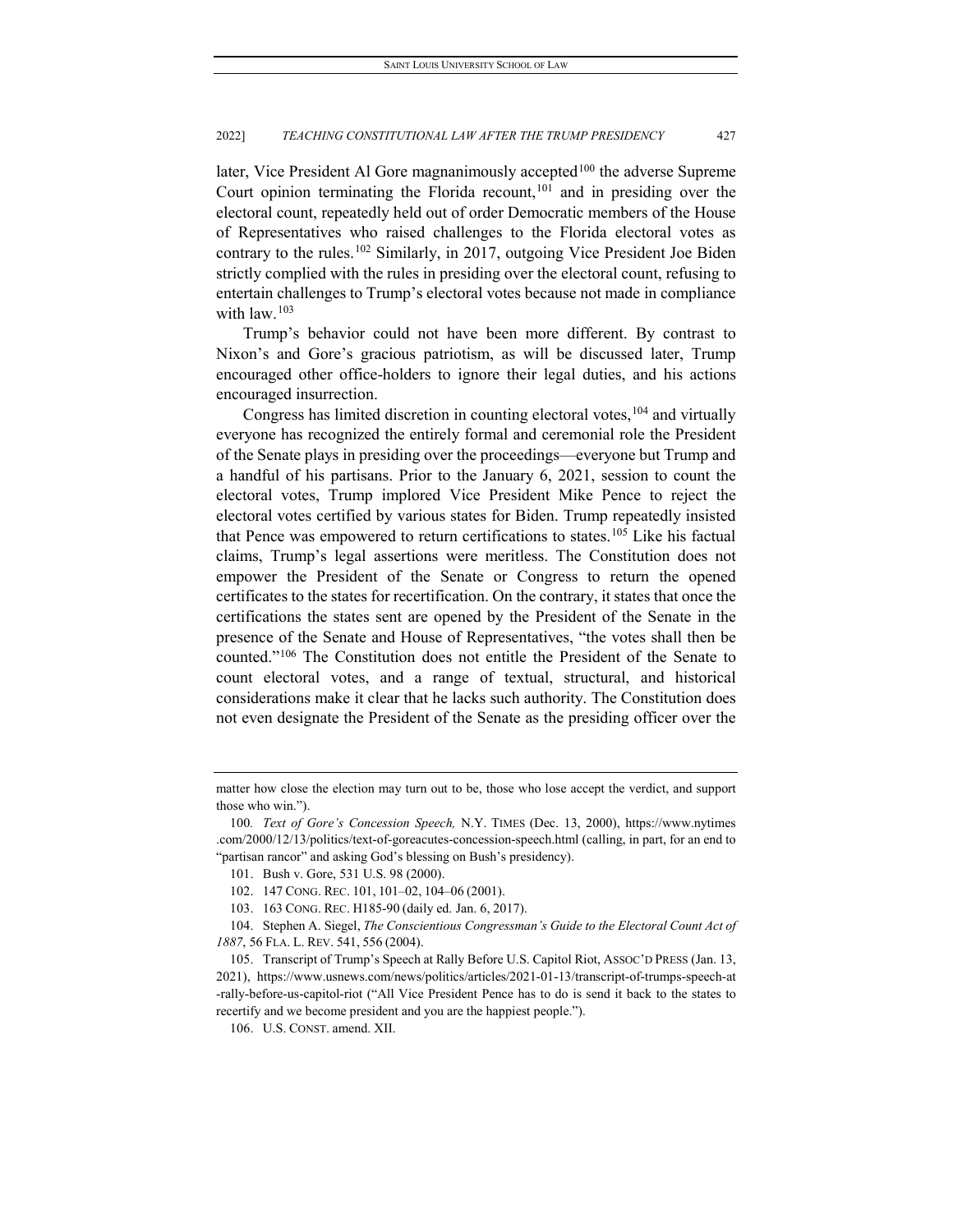proceedings, a role based on custom and statute.<sup>[107](#page-20-0)</sup> Instead, it simply says that they are the addressee of the lists of electoral votes from each state and "shall, in the presence of the Senate and House of Representatives, open all the certificates and the votes shall then be counted[.] $"108$  $"108$  Significantly, the Constitution directs the President of the Senate to "open" the certificates in this specified, accountable venue but then shifts to passive voice regarding the counting, leaving the counter unidentified. If the Constitution intended the President of the Senate to count the votes, one would expect it to provide that they count the votes as well as receive and "open the certificates," but it does not do so.<sup>[109](#page-20-2)</sup> Longstanding practice confirms that the Senate president does not count the votes and has largely a ceremonial role.<sup>[110](#page-20-3)</sup> By 1793, Congress had already designated tellers to count the votes once the Senate President opened the certificates,  $^{111}$  $^{111}$  $^{111}$  and that practice has been followed ever since.<sup>[112](#page-20-5)</sup>

And structural considerations confirm the propriety of entrusting the counting to others. It would hardly be consistent with democratic practice to allow one person to determine the outcome of a presidential election by his or her count of the electoral votes, especially when that person is a co-partisan of some candidates. The insult to democratic principles becomes even greater when, as is often the case, the President of the Senate is a candidate for president or for re-election as vice president. Just as no person should judge his or her own case, no national candidate should count the votes to determine the outcome of a presidential election. Accordingly, the Twelfth Amendment gives the President of the Senate a very narrow assignment—receiving and opening the certificates—and requires that he or she act in public before the assembled members of Congress.<sup>[113](#page-20-6)</sup> Indeed, the Twentieth Amendment rested on the principle that any decisions Congress must make in determining the outcome of a presidential election should not be made by those with an expiring mandate.<sup>114</sup>

Remarkably, Trump refused to accept Pence's determination regarding his lack of discretion under the Constitution and laws.<sup>[115](#page-20-8)</sup> Trump berated Pence

<span id="page-20-1"></span><span id="page-20-0"></span><sup>107.</sup> Joel K. Goldstein, *A Mail Addressee and an Opener: The President of the Senate and Counting Electoral Votes*, 81 OHIO ST. L.J. ONLINE 203, 203, 204 (2020).

<sup>108.</sup> U.S. CONST. amend. XII.

<sup>109</sup>*. See generally* Goldstein, *supra* note 107, at 203–04.

<sup>110</sup>*. Id.*

<span id="page-20-4"></span><span id="page-20-3"></span><span id="page-20-2"></span><sup>111.</sup> 3 ANNALS OF CONG. 645 (1793) (stating that once Vice President Adams opened, read and delivered the certificates to "the tellers appointed for the purpose" the tellers "examined and ascertained the votes" and prepared a list which they gave the vice president); 6 ANNALS OF CONG. 2096–98 (1797) (stating that Adams, upon opening the envelopes and reading the certificates, asked the Senate Clerk to read the report which were then handed to the tellers who noted the contents).

<sup>112.</sup> Goldstein, *supra* note 107, at 204.

<sup>113.</sup> U.S. CONST. amend. XII.

<sup>114.</sup> Goldstein, *supra* note 107, at 206.

<span id="page-20-8"></span><span id="page-20-7"></span><span id="page-20-6"></span><span id="page-20-5"></span><sup>115.</sup> Michael Pence, *Dear Colleague Letter*, CNN (Jan. 6, 2021, 1:25 PM), https://www.cnn .com/2021/01/06/politics/pence-trump-electoral-college-letter/index.html.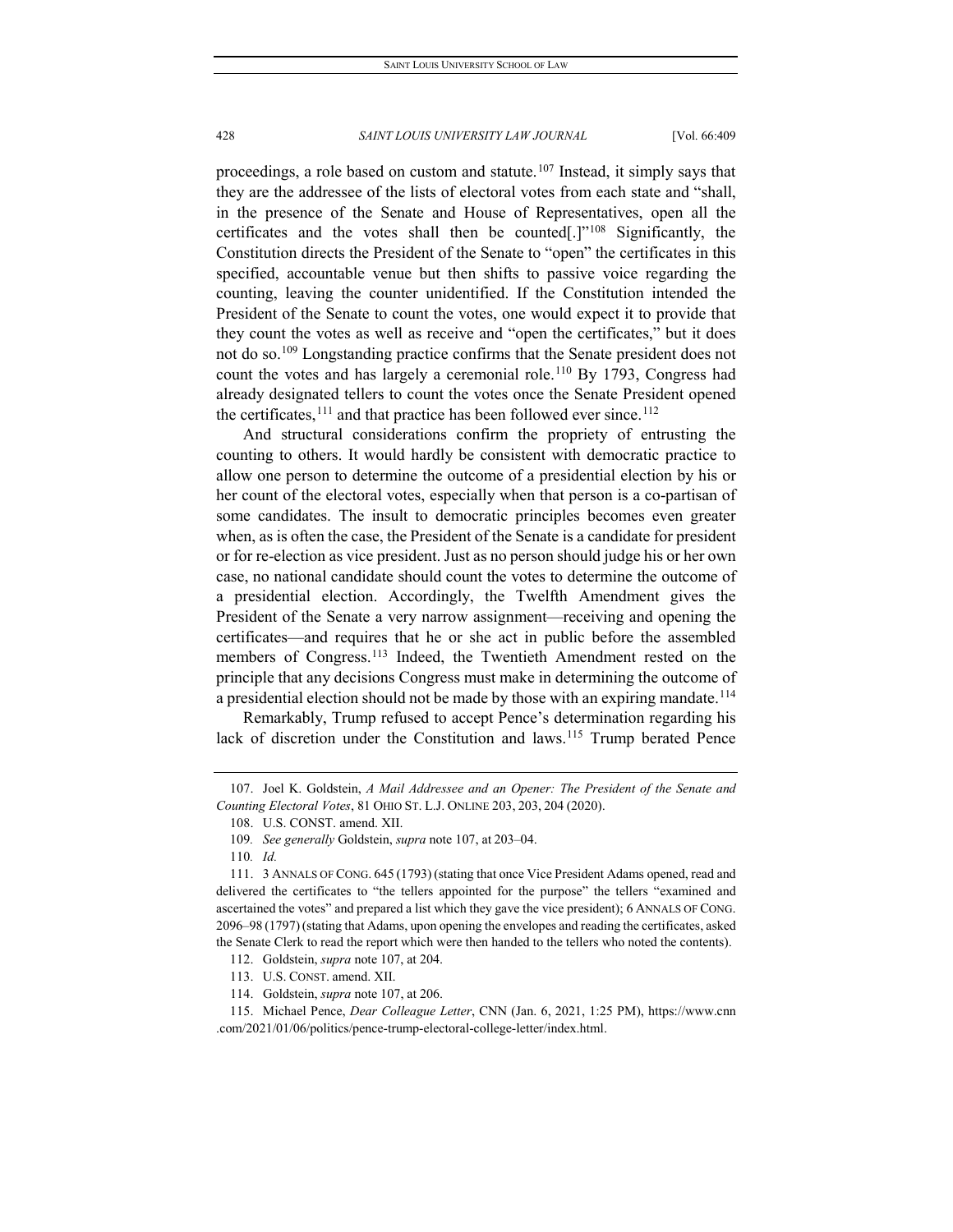during remarks at a rally, and following his statements and those of others, the mob of Trump supporters descended on the Capitol, assaulted law enforcement officials, and presented a threat to the lives and safety of government officials and others lawfully at the Capitol. Trump was aware of the attack on the Capitol from telephone conversations and television coverage, yet failed to act immediately to protect Pence and the other assembled officials as well as the constitutional process, praised the motivation behind the disruption, and did little and only belatedly and weakly to quiet the situation.<sup>[116](#page-21-0)</sup>

# f. Insurrection Clause

Consistent with its impact on constitutional jurisprudence,  $117$  the Fourteenth Amendment is central to basic Constitutional Law courses. But those courses typically focus on the Equal Protection and Due Process Clauses in Section 1 and give some coverage to the adjacent Citizenship and Privileges or Immunities Clauses and to Section 5's grant of legislative enforcement authority to Congress. By contrast, the Insurrection Clause,  $^{118}$  $^{118}$  $^{118}$  the heart of Section 3, is part of the Amendment's flyover text where law professors and their students never stop. $119$ 

It's easy to understand why. The Insurrection Clause was included to preclude from holding national or state office those who, having previously taken an oath to support the United States Constitution, had engaged "in insurrection or rebellion" against the Constitution by siding with the

<span id="page-21-0"></span><sup>116</sup>*. A Timeline of How the Jan. 6 Attack Unfolded — Including Who Said What and When*, NPR (Jan. 5, 2022), https://www.npr.org/2022/01/05/1069977469/a-timeline-of-how-the-jan-6 attack-unfolded-including-who-said-what-and-when; Shelly Tan et al., *How One of America's Ugliest Days Unraveled Inside and Outside the Capitol,* WASH. POST (Jan. 9, 2021), https://www.washingtonpost.com/nation/interactive/2021/capitol-insurrection-visual-timeline/.

<span id="page-21-1"></span><sup>117.</sup> WILLIAM D. ARAIZA, ENFORCING THE EQUAL PROTECTION CLAUSE: CONGRESSIONAL POWER, JUDICIAL DOCTRINE, AND CONSTITUTIONAL LAW 1-2 (2015) (stating that "it is nearly impossible to exaggerate the importance of the Fourteenth Amendment."); Joel K. Goldstein, *Teaching the Transformative Fourteenth Amendment*, 62 ST. LOUIS UNIV. L.J. 581, 582 (2018).

<span id="page-21-2"></span><sup>118.</sup> U.S. CONST., amend. XIV, § 3 ("No person shall be a Senator or Representative in Congress, or elector of President and Vice President, or hold any office, civil or military, under the United States, or under any State, who, having previously taken an oath, as a member of Congress, or as an officer of the United States, or as a member of any State legislature, or as an executive or judicial officer of any State, to support the Constitution of the United States, shall have engaged in insurrection or rebellion against the same, or given aid or comfort to the enemies thereof. But Congress may by a vote of two-thirds of each House, remove such disability.").

<span id="page-21-3"></span><sup>119</sup>*. See*, *e.g.*, Graber, *supra* note 4 (referring in 2018 to Section 3 of the Fourteenth Amendment as part of the "forgotten Fourteenth Amendment"); Gerard Magliocca, *Enforcing the 14th Amendment's Bar on Insurrectionists Officers and Candidates*, AM. CONST. SOC'Y (Feb. 15, 2021), https://www.acslaw.org/expertforum/enforcing-the-14th-amendments-bar-on-insurrection ist-officers-and-candidates/ (calling Section 3 "perhaps" the Constitution's "most obscure part" before Jan. 6, 2021).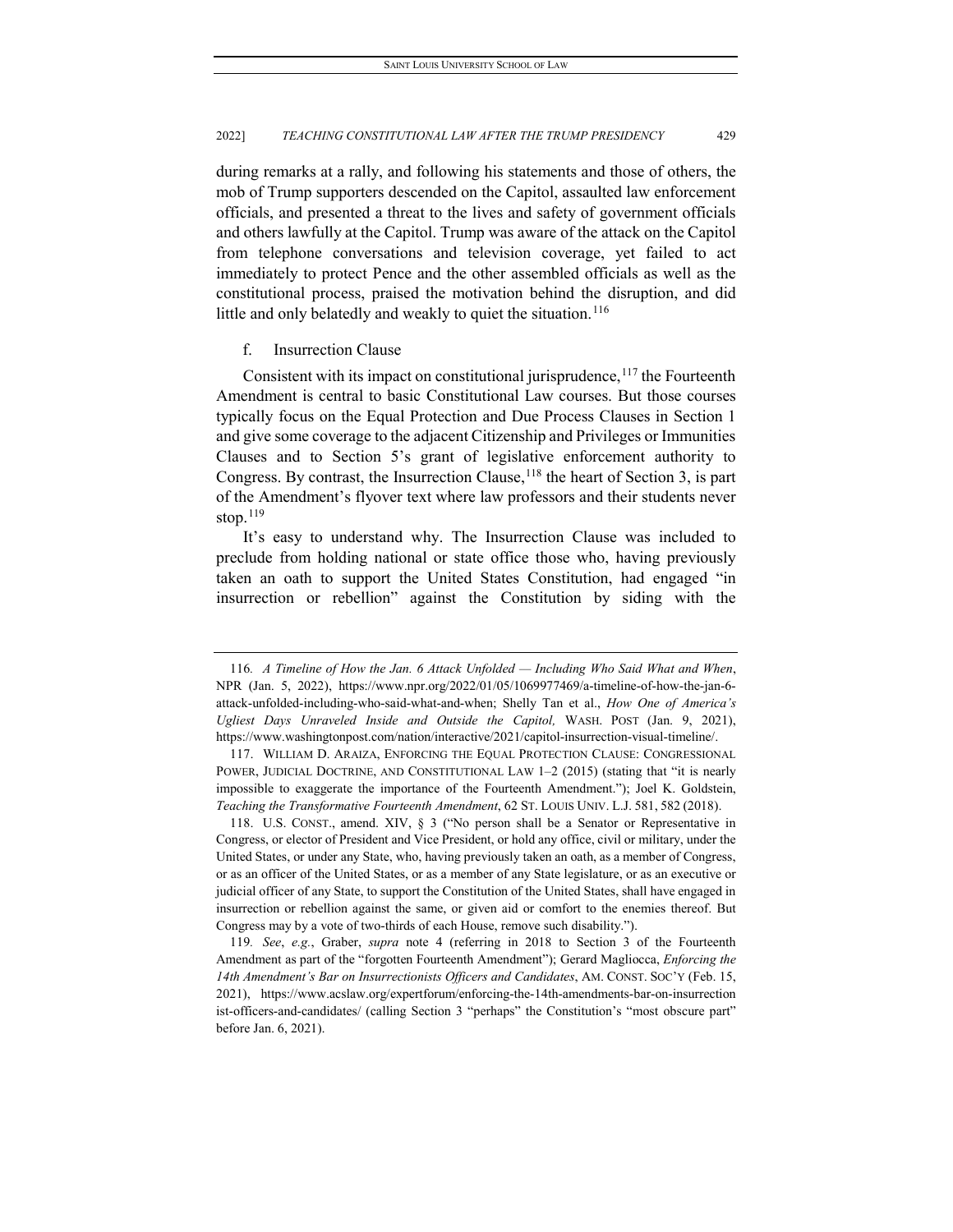Confederacy during the Civil War.[120](#page-22-0) Section 3, of course, speaks more broadly and its text is not confined to the Civil War,  $^{121}$  $^{121}$  $^{121}$  a limit that would have been easy to state if intended. Even so, Section 3 of the Fourteenth Amendment never becomes relevant because in America, officers who have sworn to support the Constitution, do not routinely, in modern times, engage "in insurrection or rebellion"—at least not until January 6, 2021.

The actions that day of Trump and some of his co-partisans to disrupt the lawfully-prescribed electoral vote counting through extra-legal methods were labelled as "insurrection"<sup>[122](#page-22-2)</sup> and "terrorism"<sup>[123](#page-22-3)</sup> even by some leading Republicans. Professor Mark A. Graber and other leading scholars on the Fourteenth Amendment<sup>[124](#page-22-4)</sup> directed American Constitutional Law professors to Section 3 to address the actions of Trump and some of his supporters. It does not explicitly state who must make a finding that a covered official "engaged in insurrection or rebellion" or gave "aid or comfort" to enemies of the American Constitution or the applicable standard for that determination.<sup>[125](#page-22-5)</sup> Section 5 does, however, empower Congress "to enforce" legislatively the Amendment.<sup>[126](#page-22-6)</sup> Graber pointed out that Section 3 uses mandatory language ("shall") in disqualifying from office-holding one who, having taken an oath to support the Constitution "engaged in insurrection or rebellion" against the Constitution.<sup>[127](#page-22-7)</sup>

<span id="page-22-2"></span>122*. See*, *e.g.*, *Statement by President George W. Bush on Insurrection at the Capitol*, *supra* note 2.

<span id="page-22-0"></span><sup>120.</sup> Mark A. Graber, *Their Fourteenth Amendment, Section 3, and Ours*, JUST SEC. (Feb. 16, 2021), https://www.justsecurity.org/74739/their-fourteenth-amendment-section-3-and-ours/.

<span id="page-22-1"></span><sup>121</sup>*. See* U.S. CONST. amend. XIV, §3 (stating that "No person" shall hold federal or state office who "having previously taken an oath" as a federal or state official "to support the Constitution of the United States shall have engaged in insurrection or rebellion against the same . . ."); Graber, *supra* note 120 (stating that although Section 3 was designed to disqualify from future officeholding those who violated oaths by supporting confederacy, "Section 3 would, of course, apply to any future insurrection."); *see also* Gerard Magliocca, *The 14th Amendment's Disqualification Provision and the Events of Jan. 6*, LAWFARE (Jan. 19, 2021), https://www.lawfareblog.com/14thamendments-disqualification-provision-and-events-jan-6 (discussing limited authority regarding what constitutes an "insurrection").

<span id="page-22-3"></span><sup>123</sup>*. See* 167 CONG. REC. S735 (daily ed. Feb. 13, 2021) (statement of Sen. Mitch McConnell) (stating that mob on January 6, 2021, used "terrorism" because President Trump fed them "wild falsehoods").

<span id="page-22-4"></span><sup>124.</sup> Bruce Ackerman & Gerard Magliocca, *Impeachment Won't Keep Trump From Running Again. Here's a Better Way*, WASH. POST (Jan. 11, 2021), https://www.washingtonpost.com/ opinions/2021/01/11/impeachment-wont-keep-trump-running-again-heres-better-way/.

<span id="page-22-5"></span><sup>125.</sup> U.S. CONST., amend. XIV, § 3; *see* Magliocca, *supra* note 121 (discussing roles of Congress, courts, and state officials in various scenarios and whether presidential pardons are relevant).

<span id="page-22-6"></span><sup>126.</sup> U.S. CONST., amend. XIV, § 5; *see* Magliocca, *supra* note 119 (pointing out advantages of Congressional action under Section 5); Magliocca, *supra* note 121 (discussing whether Section 3 is self-executing).

<span id="page-22-7"></span><sup>127.</sup> Mark A. Graber, *Section Three to the Rescue*, CONSTITUTIONALIST (Jan. 11, 2021), https://theconstitutionalist.org/2021/01/11/section-three-to-the-rescue-by-mark-graber/.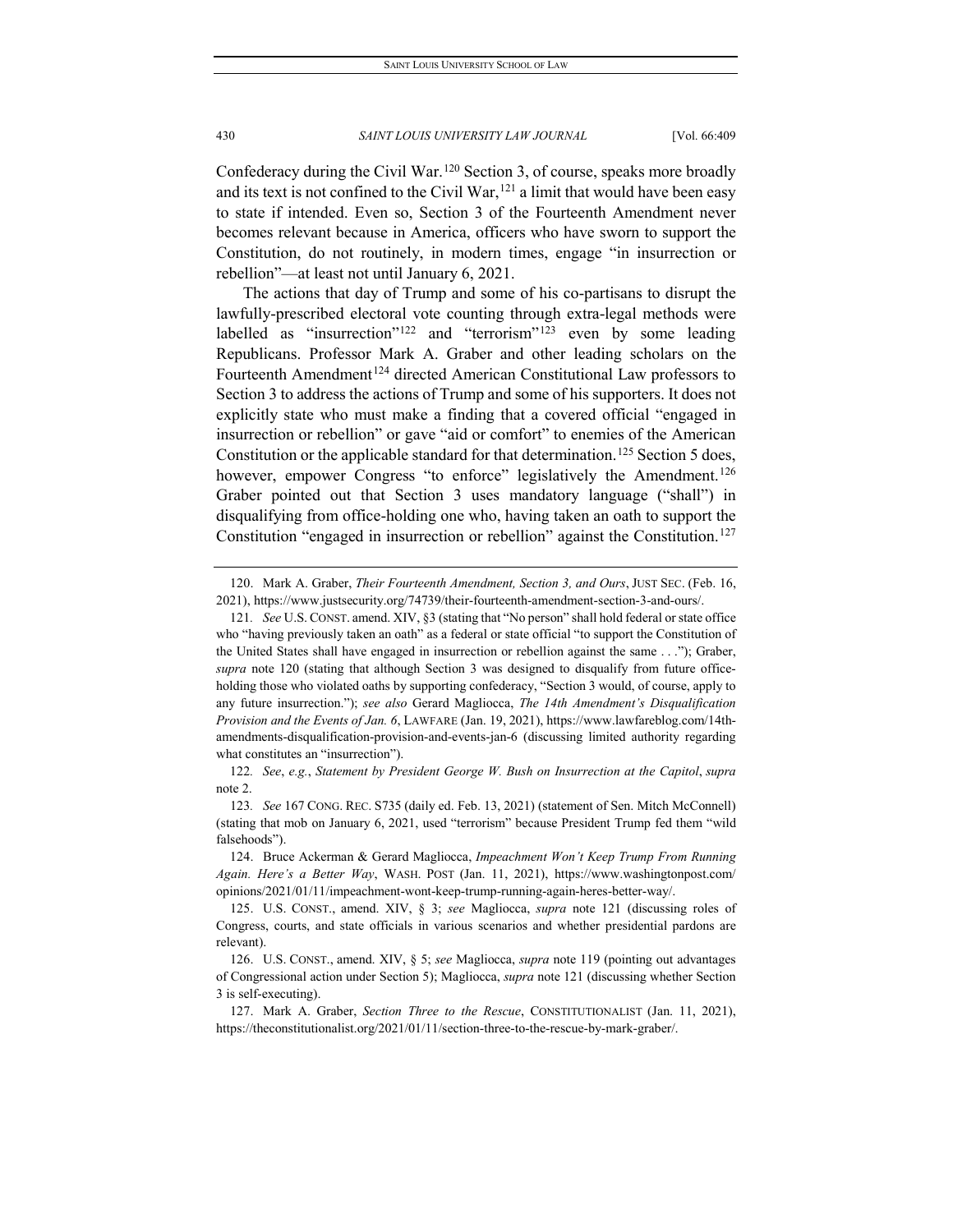The provision would seem to apply to a president,<sup>[128](#page-23-0)</sup> and it would allow Congress to determine that Trump and others who engaged in the insurrection after taking oaths to support the Constitution are precluded from future office-holding.<sup>[129](#page-23-1)</sup> Graber argued that a subsequent finding by Congress signed by President Biden that Trump participated in an "insurrection" on January 6, 2021, would nullify his actions as president from that date on.<sup>[130](#page-23-2)</sup> Graber pointed out that those who supported Section 3 denied that it was a Bill of Attainder since it merely set qualifications of office-holding rather than imposed a punishment; in any event, as a constitutional text, it would supersede inconsistent prior provisions.[131](#page-23-3) Some scholars identified political hazards in using Section 3 regarding Trump. [132](#page-23-4)

# g. Conclusion

Trump's presidency accordingly should cause Constitutional Law teachers to consider including discussion of some traditionally ignored constitutional provisions which Trump's behavior introduced into contemporary discussion. There are advantages to giving some class attention to subjects of recent public discourse, and they raise interesting questions about constitutional interpretation: What does it tell us that these long-dormant clauses emerged during the Trump presidency? Are there other such provisions? To what extent should clauses, like Section 4 of the Twenty-Fifth Amendment, be bound by their original purpose to address instances of physical, mental, or logistical inability and to what extent are they capable of broader application? How are textual silences, in, say, the Pardon Power, interpreted? What problems arise when a clause is subject to initial application or when issues of first impression

<span id="page-23-0"></span><sup>128</sup>*. Id.*; Daniel J. Hemel, *Disqualifying Insurrectionists and Rebels: A How-To Guide*, LAWFARE (Jan. 19, 2021), https://www.lawfareblog.com/disqualifying-insurrectionists-and-rebels -how-guide.

<sup>129.</sup> Graber, *supra* note 127.

<sup>130</sup>*. Id*.

<span id="page-23-3"></span><span id="page-23-2"></span><span id="page-23-1"></span><sup>131.</sup> Mark A. Graber, *Section 3 and (Not) Bills of Attainder*, BALKINIZATION (Jan. 13, 2021), https://balkin.blogspot.com/2021/01/section-three-and-not-bills-of-attainder.html; Magliocca, *supra* note 121 (discussing Bill of Attainder argument).

<span id="page-23-4"></span><sup>132.</sup> *See* Andrew Coan, *Section Three and Politics by Other Means*, BALKINIZATION (Jan. 12, 2021), https://balkin.blogspot.com/2021/01/section-three-and-politics-by-other.html. A number of legal actions have been filed to block some members of Congress and others from seeking office for allegedly violating Section 3. *See* Jonathan Weisman, *Legal Effort Expands to Disqualify Republicans as 'Insurrectionsists,'* N.Y. TIMES, (Apr. 7, 2022), https://www.nytimes.com/2022/04 /07/us/politics/insurrectionists-congress.html. *See also* Camila Pedrosa, *Appeal Planned After Dismissal of Suit Seeking to Keep 3 GOP Candidates Off Arizona Ballot*, KTAR NEWS (Apr. 26, 2022), https://ktar.com/story/5027438/appeal-planned-after-dismissal-of-suit-seeking-to-keep-3 gop-candidates-off-arizona-ballot/ (reporting appeal planned of dismissal of three Jan. 6, 2021 lawsuits for lack of standing).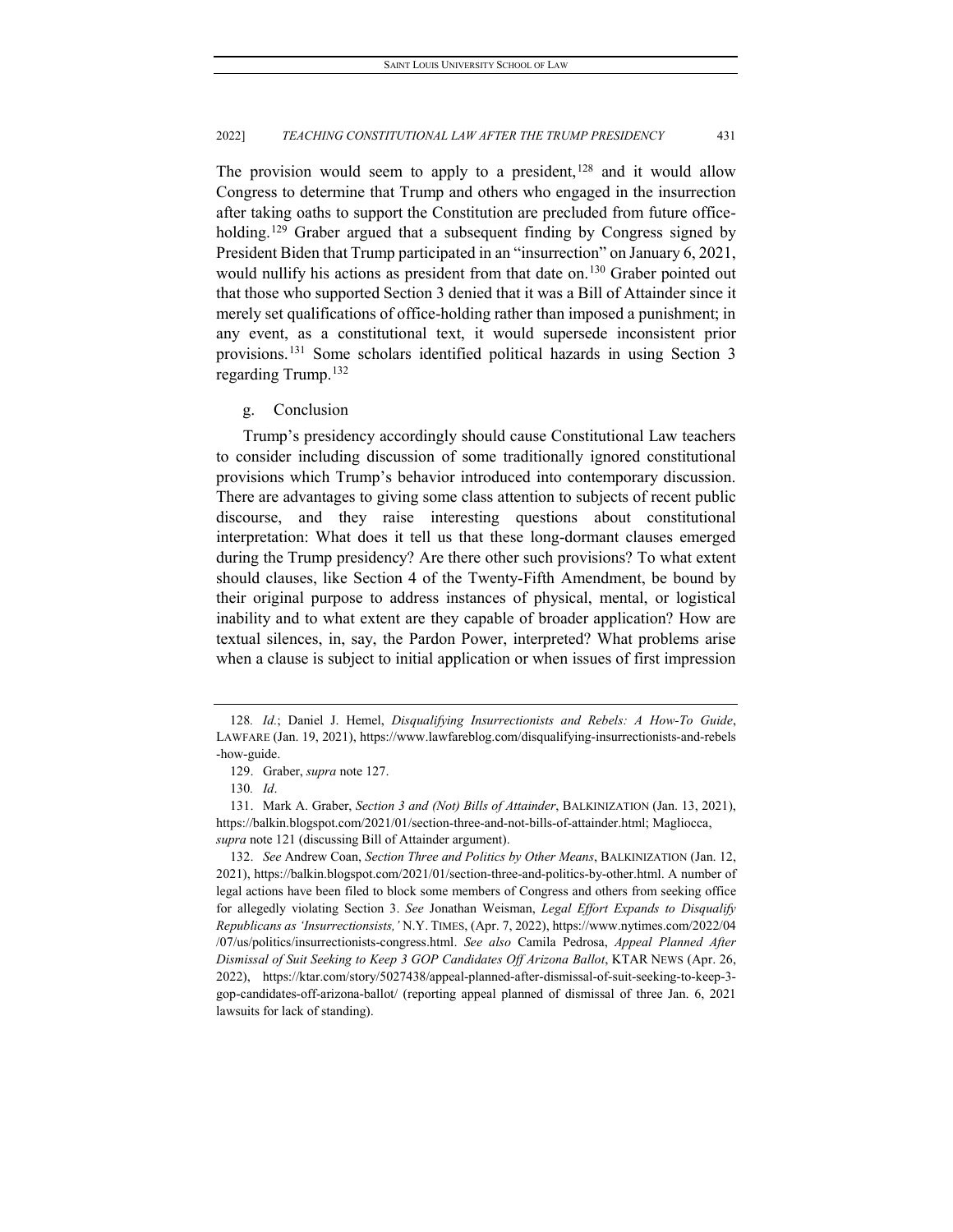arise in politically polarized circumstances? Many require non-jurists to construe the Constitution, a common experience in American government and one which some students may experience in their careers but one which introduces some novel features. How should partisans go about deciding such constitutional questions?

# II. THE CONSTITUTIONAL ASSAULT

The simplest pedagogical response to Trump's presidency is just to tweak the syllabus to include a few cases and arcane clauses which Trump's presidency spotlighted and otherwise proceed as we did before. That would be a mistake. It would badly underestimate the impact of Trump's presidency on the Constitution by focusing on discrete constitutional provisions at the risk of obscuring the more fundamental challenge it presented to foundational constitutional ideals. That assault occurred not only in the behavior considered by the previously addressed cases and clauses, but by Trump's pervasive disparagement of norms and conventions which had been established to vindicate constitutional ideals. Focusing only on cases and clauses would miss an important opportunity to make Constitutional Law courses richer by giving greater consideration to three inter-related areas that now deserve more attention: (1) the role of constitutional norms and conventions in implementing the Constitution and its ideals; (2) the foundational ideals behind the Constitution; and (3) the dependence of our constitutional system on officials and citizens giving priority to constitutional ideals in public behavior even when so doing does not serve their immediate partisan advantage. This section considers them in turn.

# *A. Trump's Disparagement of Constitutional Norms & Conventions*

Trump was distinctive in his disregard for long-standing constitutional norms and conventions.<sup>[133](#page-24-0)</sup> A full listing here is neither possible nor necessary to suggest the extent to which Trump violated and defied long-standing norms developed to vindicate constitutional values.<sup>[134](#page-24-1)</sup>

Trump's anti-Muslim messages described in the discussion of *Trump v. Hawaii* was part of a corpus of rhetoric attacking racial and other disadvantaged minority groups in violation of a norm of respect for human dignity which has

<span id="page-24-0"></span><sup>133</sup>*. See, e.g.*, Neil S. Siegel, *Political Norms, Constitutional Conventions, and President Donald Trump*, 93 IND. L.J. 177, 190 (2018) (stating that Trump stands alone in his disregard of political norms and constitutional conventions); James P. Pfiffner, *Donald Trump and the Norms of the Presidency*, 51 PRS. STD. Q. 96 (2021) (describing Trump's defiance of presidential norms critical to American democracy).

<span id="page-24-1"></span><sup>134.</sup> On the difference between norms and conventions, see Siegel, *supra* note 133, at 179–90; Josh Chafetz & David E. Pozen, *How Constitutional Norms Break Down*, 65 UCLA L. REV. 1430, 1433–34 (2018). Hereafter, I often use "norm" to refer to both concepts.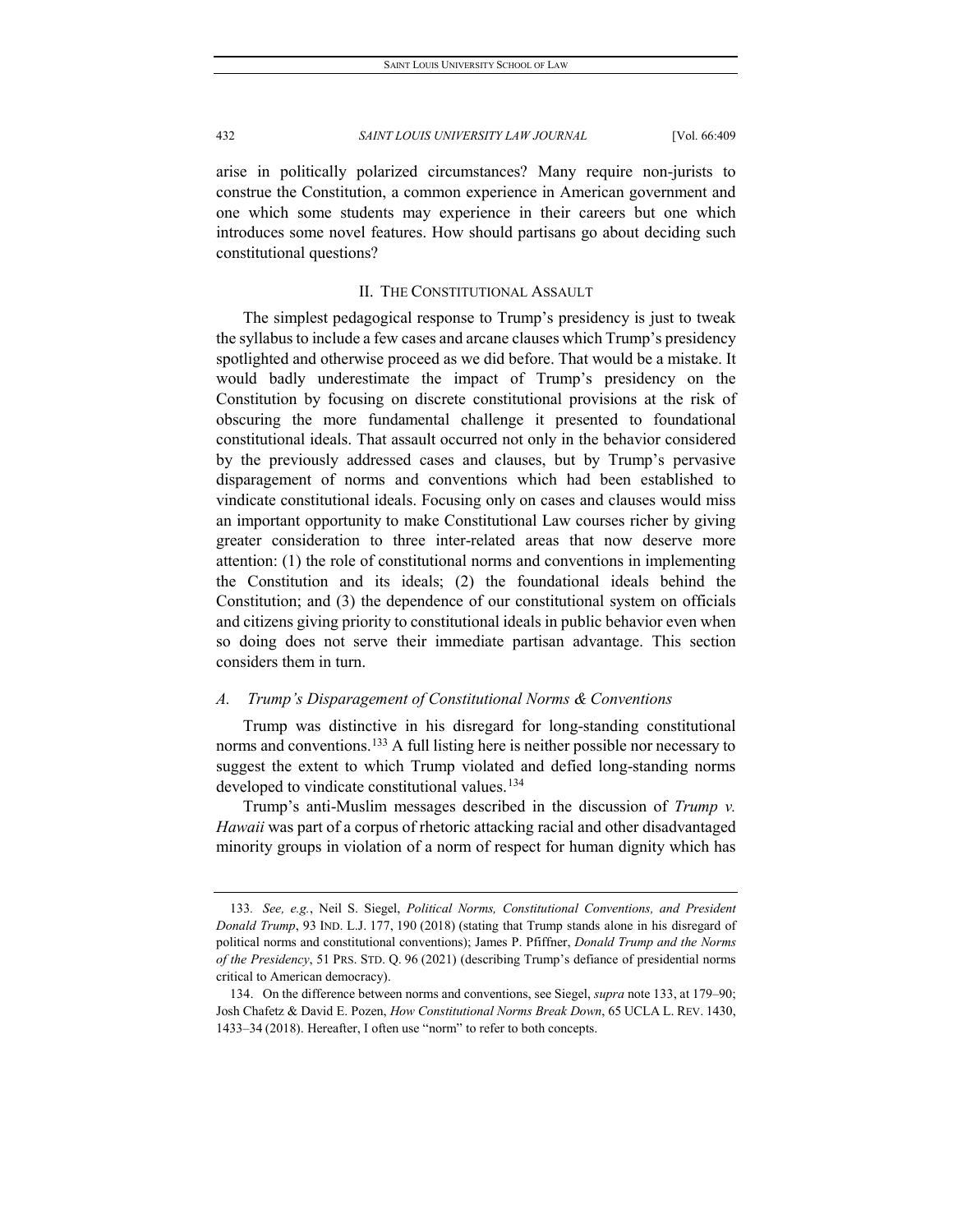constitutional underpinnings.[135](#page-25-0) Trump is not the first president to clash with the press, but his "rhetoric and the centrality of press animus to his political program" were distinctive.<sup>[136](#page-25-1)</sup> A range of measures sought to limit media access to government officials, especially of those journalists Trump deemed unfriendly,  $137$  and Trump's attacks sought to delegitimize the press by attacking it as the purveyor of "fake news" and as the "enemy of the . . . people," a term Soviet dictator Joseph Stalin used.[138](#page-25-3)

Trump acted to politicize criminal law contrary to the post-Nixon norm that partisan considerations should not animate criminal investigations and prosecution decisions.[139](#page-25-4) From his "Lock her up!" campaign rhetoric directed at his opponent, former Secretary of State Hilary Clinton,<sup>[140](#page-25-5)</sup> to his insistence on "loyalty" from the intended-independent FBI director James Comey and ultimate dismissal of him in response to an FBI investigation of links between Russia and Trump's campaign, to his attempts to shut down the investigation of Special Counsel Robert Mueller, to his calls for his predecessor and successor to be indicted<sup>[141](#page-25-6)</sup> and beyond, Trump treated the Department of Justice as an instrument to reward friends and settle scores against enemies in blatant defiance of the norms implicit in his constitutional duty to "take Care that the Laws be faithfully executed."[142](#page-25-7)

Although there has been a long-standing norm of executive branch officials treating the federal judiciary and federal judges with respect, even when disagreeing with their decisions, Trump repeatedly disparaged federal judges and courts.<sup>[143](#page-25-8)</sup> In defiance of a bipartisan norm extending more than forty years and eight presidencies, Trump refused to release his tax returns as a presidential candidate in 2016 and 2020, and throughout his presidency.<sup>[144](#page-25-9)</sup> His excuse, that

<span id="page-25-4"></span><span id="page-25-3"></span><span id="page-25-2"></span>139. BAUER & GOLDSMITH,*supra* note 1, at 137, 142; Pfiffner, *supra* note 133, at 108; Chafetz & Pozen, *supra* note 134, at 1451.

140. Siegel, *supra* note 133, at 200–01.

<span id="page-25-6"></span><span id="page-25-5"></span>141. BAUER & GOLDSMITH, *supra* note 1, at 147–53; Pfiffner, *supra* note 133, at 108–09; Siegel, *supra* note 133, at 199, 200–01.

142. U.S. CONST., art. II, § 3.

<span id="page-25-9"></span>144. BAUER & GOLDSMITH,*supra* note 1, at 73–78 (reporting that other than Trump, presidents beginning with Jimmy Carter in 1977 had released tax returns as did presidential candidates from 1976 on other than Gerald R. Ford who in 1976 released summaries of nine years of returns); *see also* FEERICK, *supra* note 77, at 142 (stating that Ford's tax returns for seven years were examined by Congressional committees and that the Internal Revenue Service audited five years of returns

<span id="page-25-1"></span><span id="page-25-0"></span><sup>135</sup>*. See* Siegel, *supra* note 133, at 191–92; Pfiffner, *supra* note 133, at 98–99; Chafetz & Pozen, *supra* note 134, at 1451.

<sup>136.</sup> BAUER & GOLDSMITH, *supra* note 1, at 88.

<sup>137</sup>*. Id.* at 97–101.

<sup>138.</sup> Siegel, *supra* note 133, at 192–93.

<span id="page-25-8"></span><span id="page-25-7"></span><sup>143.</sup> Siegel, *supra* note 133, at 193–95. *See also* BOSTON BAR ASS'N, JUDICIAL INDEPENDENCE: PROMOTING JUSTICE AND MAINTAINING DEMOCRACY 4 (August 2019) (discussing rhetoric and actions which threaten judicial independence); *id.* at 9–12 (discussing improper attacks by Trump and others on judges and their consequences).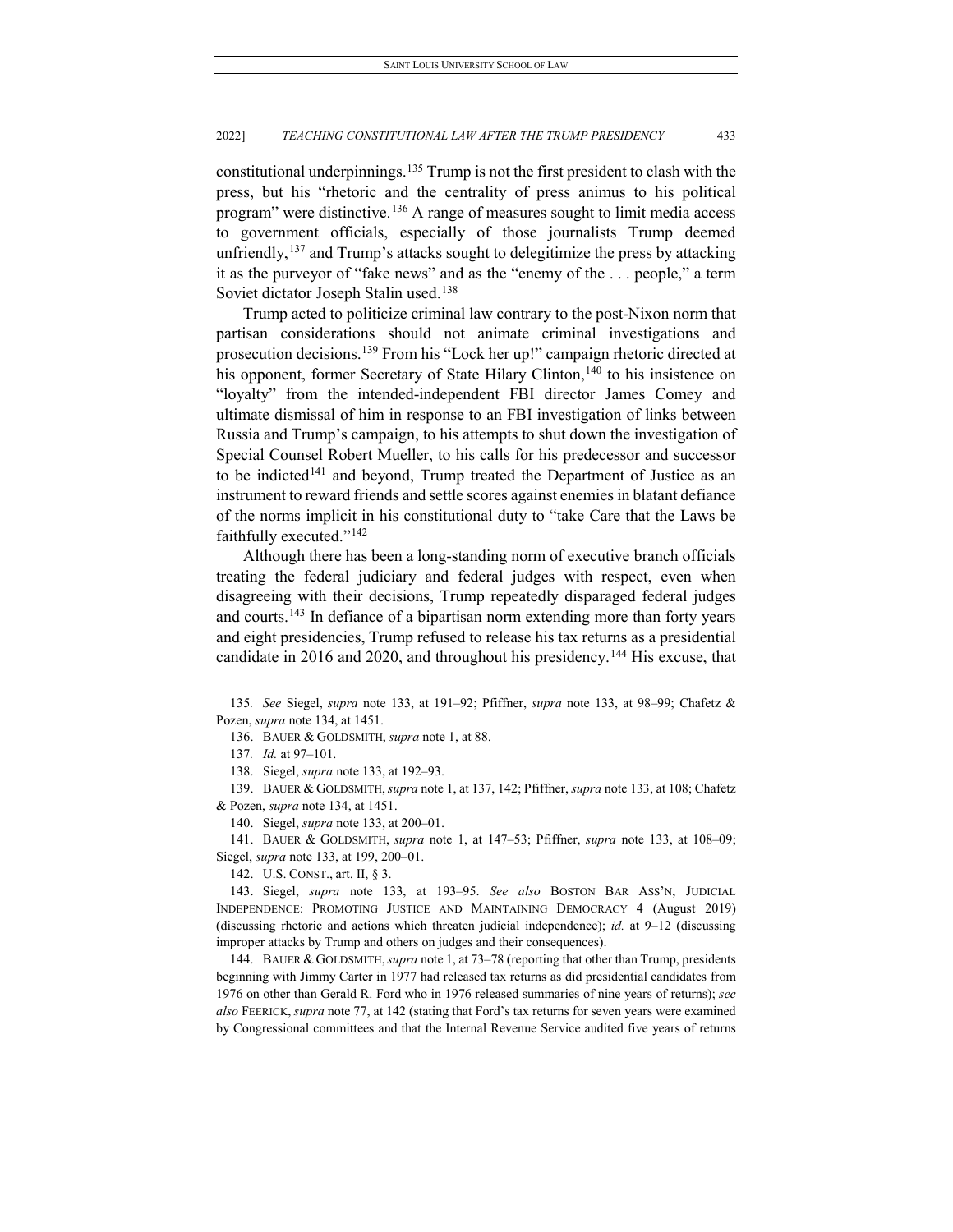he was under audit, was problematic. The federal returns of the president and vice president have been subject to automatic audit since 1977, and the practice of presidents over four decades established a disclosure norm to promote transparency, accountability, and faith in the governmental process.<sup>[145](#page-26-0)</sup> While a private citizen might be reluctant to subject themselves to the intrusions or added scrutiny of public disclosure, a president or presidential candidate assumes a public role with different expectations, including those of the disclosure norm.[146](#page-26-1)

The recitation of these few examples omits many others but should suffice to suggest the aberrational nature of Trump's presidency. The norms and conventions outlined here all trace to, and implemented, constitutional clauses and values. Accordingly, Trump's behavior resisted constitutional practices that his predecessors, and successor, have followed on a bipartisan basis. The following subsection will say more about the significance of this conduct for the Constitution. Yet the topic also presents possibilities to expand the discussion in basic Constitutional Law courses in ways that will enrich students' understanding of the subject: What is the role of constitutional norms and conventions? How do we determine that a norm exists?<sup>[147](#page-26-2)</sup> Why do they exist? Are they enforceable and, if so, by whom?<sup>[148](#page-26-3)</sup> How do norms change?<sup>[149](#page-26-4)</sup> Is it desirable that norms be stable as opposed to dynamic?[150](#page-26-5) Is it more troubling that Trump violated substantively appealing norms than simply that he flouted norms?[151](#page-26-6)

#### *B. Trump's Assault on Constitutional Values*

The obscure constitutional backstops Trump's behavior put into play, and the norms and conventions he violated, suggest a more basic point: Trump's behavior was inconsistent with and attacked certain fundamental principles which animate the Constitution. Jurists and other people can and do have good faith differences regarding constitutional meaning on any number of controversial topics, many of which have traditionally formed the heart of Constitutional Law courses. That's not what is distinctive about Trump's

<span id="page-26-0"></span>incident to his nomination to be vice president under Section 2 of the Twenty-Fifth Amendment in 1973); *id.* at 175, 178 (discussing consideration of Nelson R. Rockefeller's tax returns incident to his nomination to be vice president under Section 2 in 1974).

<sup>145.</sup> BAUER & GOLDSMITH, *supra* note 1, at 74–75.

<sup>146</sup>*. Id.* at 77–78.

<sup>147</sup>*. See* Whittington, *supra* note 82, at 21.

<sup>148</sup>*. See id.* at 24–26.

<span id="page-26-4"></span><span id="page-26-3"></span><span id="page-26-2"></span><span id="page-26-1"></span><sup>149</sup>*. See id.* at 20 (discussing whether accumulation of norm violations changes norm); Chafetz & Pozen, *supra* note 134, at 1435–38 (discussing norm destruction, decomposition, and displacement by law as separate phenomena).

<sup>150</sup>*. See, e.g.*, Chafetz & Pozen*, supra* note 134, at 1445–47.

<span id="page-26-6"></span><span id="page-26-5"></span><sup>151</sup>*. See id.* at 1450–52 (arguing that substantive appeal of norms Trump violated is more important than fact of violating norms).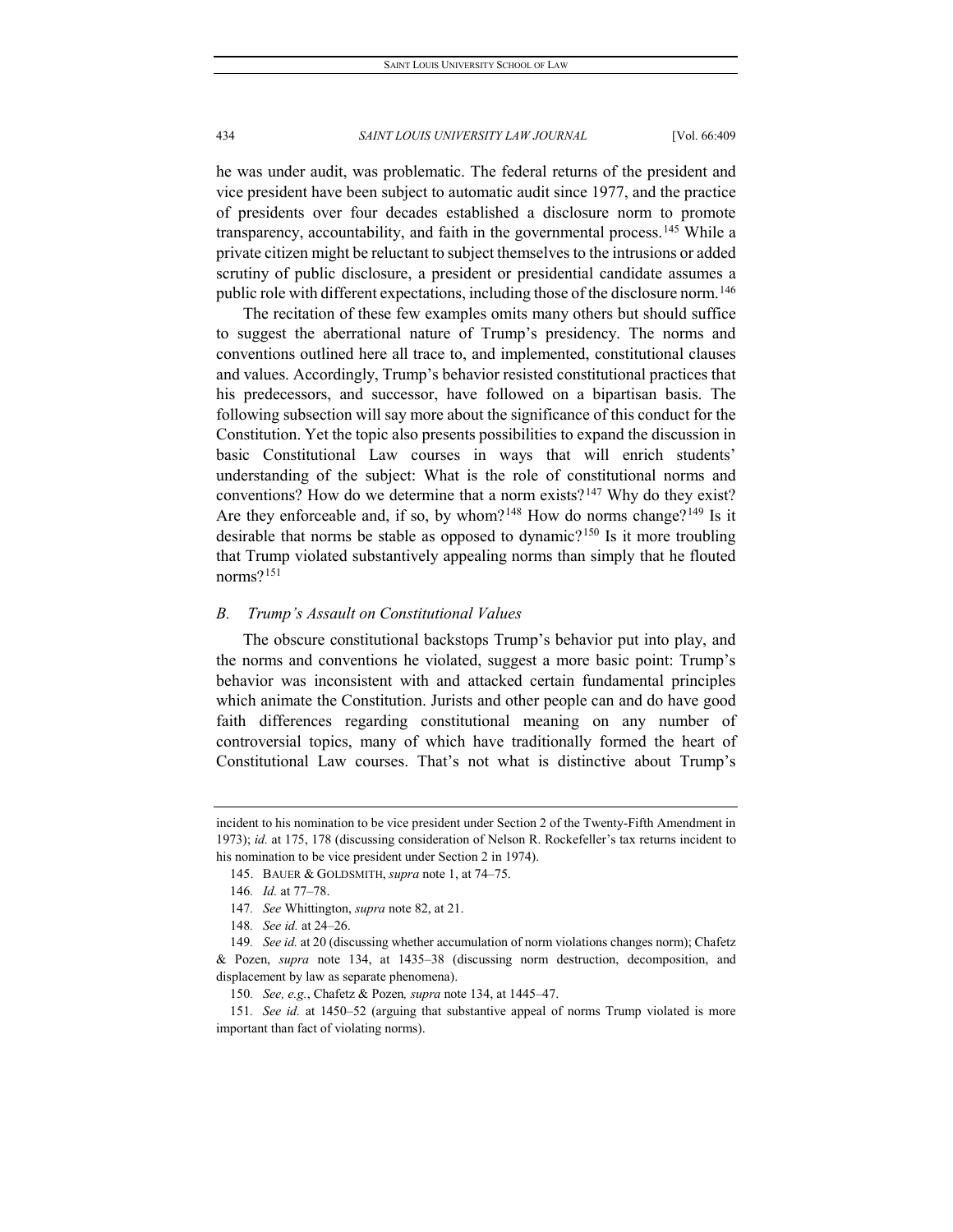presidency. Rather, Trump's presidency was a deliberate, sustained, and undeniable assault on bedrock constitutional values which have traditionally united most Americans even as they disagreed on discrete constitutional questions. And the support given to Trump by office-holders and citizens notwithstanding his Constitution-defying behavior, even after he resorted to improper means or incited insurrection, suggests that many Americans do not understand or accept fundamental ideals behind our Constitution or are willing to sacrifice them to advance their partisan interests.

These propositions have consequence for basic Constitutional Law courses. The Constitution is not simply a collection of discrete phrases creating national government, allocating and limiting governmental powers and duties, and conferring rights. It articulates and rests on certain fundamental principles and purposes which direct our national aspirations. As Richard H. Fallon, Jr. wrote, although Americans "are a dramatically diverse people in many ways," generally "we are joined by our allegiance to the Constitution and our shared acceptance of the governmental structure that the Constitution creates,"[152](#page-27-0) even if we find some procedures deficient.<sup>[153](#page-27-1)</sup> It's worth taking note and acting when presented with unmistakable evidence that many do not understand or subscribe to foundational principles of the Constitution. Perhaps basic courses should place greater focus on those principles as a start.

The Constitution's Preamble makes some principles and purposes explicit forming "a more perfect Union," establishing "Justice," insuring "domestic Tranquility," providing "for the common defense," promoting "the general welfare," and securing the "Blessing of Liberty" for "the People of the United States" and their "Posterity."<sup>[154](#page-27-2)</sup> The Preamble also signals a relationship between persons who are part of "We, the People" and a belief that government can and should achieve common goods in a just way respectful of individual freedom. The Constitution, as amended and interpreted, makes other basic precepts implicit since they animate its clauses and cases. One such principle is a commitment to pluralism, inclusivity, and equal citizenship among persons of different races, religions, genders, national origins, and other demographic features.[155](#page-27-3) Another bedrock premise is a conviction that public decisionmaking should be based on civil discourse, rational consideration of facts and

<span id="page-27-1"></span><span id="page-27-0"></span><sup>152.</sup> RICHARD H. FALLON, JR., THE DYNAMIC CONSTITUTION: AN INTRODUCTION TO AMERICAN CONSTITUTIONAL LAW xviii (2004).

<sup>153</sup>*. Id.* at xix.

<sup>154.</sup> U.S. CONST. pmbl.

<span id="page-27-3"></span><span id="page-27-2"></span><sup>155</sup>*. See, e.g.*, U.S. CONST., art. VI, § 1, cl. 3 (Prohibition of "religious Test" as qualification for office implicitly signaling the members of minority religions are not excluded from officeholding); amend. I (prohibition against establishment of religion, free exercise clause, free speech and free press clauses protecting minorities and dissidents); amend. XIII, XIV, XV, XIX, XXIII, XXIV, XXVI; Brown v. Bd. of Educ., 347 U.S. 483, 493, 495 (1954) (prohibiting government conduct that sends message to minority group members that they are outsiders).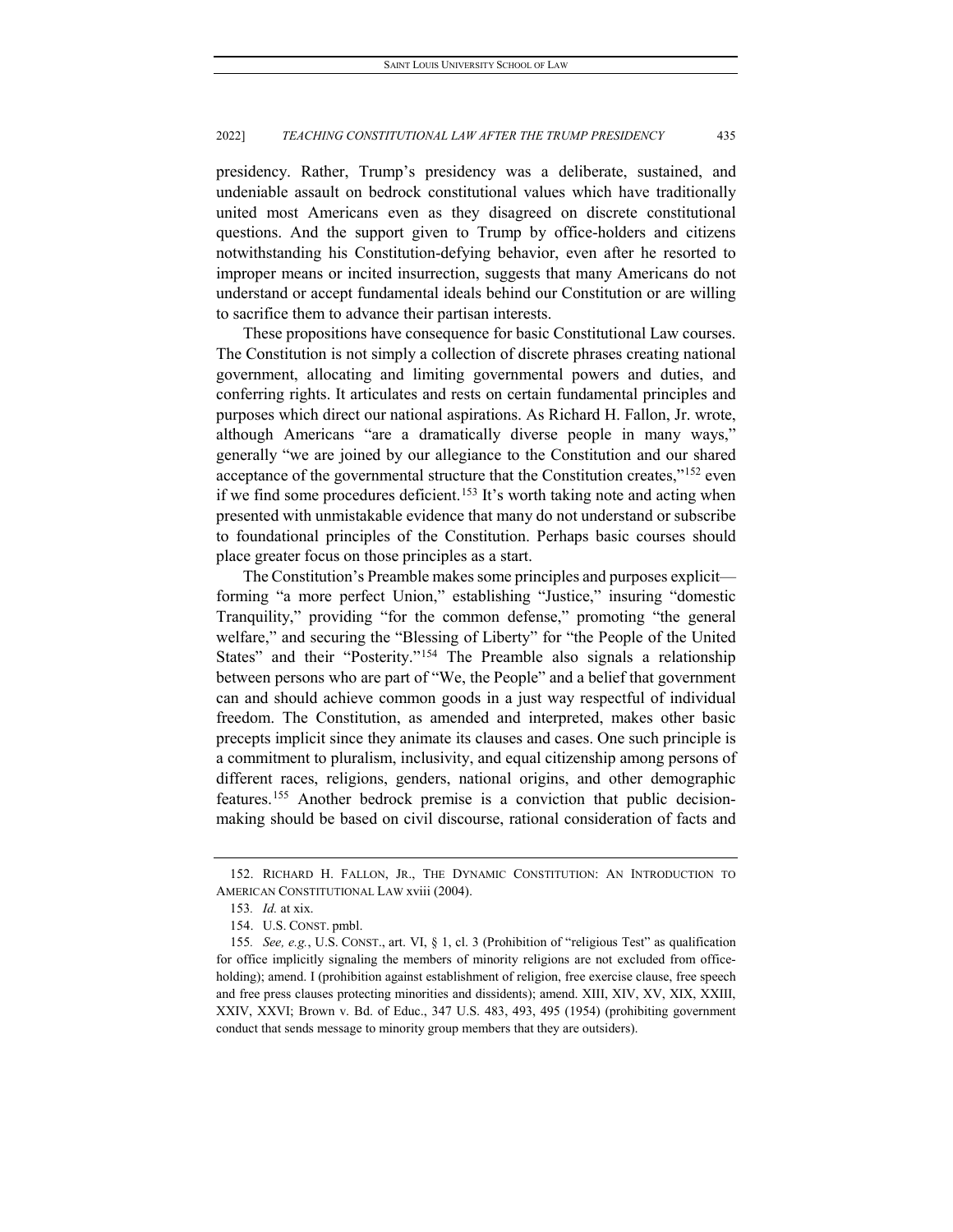arguments, and consensus.<sup>[156](#page-28-0)</sup> Democracy<sup>[157](#page-28-1)</sup> and commitment to the rule of law<sup>[158](#page-28-2)</sup> count as other basic principles. If I were now teaching a basic Constitutional Law course, I would do more to expose these features of the Constitution as it has developed in addition to the more conventional tendency to emphasize historical development of doctrine and the use of constitutional arguments. Yes, they are structural ideas, but that character gives them a status that commands attachment.

There is not space here to demonstrate in detail the constitutional roots of each ideal or how Trump's presidency assaulted each although the cases can be made.<sup>[159](#page-28-3)</sup> For present purposes, however, it is worth focusing on two of the bedrock constitutional principles the Trump presidency assaulted and how basic Constitutional Law courses might respond. The ideals of democratic decisionmaking and the rule of law clearly rank among the basic principles of the Constitution. In part, they commit America to choosing governors through free and fair elections with widespread participation, so decision-makers reflect and respond to public sentiment and to deciding elections in favor of candidates who are elected based on pre-existing rules as determined by impartial counters. The rule of law is a complicated and contestable concept,  $160$  but at a minimum in this context, it requires that elections are conducted in accordance with law, with disputes determined by impartial decision-makers in accordance with law, and with final decisions made pursuant to the system followed even by those who preferred a different outcome.

Trump challenged basic tenets of constitutional democracy in unprecedented ways. Even before his term began, unmistakable signs warned that he threatened American constitutionalism. In an influential work, political scientists Steven Levitsky and Daniel Ziblatt suggested a four-part test to anticipate prospective autocrats: a weak commitment to democratic rules, denial of the legitimacy of opponents, toleration or encouragement of partisan violence,

<span id="page-28-0"></span><sup>156</sup>*. See, e.g.*, U.S. CONST., art. I, § 7, cl. 2 & 3 (setting forth bicameralism and presentment pre-requisites to law-making as encouraging deliberation); art. II, § 2, cl. 1 (Opinion Clause authorizing president to require written opinion from principal officer of executive departments with matters relating to their duties); cl. 2 (advise and consent requirements for treaty-making and confirmation of officers); § 3 (requirement that president provide Congress with information regarding State of the Union and "recommend to their Consideration such Measures as he [she] shall judge necessary and expedient"); art. III,  $\S$  1 (vesting the judicial power).

<span id="page-28-1"></span><sup>157</sup>*. See, e.g.*, U.S. CONST., pmbl. (identifying "We the People . . . " as source of Constitution); amend. I (guaranteeing free speech, free press, right of assembly and petitioning government); amend. XIV, XV, XIX, XXIII, XXIV, XXVI (expanding franchise).

<span id="page-28-2"></span><sup>158</sup>*. See generally* Richard H. Fallon, Jr., "*The Rule of Law" as a Concept in Constitutional Discourse*, 97 COLUM. L. REV. 1 (1997).

<span id="page-28-4"></span><span id="page-28-3"></span><sup>159.</sup> I hope to do so in a future work expanding on some of the ideas set forth in my October 2019 Donald J. Sutherland Lecture at Hofstra University.

<sup>160</sup>*. See* Fallon, *supra* note 158.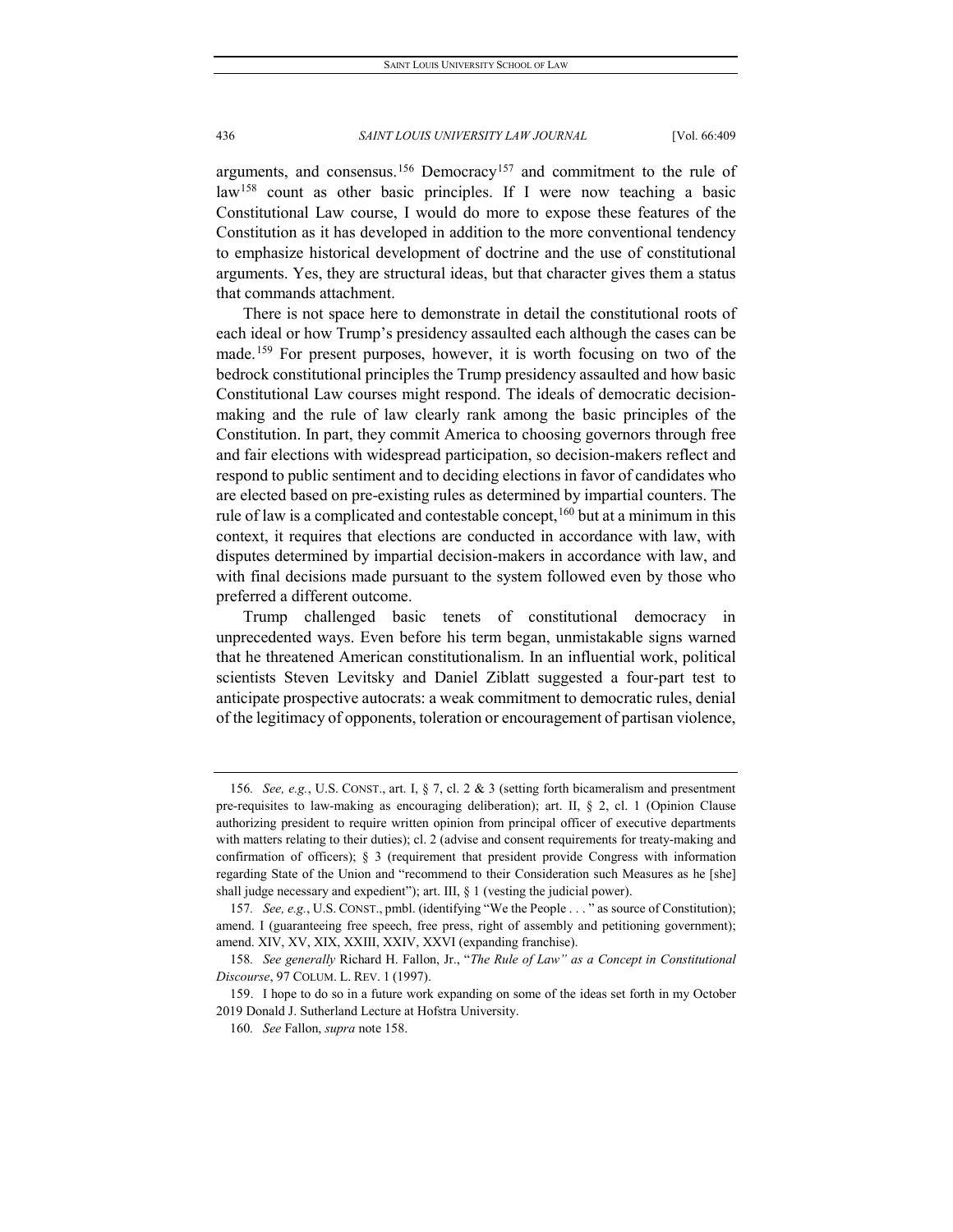and willingness to curtail civil liberties of non-supporters.<sup>[161](#page-29-0)</sup> They found that Trump tested positive on all four counts based on his pre-2016 election attacks on the legitimacy of the electoral process,<sup>[162](#page-29-1)</sup> his fabricated birtherism assault on the legitimacy of the presidency of Barack Obama, his penchant for labeling Secretary of State Clinton a "criminal" ("Lock her up!"), <sup>[163](#page-29-2)</sup> his encouragement of violence, sometimes explicit, sometimes veiled but unmistakable, against his critics and opponents,<sup>[164](#page-29-3)</sup> and his demonization of Clinton and his media critics.[165](#page-29-4)

Trump took his assault on democracy and rule of law to new levels in 2020– 21. New information is ever-emerging, but reports to date portray an unprecedented assault on democracy and the rule of law by Trump and allies. Prior to the election, Trump and close associates plotted to withhold support for Ukraine in order to encourage an investigation into Biden and his son. During the 2020 campaign and following the election, Trump suggested without any basis that the election involved massive fraud and had been stolen from him. He and his supporters litigated the outcome to an unprecedented extent. Although judges (including conservative jurists appointed by Trump or other Republican presidents) ruled against Trump and his supporters in more than sixty cases (and for Trump's position only once),  $166$  Trump refused to accept adverse results. In some cases, the nature of the litigation resulted in judicially-imposed sanctions being ordered against some attorneys acting for Trump's side.<sup>[167](#page-29-6)</sup>

<span id="page-29-5"></span><span id="page-29-4"></span><span id="page-29-3"></span><span id="page-29-2"></span><span id="page-29-1"></span>166. Russell Wheeler, *Trump's Judicial Campaign to Upend the 2020 Election: A Failure, But Not a Wipeout,* BROOKINGS (Nov. 30, 2021), https://www.brookings.edu/blog/fixgov/2021/11/30/ trumps-judicial-campaign-to-upend-the-2020-election-a-failure-but-not-a-wipe-out/ (finding that only twenty-eight of 194 federal or state judges or fourteen percent decided in favor of Trump's position);William Cummings et al., *By the Numbers: President Donald Trump's Failed Efforts to Overturn the Election,* USA TODAY (Jan. 6, 2021), https://www.usatoday.com/in-depth/news/ politics/elections/2021/01/06/trumps-failed-efforts-overturn-election-numbers/4130307001/ (reporting that Trump's position failed in sixty-one of sixty-two cases challenging election).

<span id="page-29-6"></span>167*. See, e.g.*, Nicole Hong et al., *Court Suspends Giuliani's Law License, Citing Trump Election Lies*, N.Y. TIMES (June 24, 2021), https://www.nytimes.com/2021/06/24/nyregion/ giuliani-law-license-suspended-trump.html (reporting on decision of highest court of New York temporarily suspending Trump attorney Rudy Giuliani's law license for improper behavior while representing Trump in election disputes pending further proceedings); Alan Feuer, *Judge Orders Sanctions Against Pro-Trump Lawyers Over Election Lawsuit*, N.Y. TIMES (Aug. 25, 2021), https://www.nytimes.com/2021/08/25/us/politics/sidney-powell-election-sanctions.html (reporting on decision of Michigan federal judge sanctioning nine Trump lawyers). Some aspects of the Michigan decision were appealed. *See* Clara Hendrickson, *Kraken Lawyers Appear to Comply with Sanctions Order for Conspiracy-Laden Election Lawsuit*, DET. FREE PRESS (Feb. 25,

<sup>161.</sup> STEVEN LEVITSKY & DANIEL ZIBLATT, HOW DEMOCRACIES DIE 61–67 (2018).

<span id="page-29-0"></span><sup>162</sup>*. Id.* at 61.

<sup>163</sup>*. Id.* at 62.

<sup>164</sup>*. Id.* at 62–64.

<sup>165</sup>*. Id.* at 64–65.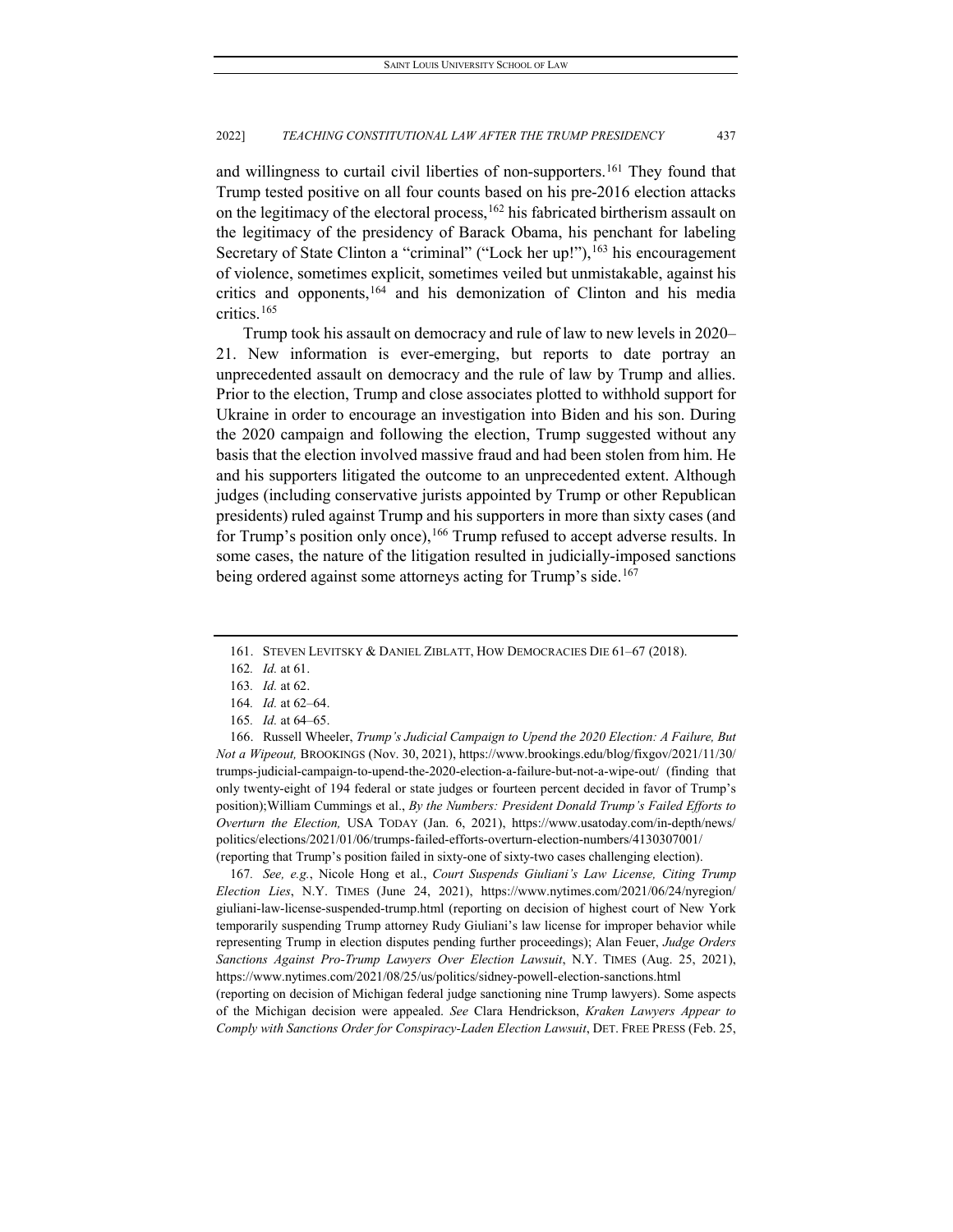Not only did Trump not accept final judicial decisions and the judgments of government officials whom he had appointed,[168](#page-30-0) he instead pursued extraordinary action. After Chris Krebs, the Trump appointee who oversaw the Department of Homeland Security's effort to protect the election from foreign interference, rebutted the unsupported claims of fraud of Trump and his attorneys, Trump fired him.[169](#page-30-1) Trump reportedly badgered Department of Justice officials to declare the election corrupt and refused to listen when leaders he appointed advised that his information was wrong and no evidence suggested a basis to challenge the outcome. After authorizing the Department of Justice to investigate allegations of vote fraud, Attorney General William Barr, a Trump loyalist, announced there was no widespread vote fraud that would change the election's outcome.<sup>[170](#page-30-2)</sup> Barr reportedly told an outraged Trump that his effort to show fraud was a "clown show."[171](#page-30-3) After Barr resigned, Trump subjected his replacement as acting attorney general and his deputy to frequent phone calls pressuring them to declare the election corrupt, notwithstanding their conclusion that Trump's claims lacked any basis.[172](#page-30-4) They, too, refused to assert that the election was stolen from Trump. In a rambling call, Trump told the Republican Secretary of State of Georgia, Brad Raffensperger, and other election officials

<span id="page-30-1"></span>169. Alana Wise, *Trump Fires Election Security Director Who Corrected Voter Fraud Disinformation*, NPR (Nov. 17, 2020), https://www.npr.org/2020/11/17/936003057/cisa-directorchris-krebs-fired-after-trying-to-correct-voter-fraud-disinformati'.

<sup>2022),</sup> https://www.freep.com/story/news/local/michigan/detroit/2022/02/25/pro-trump-lawyersappear-comply-sanctions-order/6937886001/.

<span id="page-30-0"></span><sup>168</sup>*. See, e.g.*, 167 CONG. REC. S14 (daily ed. Jan. 6, 2021) (statement of Sen. Mitch McConnell) (noting that "[d]ozens of lawsuits" considered Trump's claims but "over and over" courts rejected Trump's claims, "including all-star judges" Trump had nominated); *id.* at S26 (daily ed. Jan. 6, 2021) (statement of Sen. Mitt Romney) (stating that "scores of courts," Trump's "own Attorney General" and state election officials had "reached that unequivocal decision" that Biden had won and Trump lost); *id.* at S27 (daily ed. Jan. 6, 2021) (statement of Sen. Rob Portman) (noting that "after two months of recounts and legal challenges, not a single State recount changed the result. And of the dozens of lawsuits files, not one found evidence of fraud or irregularities widespread enough to change the result of the election."); *id.* at S31 (daily ed. Jan. 6, 2021) (statement of Sen. Lindsay Graham, R. S.C.) (stating that Trump had failed in challenges to various state elections and "enough is enough"); *id.* at S34 (daily ed. Jan. 6, 2021) (statement of Sen. Susan Collins) (stating that Trump had had opportunity over two months to challenge returns but his challenges had been rejected in nearly sixty cases).

<span id="page-30-2"></span><sup>170.</sup> Michael Balsamo, *Disputing Trump, Barr Says No Widespread Election Fraud*, ASSOC'D PRESS (Dec. 1, 2020), https://apnews.com/article/barr-no-widespread-election-fraud-b1f1488796c 9a98c4b1a9061a6c7f49d.

<span id="page-30-3"></span><sup>171.</sup> Matthew Brown*, 'It's Just a Joke': Former AG William Barr Derided Trump's False Election Claims*, USA TODAY (June 27, 2021), https://www.usatoday.com/story/news/politics /2021/06/27/barr-describes-rift-trump-rift-over-election-fraud-claim-interviews/5365066001/*.*

<span id="page-30-4"></span><sup>172.</sup> Devlin Barrett & Josh Dawsey, *Trump to Acting AG, According to Aide's Notes: 'Just say the Election was Corrupt + Leave the Rest to me*,*'* WASH. POST (July 31, 2021), https://www.wash ingtonpost.com/national-security/trump-rosen-phone-call-notes/2021/07/30/2e9430d6-f14d-11eb-81d2-ffae0f931b8f\_story.html.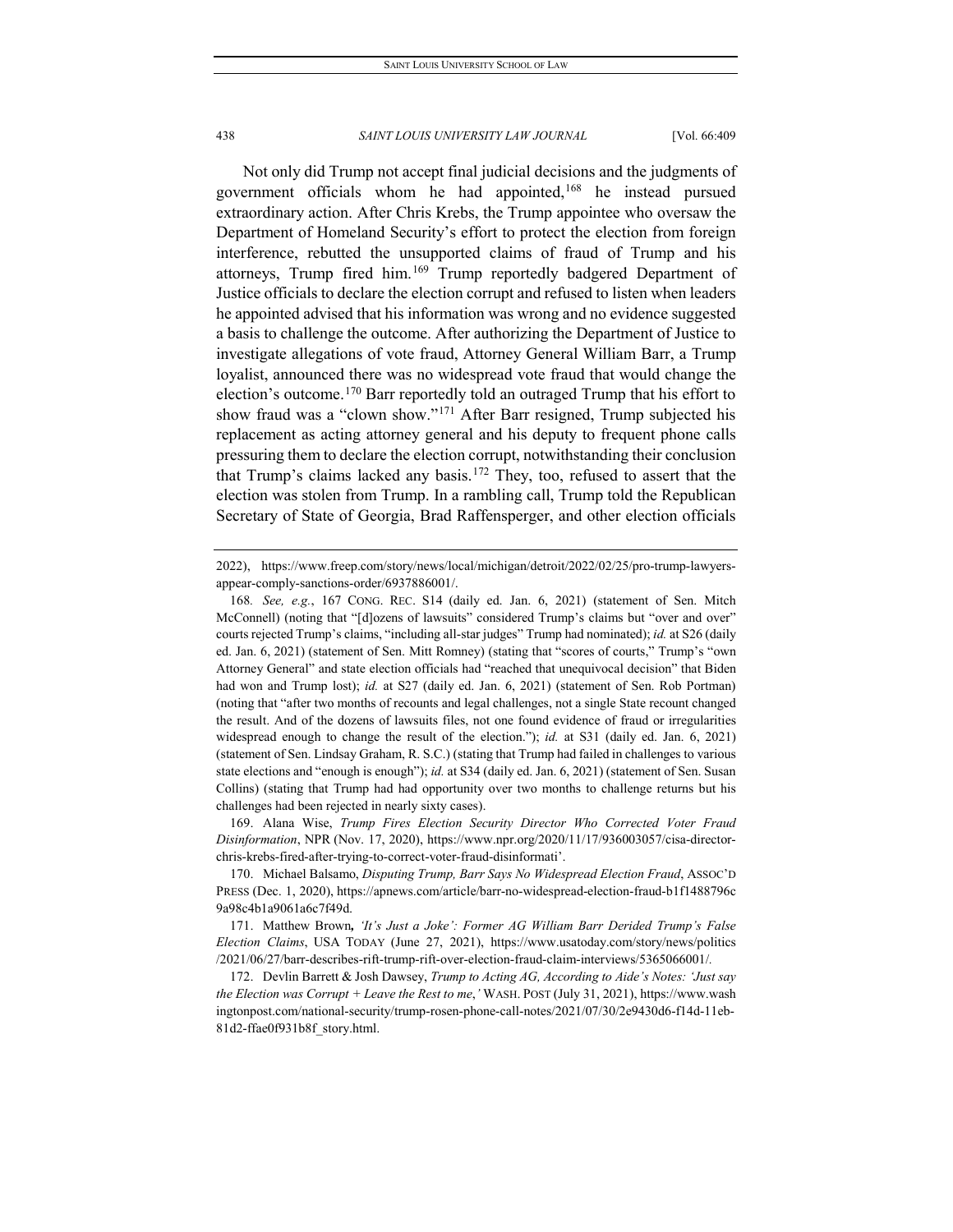that he needed 11,780 votes to switch and suggested that they would be committing a crime if they failed to respond favorably to his election complaints.[173](#page-31-0)

Trump's behavior sent ominous signs. In a remarkable bipartisan action, all ten living former Secretaries of Defense joined in an Op-Ed on January 3, 2021, stating that the election was over and that it confirmed Biden's victory and Trump's defeat. The Op-Ed further asserted that the military has no role in determining election outcomes.<sup>[174](#page-31-1)</sup> The ten signatories included Trump's two Secretaries of Defense as well as the living occupants of that position under Republican Presidents Gerald R. Ford, George H.W. Bush, and George W. Bush (Ronald Reagan's Pentagon chiefs having been deceased) and included four individuals (Donald Rumsfeld, Richard Cheney, William Cohen, and Chuck Hagel) who had been elected Republican members of Congress and, in Cheney's case, vice president.

Wow! Think about that! That this seasoned collection of national security officials, who had served presidents of both parties, including Trump, felt compelled to issue such an unprecedented statement speaks volumes regarding the threat they perceived that Trump would attempt extra-legal efforts to retain power.

Trump's efforts to direct the behavior of the Department of Justice and state officials in improper ways was not the totality of his effort. He tried to persuade Vice President Pence to abuse the narrow limits on his role as the presiding officer of the electoral count to reject Biden electors in some states. When Pence advised that he would not defy the legal restrictions on his role, Trump and close associates spoke to a rally on January 6, 2021, in inflammatory ways. The mob proceeded to the Capitol Building and Trump's supporters violently overwhelmed and injured law-enforcement officers and broke into the Capitol, disrupted the constitutional proceedings, and presented a threat to the lives of those present, including Pence and others in the line of presidential succession.<sup>[175](#page-31-2)</sup> Trump was aware of the situation, which was covered on media

<span id="page-31-0"></span><sup>173.</sup> Amy Gardner & Paula Firozi, *Here's the Full Transcript and Audio of the Call Between Trump and Raffensperger*, WASH. POST (Jan. 5, 2021), https://www.washingtonpost.com/politics/ trump-raffensperger-call-transcript-georgia-vote/2021/01/03/2768e0cc-4ddd-11eb-83e3-322644d 82356\_story.html; Michael D. Shear & Stephanie Saul, *Trump, in Taped Call, Pressured Georgia Official to 'Find' Votes to Overturn Election*, N.Y. TIMES (Jan. 3, 2021), https://www.nytimes .com/2021/01/03/us/politics/trump-raffensperger-call-georgia.html.

<span id="page-31-1"></span><sup>174.</sup> Ashton Carter et al., *Involving the Military in Election Disputes Would Cross into Dangerous Territory*, WASH. POST (Jan. 3, 2021), https://www.washingtonpost.com/opinions/10 former-defense-secretaries-military-peaceful-transfer-of-power/2021/01/03/2a23d52e-4c4d-11eba9f4-0e668b9772ba\_story.html.

<span id="page-31-2"></span><sup>175</sup>*. See, e.g.*, Trump v. Thompson, 20 F4th 10, 49 (D.C. Cir. 2021), *cert. denied,* 142 S. Ct. 1350 (2022); Glenn Kessler, *The Jan. 6 Attack on the Capitol: A Guide to What We Now Know*, WASH. POST (Jan. 6, 2022), https://www.washingtonpost.com/politics/2022/01/06/january-6 attack-capitol-guide-what-we-now-know/; *A Timeline of how the Jan. 6 Attack Unfolded —*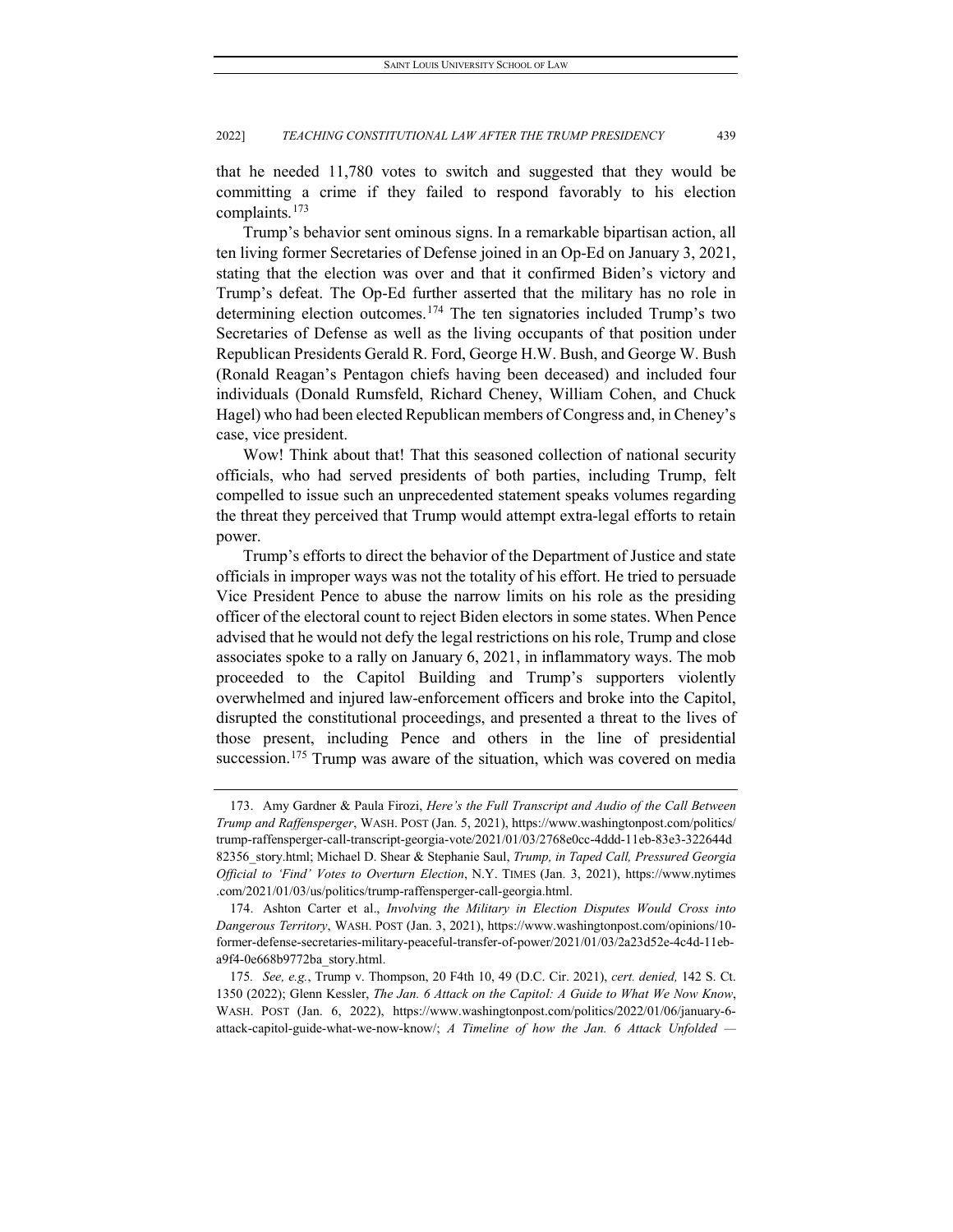and from communications, yet for hours failed to act to enforce the law or protect the constitutional proceedings and national officers,  $176$  in violation of his oath and his duty to act to protect constitutional processes.

Trump's conduct was, without question, far outside the boundaries of acceptable American political conduct. He proceeded without evidence, even when the leaders of the Department of Justice he had appointed advised his claims lacked any basis and in the face of judicial defeats. His action led to violence and disruption of the constitutional process of counting the electoral votes. He did not act promptly to stop the assault on the constitutional process. The Republican Senate leader, Mitch McConnell, referred to the January 6 assault on Congress as an "insurrection"[177](#page-32-1) and later told the Senate that "the mob was fed lies" and "provoked" by Trump "and other powerful people" to prevent the "rule of law" and disrupt the certification of "the people's choice" of Biden as president.[178](#page-32-2) Former President George W. Bush likened the protest to conduct in a "banana republic" and was "appalled by the reckless behavior of some political leaders since the election." The disruption was due to people "whose passions have been inflamed by falsehoods and false hopes."<sup>[179](#page-32-3)</sup> President Bush was clearly talking about Trump and some of his supporters. On January 13, 2021, House Minority Leader Kevin McCarthy agreed that Trump "bears responsibility for Wednesday's attack on Congress by mob rioters" and criticized Trump for not "immediately" denouncing "the mob when he saw what was unfolding."<sup>[180](#page-32-4)</sup>

Indeed, Republican Representative Jaime Herrera Beutler reported that when McCarthy spoke to Trump on January 6, 2021, during the insurrection and implored Trump to forcefully tell his supporters to desist in the riot, Trump first claimed the mob was Antifa, and after McCarthy rebutted that and told him they consisted of Trump supporters, Trump responded, "Well, Kevin, I guess these people are more upset about the election than you are."[181](#page-32-5) Trump was impeached for an unprecedented second time but escaped conviction because only fifty-

179*. Statement by President George W. Bush on Insurrection at the Capitol*, *supra* note 2.

<span id="page-32-1"></span><span id="page-32-0"></span>*Including who said what and when*, NPR (Jan. 5, 2022), https://www.npr.org/2022/01/05/106997 7469/a-timeline-of-how-the-jan-6-attack-unfolded-including-who-said-what-and-when; Tan et al., *supra* note 116.

<sup>176.</sup> Kessler, *supra* note 175.

<sup>177.</sup> 167 CONG. REC. S18 (daily ed. Jan. 6, 2021).

<sup>178.</sup> 167 CONG. REC. S49 (daily ed. Jan. 19, 2021).

<sup>180.</sup> 167 CONG. REC. H172 (daily ed. Jan. 13, 2021).

<span id="page-32-5"></span><span id="page-32-4"></span><span id="page-32-3"></span><span id="page-32-2"></span><sup>181.</sup> Press Release, Jaime Herrera Beutler, U.S. Congresswoman, Herrera Beutler Again Confirms Conversation with McCarthy Regarding Jan. 6 U.S. Capitol Attack (Feb. 12, 2021), https://jhb.house.gov/news/documentsingle.aspx?DocumentID=402083; *see also* Press Release, Jaime Herrera Beutler, U.S. Congresswoman, Herrera Beutler "Yes" on Impeachment (Jan. 12, 2021) (stating that McCarthy had described pleading with Trump to make a televised statement to "end . . . the mayhem" but "to no avail"), https://jhb.house.gov/news/documentsingle.aspx?Docu mentID=402082.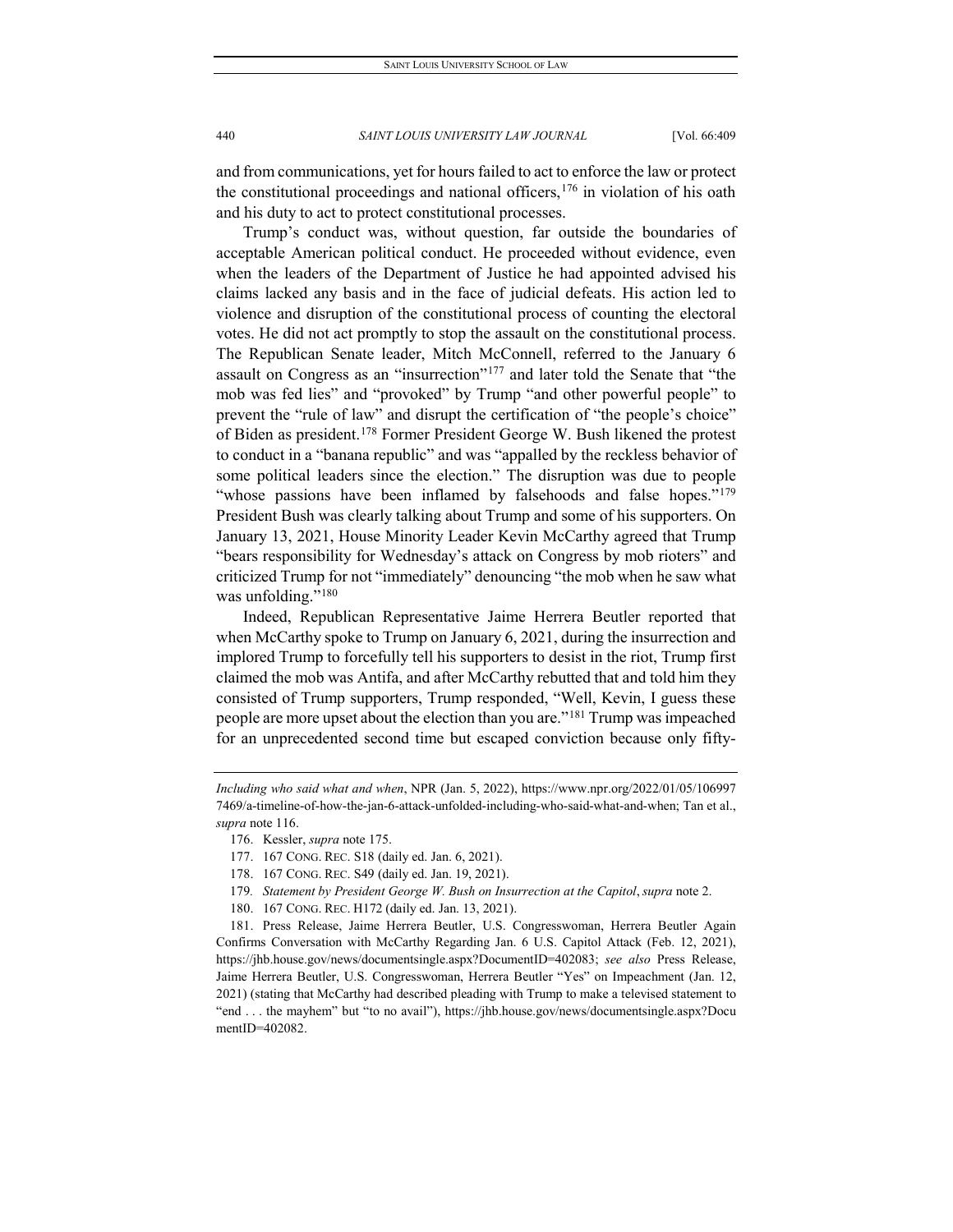seven (including seven Republican) senators voted to convict him, short of the two-thirds majority. Many of the forty-three Republicans who opposed convicting Trump argued that a former official could not be tried on impeachment.[182](#page-33-0) And following the impeachment vote, McConnell described the acts of January 6, 2021, as "terrorism" which occurred because Trump had "fed wild falsehoods" to the mob. Trump was "practically and morally responsible for provoking the events" of January 6,<sup>[183](#page-33-1)</sup> McConnell said.

# *C. Constitutional Morality*

Of course, Trump was unsuccessful. Congress recognized that Biden was lawfully elected, and he was installed as the new president, consistent with his 306-vote electoral majority which provided a comfortable cushion over the 270 necessary to elect. A possible verdict on the 2020 election is that the system worked, the democratic verdict was honored consistent with prevailing rules and authoritative decisions.

Yet the system only worked because some Republican (as well as Democratic) officials did not follow the lead of Trump and some of his associates in acting in defiance of the Constitution and law. Georgia's Secretary of State Raffensperger refused to succumb to Trump's entreaties to flip Georgia to him. Republican governors in Georgia and Arizona certified the Democratic electors in accordance with law. Most Republican senators agreed when McConnell implored them not to engage in a baseless challenge to Biden's election, but a few, led by Senators Josh Hawley of Missouri and Senator Ted Cruz of Texas, did not abide by his call even after witnessing the insurrection[.184](#page-33-2) Vice President Pence resisted Trump's entreaties to abuse the limited powers of his position in presiding over the electoral count, perhaps influenced by the sentiment of majorities in both houses that included sizeable numbers of Republican senators and representatives. Conservative Representative Liz Cheney, who as House Republican Conference chair, had supported most of

<span id="page-33-0"></span><sup>182</sup>*. See, e.g.*, 167 CONG. REC. S736 (daily ed. Feb. 13, 2021) (statement of Sen. McConnell) (claiming that the Senate had no power to convict and disqualify a former officer).

<span id="page-33-1"></span><sup>183.</sup> 167 CONG. REC. S735 (daily ed. Feb. 13, 2021). *See also id.* at H138 (daily ed. Feb. 13, 2021) (statement of Rep. John Katko) ("The President's role in the insurrection is undeniable."); *id.* at S27 (daily ed. Jan. 6, 2021) (statement of Sen. Rob Portman) (stating that mob thought the election was stolen because Trump had been so stating for two months); *id.* at S32 (daily ed. Jan. 6, 2021) (statement of Sen. Pat Toomey) ("We saw bloodshed because the demagogue chose to spread falsehoods and sow distrust of his fellow Americans.").

<span id="page-33-2"></span><sup>184</sup>*. See, e.g.*, 167 CONG. REC. S20 (daily ed. Jan. 6, 2021) (statement of Sen. Mike Lee) (arguing that Congress could simply open and count the votes not engage in review of the sort objectors sought); *id.* at S26 (daily ed. Jan. 6, 2021) (statement of Sen. Rob Portman) (stating that he stood with the Constitution which did not empower Congress to act as objectors sought); *id.* at S32 (daily ed. Jan. 6, 2021) (remarks of Sen. Pat Toomey) (stating that Sen. Hawley's challenges to Pennsylvania vote would deny Pennsylvania's voters the opportunity to choose their electors).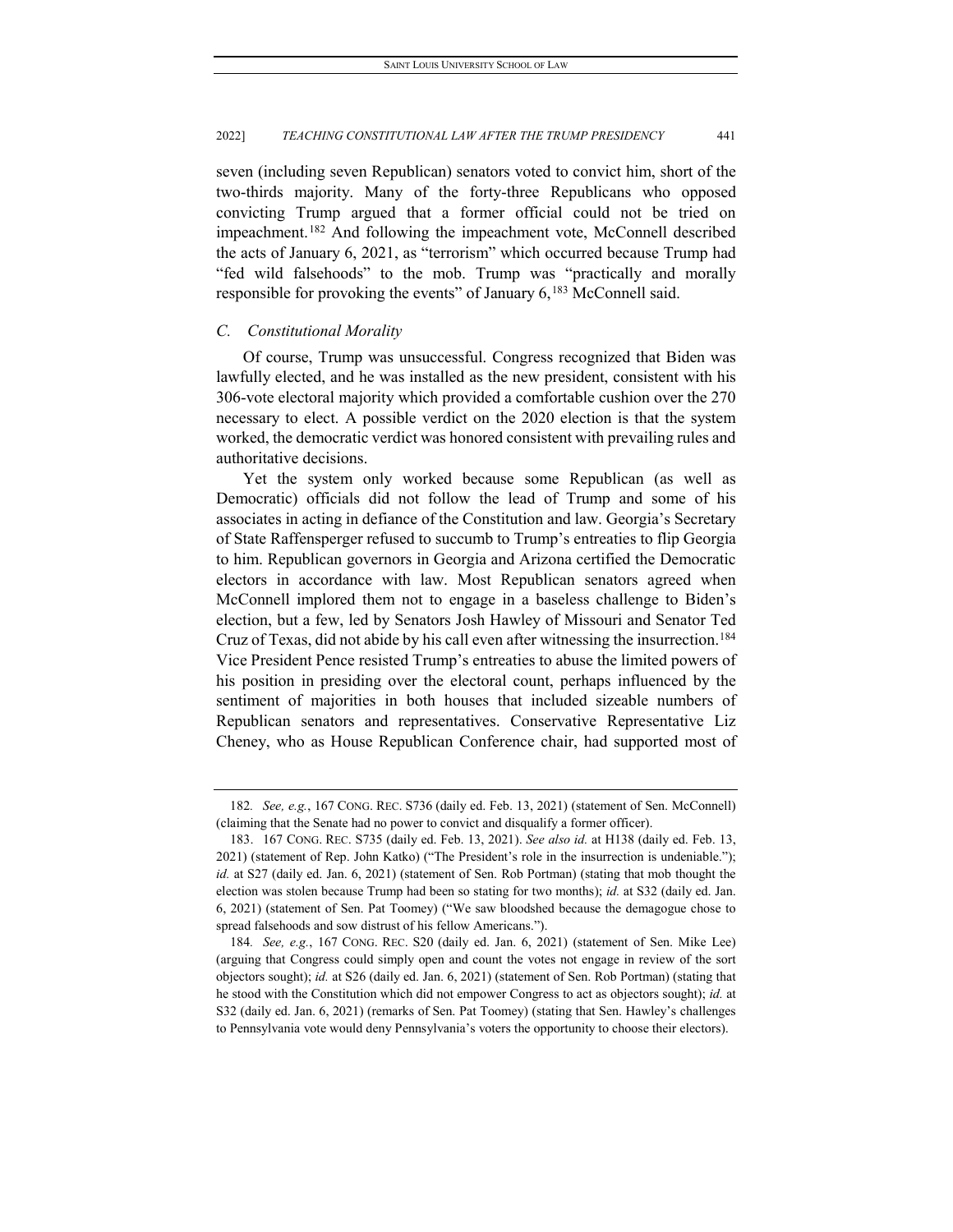Trump's policy initiatives, was among the Republicans who voted to impeach. She announced before the vote:

The President of the United States summoned this mob, assembled the mob, and lit the flame of this attack. Everything that followed was his doing. None of this would have happened without the President. The President could have immediately and forcefully intervened to stop the violence. He did not. There has never been a greater betrayal by a President of the United States of his office and his oath to the Constitution.[185](#page-34-0)

That the 2020 election produced the lawful result should not encourage complacency regarding the efficacy of America's constitutional system. The 2020 election reminds us that constitutional provisions are not self-executing.<sup>[186](#page-34-1)</sup> They must be interpreted and applied by human beings.<sup>[187](#page-34-2)</sup> Trump's effort to prevent Biden's clear and lawful election failed because ultimately enough Republican office-holders, in Trump's administration, in Congress, and in states, and judges appointed by Republican presidents and governors joined with Democrats in giving priority to their legal duty over their partisan preferences. Such behavior is routine in most elections. Still Trump's abuse of the system and the subsequent effort to ostracize Republicans who place constitutional duty over partisan demands threaten to make the ordinary behavior that allows constitutional democracy to function exceptional, thereby subverting democracy and the rule of law.

The framers, of course, worried that selfish motives might interfere with the government's purpose to achieve public good. They appreciated human reason as an asset to be deployed but did not idealize human nature. "If men were angels, no government would be necessary. If angels were to govern men, neither external nor internal controls on government would be necessary," James Madison wrote in Federalist 51.<sup>[188](#page-34-3)</sup> Since neither condition would exist, the Constitution's text and structure represented an effort to encourage virtuous behavior. They thought that a republic would provide decision-makers more likely to bring the wisdom to discern the public interest and the patriotism and commitment to justice which would override "temporary or partial

<span id="page-34-0"></span><sup>185.</sup> Press Release, Liz Cheney, Wyoming Congresswoman, Cheney: I Will Vote to Impeach the President (Jan. 12, 2021), https://cheney.house.gov/2021/01/12/cheney-i-will-vote-to-impeachthe-president/.

<span id="page-34-1"></span><sup>186</sup>*. See, e.g.*, LEVITSKY & ZIBLATT, *supra* note 161, at 99 (explaining that constitutional guardrails are insufficient to prevent authoritarian behavior due to the failure of constitutional text to speak to all issues and to speak unambiguously and the tendency of officials to act to undermine constitutional spirit).

<span id="page-34-3"></span><span id="page-34-2"></span><sup>187</sup>*. Cf.* Goldstein, *supra* note 76, at 482–85 (discussing the need for officials to act with constitutional morality in impeachment proceedings).

<sup>188.</sup> THE FEDERALIST NO. 51, at 322 (James Madison) (Clinton Rossiter ed., 1961).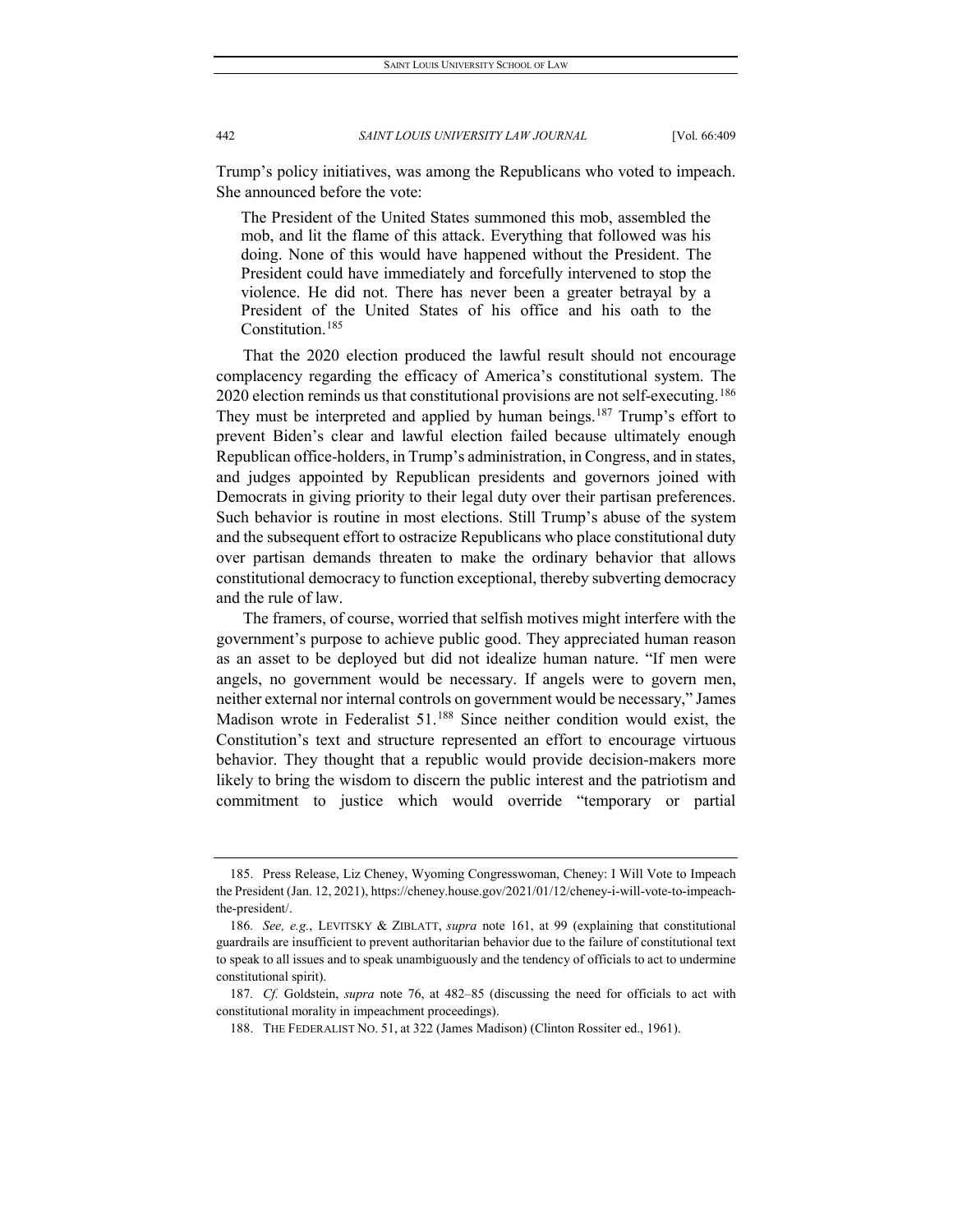considerations,["189](#page-35-0) that dividing governmental power would give those in different institutions incentive to check abuses, and that dependence on the people would help control government.<sup>[190](#page-35-1)</sup>

Those sworn to uphold the Constitution are obliged to give constitutional considerations higher weight than partisan preferences. That obligation is implicit in the Supremacy Clause as interpreted in *Marbury v. Madison*<sup>[191](#page-35-2)</sup> and consistent with numerous decisions confirming that the Constitution supersedes other forms of law. The Oath Clause compelling federal and state officials in the legislative, executive, and judicial branches to take an oath to support the Constitution provides further indication of its centrality to civic behavior.<sup>[192](#page-35-3)</sup> Moreover, our constitutional system depends on the commitment of officials and citizens to act with what Herbert Brownell, a long-time Republican leader and Attorney General under President Dwight D. Eisenhower, called "constitutional morality" or "constitutional propriety." Brownell expressed this point in 1957 when he told a Congressional committee:

More important than any of the written safeguards are those provided by our political processes, for ultimately the operation of any constitutional arrangement, depends on public opinion, and upon the public's processing a certain sense of constitutional morality. In the absence of this sense of constitutional morality on the part of the citizenry, there can be, of course, no guaranty against the usurpation of power or any coup d'etat. In other words, no mechanical or procedural solution will provide a complete answer, if one assumes hypothetical cases in which most of the parties are rogues and in which no sense of constitutional propriety exists.<sup>[193](#page-35-4)</sup>

Brownell echoed that insight in writings<sup>[194](#page-35-5)</sup> and other testimony,<sup>[195](#page-35-6)</sup> and it was included in congressional reports that provide part of the legislative history of the Twenty-Fifth Amendment to the Constitution.<sup>[196](#page-35-7)</sup> Experience teaches that authoritarian regimes generally emerge when political elites fail to act to isolate

<span id="page-35-5"></span>194. Herbert Brownell Jr*., Presidential Disability: The Need for a Constitutional Amendment*, 68 YALE L.J. 189, 200 (1958).

<span id="page-35-6"></span>195*. Presidential Inability: Hearings before the H. Comm. on the Judiciary*, 89th Cong. 242 (1965) (statement of Herbert Brownell, Jr.); *Presidential Inability and Vacancies in the Office of the Vice President: Hearings Before the Subcomm. on Constitutional Amendments of the Senate Comm. on the Judiciary*, 88th Cong. 136 (1964) (statement of Herbert Brownell, Jr.).

<sup>189</sup>*. Id.* No. 10, at 82 (James Madison).

<sup>190</sup>*. Id.* No. 51, at 322.

<sup>191.</sup> 5 U.S. (1 Cranch) 137, 180 (1803).

<span id="page-35-3"></span><span id="page-35-2"></span><span id="page-35-1"></span><span id="page-35-0"></span><sup>192.</sup> U.S. CONST. art. I, § 1, cl. 3; *see also id.* art. II, § 1, cl. 7 (prescribing presidential oath to "preserve, protect and defend" the Constitution).

<span id="page-35-4"></span><sup>193</sup>*. Presidential Inability: Hearings before the Special Subcomm. On Study of Presidential Inability of the H. Comm. On the Judiciary*, 85th Cong. 31 (1957) (statement of Herbert Brownell, Jr.).

<span id="page-35-7"></span><sup>196.</sup> H.R. REP. NO. 89-203, at 13 (1965); S. REP. NO. 89-66, at 13 (1965); S. REP. NO. 88-1382, at 11 (1964).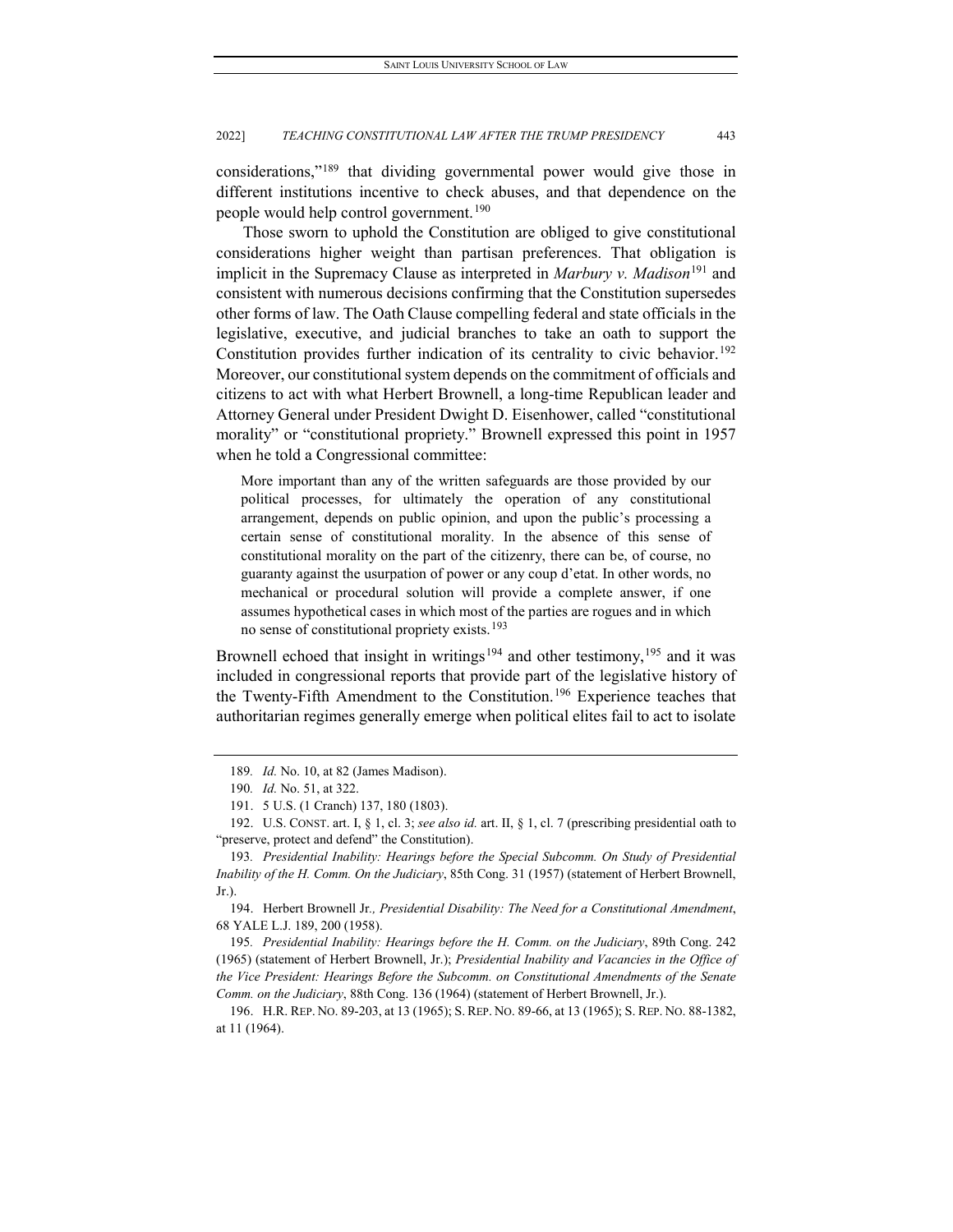demagogues and when citizens elevate partisan preferences over constitutional principle.[197](#page-36-0)

Some gave voice to a similar ideal to implore colleagues to recognize constitutional duty as a higher calling than partisan preference or personal ambition. Senator Mitt Romney, the last Republican presidential nominee before Trump, said on January 6, 2021:<sup>[198](#page-36-1)</sup>

In light of today's sad circumstances, I ask my colleague: Do we weigh our own political fortunes more heavily than we weigh the strength of our Republic, the strength of our democracy, and the cause of freedom? What is the weight of personal acclaim compared to the weight of conscience?

The Trump presidency, accordingly, suggests that Constitutional Law courses should give greater attention to the basic ideals that animate the Constitution and the extent to which the survival of constitutional government depends on office-holders and citizens acting in a principled way even when so doing is inconsistent with their partisan preferences. That reality is reflected in the norms and conventions officials follow to implement the Constitution. The Constitution depends on governmental officials giving priority to constitutional provisions and principles. They are more likely to do so if the public values constitutional ideals and holds their leaders accountable when they deviate from them, and the public is more likely to do so if leaders treat constitutional principles seriously rather than as dispensable when inconvenient.

# *D. A Pedagogical Note*

Some pedagogical considerations and challenges emerge from the circumstance that Constitutional Law courses include students from across the political spectrum. A Constitution, Justice Oliver Wendell Holmes, Jr. reminded, "is made for people of fundamentally differing views,"<sup>[199](#page-36-2)</sup> and Constitutional Law courses include students with different political and ideological inclinations. To some extent, this circumstance is a variation of a more common challenge of teaching Constitutional Law courses since the controversial nature of some topics and the way they may impact some members of the class personally calls for special sensitivity in classroom discussion. To make class welcoming to all and to encourage students to develop and express their own views, when I taught, I generally discussed strengths and weaknesses of opinions, approaches to constitutional argument, and justices without generally expressing my conclusions or preferences, although students could discover some of them in my scholarship if they were moved to find and read it.

<span id="page-36-2"></span><span id="page-36-1"></span><span id="page-36-0"></span><sup>197.</sup> LEVITSKY & ZIBLATT, *supra* note 161, at 19–20, 69–71. *See also* TIMOTHY SNYDER, ON TYRANNY: TWENTY LESSONS FROM THE TWENTIETH CENTURY (2017).

<sup>198.</sup> 167 CONG. REC. S26 (daily ed. Jan. 6, 2021).

<sup>199.</sup> Lochner v. New York, 198 U.S. 45, 76 (1905) (Holmes, J., dissenting).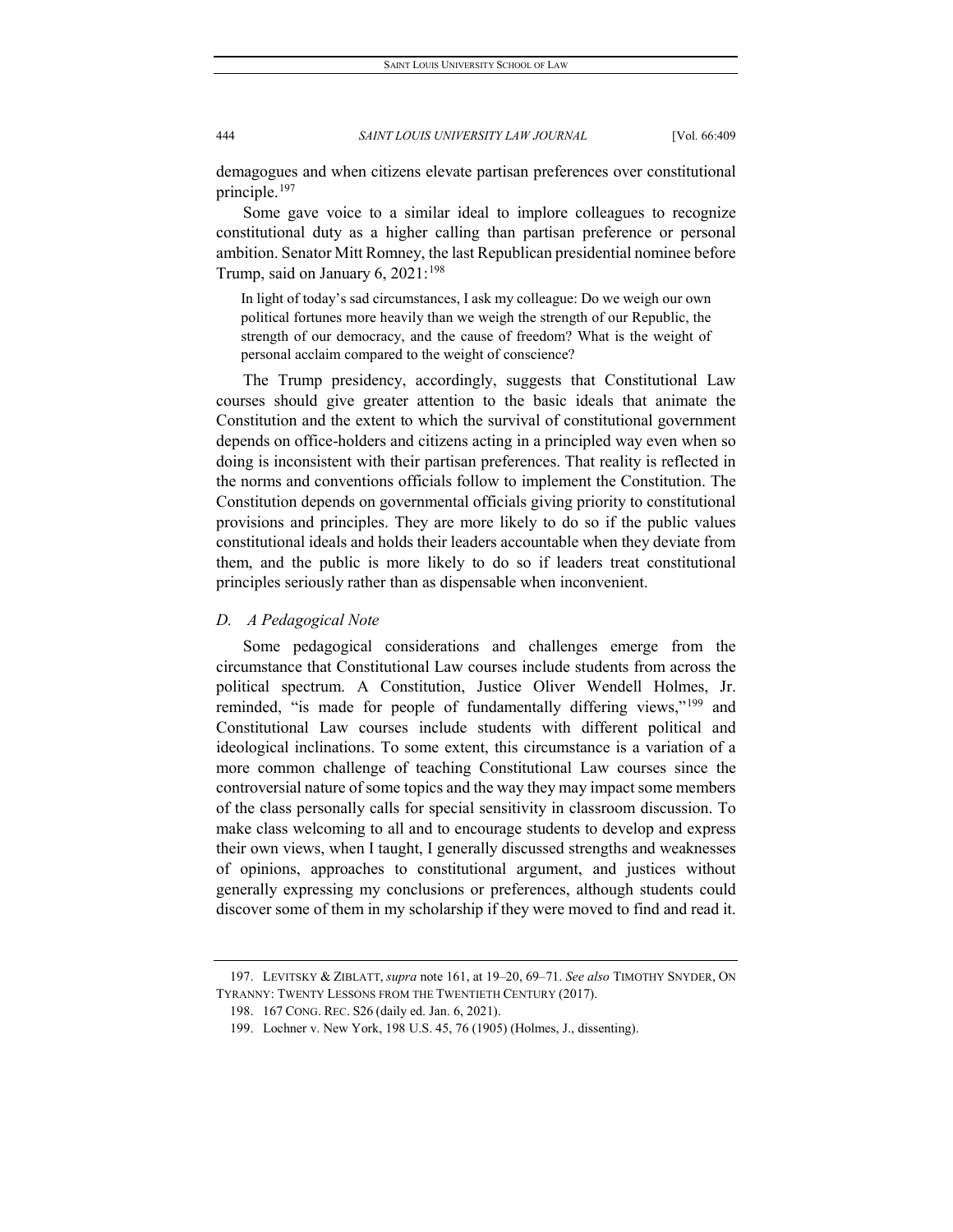Generally, issues Trump's presidency raised can be similarly handled. So, for instance, impeachment, presidential inability, and even January 6 can be discussed without the professor taking a position on the ultimate questions. Constitutional norms and practices can be stated, their constitutional underpinnings explored through questions (Why has there been a norm of tax return disclosure? Why has there been a norm not to disparage judges or the press?). Similarly, foundational constitutional concepts like the rule of law, democracy, pluralism, and rational decision-making can be presented as constitutional values and their importance, roots, and implications discussed without highlighting January 6, Trump's anti-Muslim rhetoric and his suggestion that people chug bleach to combat Covid-19.

Yet teaching doesn't always mandate apparent neutrality. The Constitution may be for people with different views, but it rejects racism and other exclusionary views, and rests on commitments to the rule of law, democracy, and civil exchange based on reasoned consideration of information, and rejects authoritarian leadership among other basic values. Constitutional Law teachers should not be neutral regarding such principles. It is, of course, easier to criticize the behavior of judicial and political actors from earlier centuries. The racist views Chief Justice Roger Taney or Justice Henry Billings Brown expressed, the Japanese internment order of Franklin D. Roosevelt's government, the demagogic behavior of Senator Joe McCarthy, and the oath violations of Richard M. Nixon all present more comfortable targets since the wrong-doers are long deceased and not subjects of contemporary controversy.

Yet unconstitutional behavior should not be immune from criticism simply because associated with one who, until recently was president of the United States. As educators, professors may choose to handle these matters differently, depending on their individual styles, the schools and locations where they teach, their perception of their students' views, and their assessment of the most effective way to present the material or the way that best fits their style. Information should be fairly presented and alternative viewpoints received. There may be times when Socratic questioning rather than professorial pronouncements are the most appropriate ways to proceed. Hypotheticals can also be used imagining behavior by other presidents, including Trump's predecessor or successor or some future, imaginary president of an unspecified party. Sometimes student questions or comments may bring behavior of Trump or other presidents into the discussion. Yet Constitutional Law professors should not ignore constitutional clauses, values, and issues Trump's behavior raised.

It's worth emphasizing that the purpose here is not to convert Constitutional Law class into a partisan forum. That would obviously be inappropriate. But neither should a rejection of constitutional principle be ignored because the parties responsible were also partisans. In educating students, Constitutional Law courses have considered numerous issues relating to behavior of various presidents during the last half century or more. It is also impossible, or at least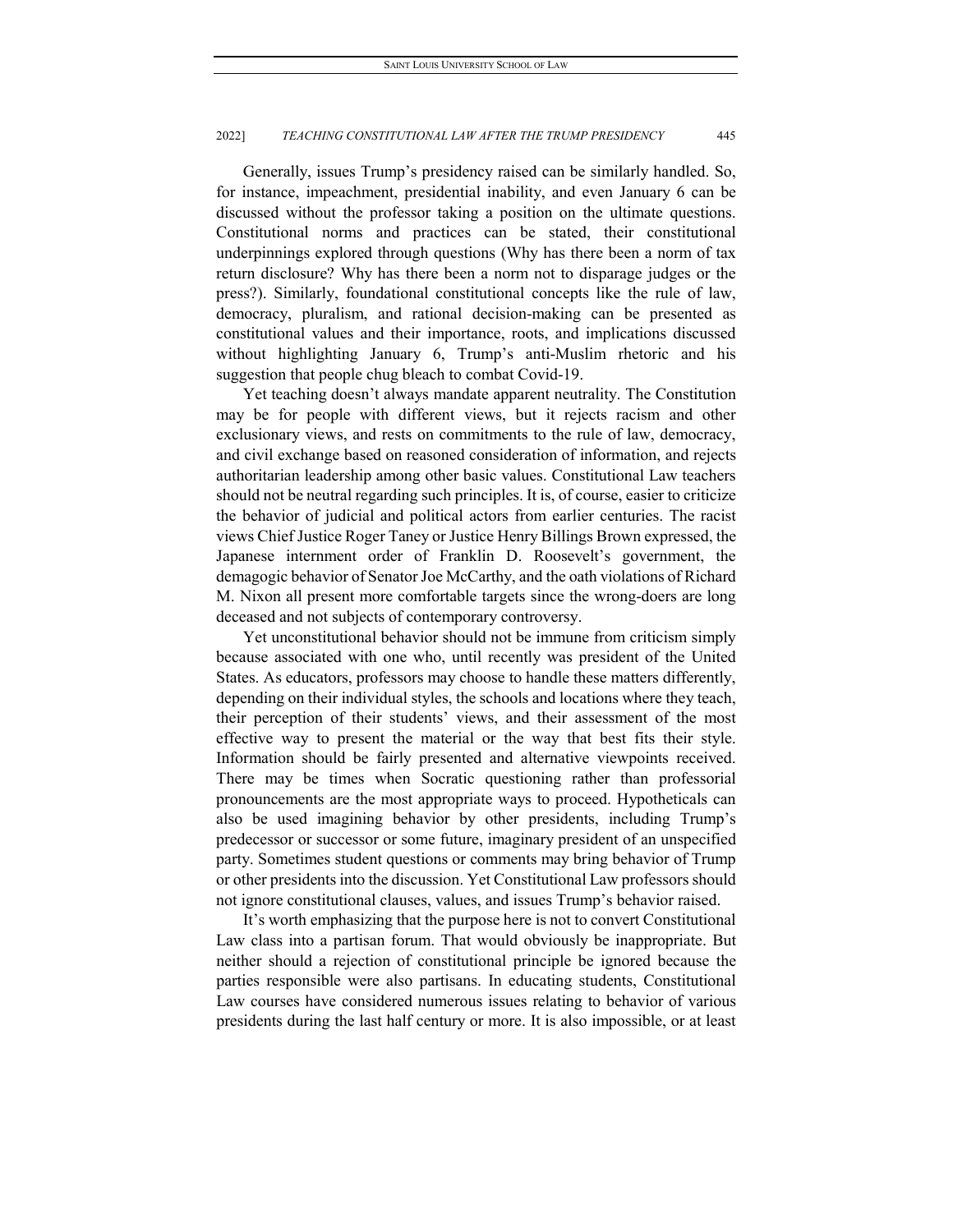unwise, for Constitutional Law courses to ignore the Trump presidency as a historical event or to disregard the cases and clauses, norms and conventions, and constitutional ideals that his presidency spotlighted and the questions they raise about the present and future of American constitutional democracy.

# III. THE ROLE OF LAW SCHOOLS

The role of law schools in educating about constitutional ideals does not end in the classroom of the basic Constitutional Law courses. There is a larger obligation to educate the public regarding constitutional ideals.<sup>[200](#page-38-0)</sup> The idea that law schools might constructively contribute to knowledge about the Constitution certainly did not begin with the Trump presidency,<sup>[201](#page-38-1)</sup> although that four-year period of American history highlights the need for the undertaking and suggests the consequences of a population unschooled in or uncommitted to basic constitutional principle.

The Constitution is not perfect, something its text and history confirm, and Constitutional Law courses can and should discuss constitutional imperfections which have been corrected as well as those that remain.<sup>[202](#page-38-2)</sup> Nonetheless, law schools rest on the basic premise that the Constitution generally reflects worthy principles and merits support. A lawyer's oath of admission to a state bar often requires that they swear to support the Constitution and that of the state.<sup>[203](#page-38-3)</sup>

American law schools surely cannot and should not institutionally engage in partisan activity, but they should act to provide a fuller public discussion of the underlying principles and purposes behind the Constitution to benefit populations other than their students. Most law schools already do so, yet the recent challenge to basic constitutional principles should exhort them to do more. There are many ways law schools might contribute to that cause. They might fulfill that mission by, for instance, providing educational programs about constitutional principles for the public, lawyers (with Continuing Legal Education credits where they incentivize attendance), and students, on Constitution Day and on other occasions. They might create Constitutional Law Clinics to explore, write, and educate on topics. The Rule of Law Clinic that Professor Harold Hongju Koh has taught produced very useful guides regarding presidential inability and presidential impeachment, and various courses at the Feerick Center for Social Justice at Fordham Law School, taught by former Dean John D. Feerick and Professor John Rogan, provide other models. Perhaps

- 202. U.S. CONST. art. V (providing means of amendment).
- 203*. See, e.g.*, MO. SUP. CT. R. 8.15 (2007).

<span id="page-38-0"></span><sup>200</sup>*. See, e.g.*, Nicholas W. Allard, *Sweet Are the Uses of Adversity,* 52 U. TOL. L. REV. 197, 232–36 (2021) (discussing the role of law schools in public education regarding proper functioning of government and system of justice).

<span id="page-38-3"></span><span id="page-38-2"></span><span id="page-38-1"></span><sup>201</sup>*. See, e.g.*, Melissa Hart, *Foreword: Public Constitutional Literacy; A Conversation*, 90 DENVER L. REV. 825, 825 (2013).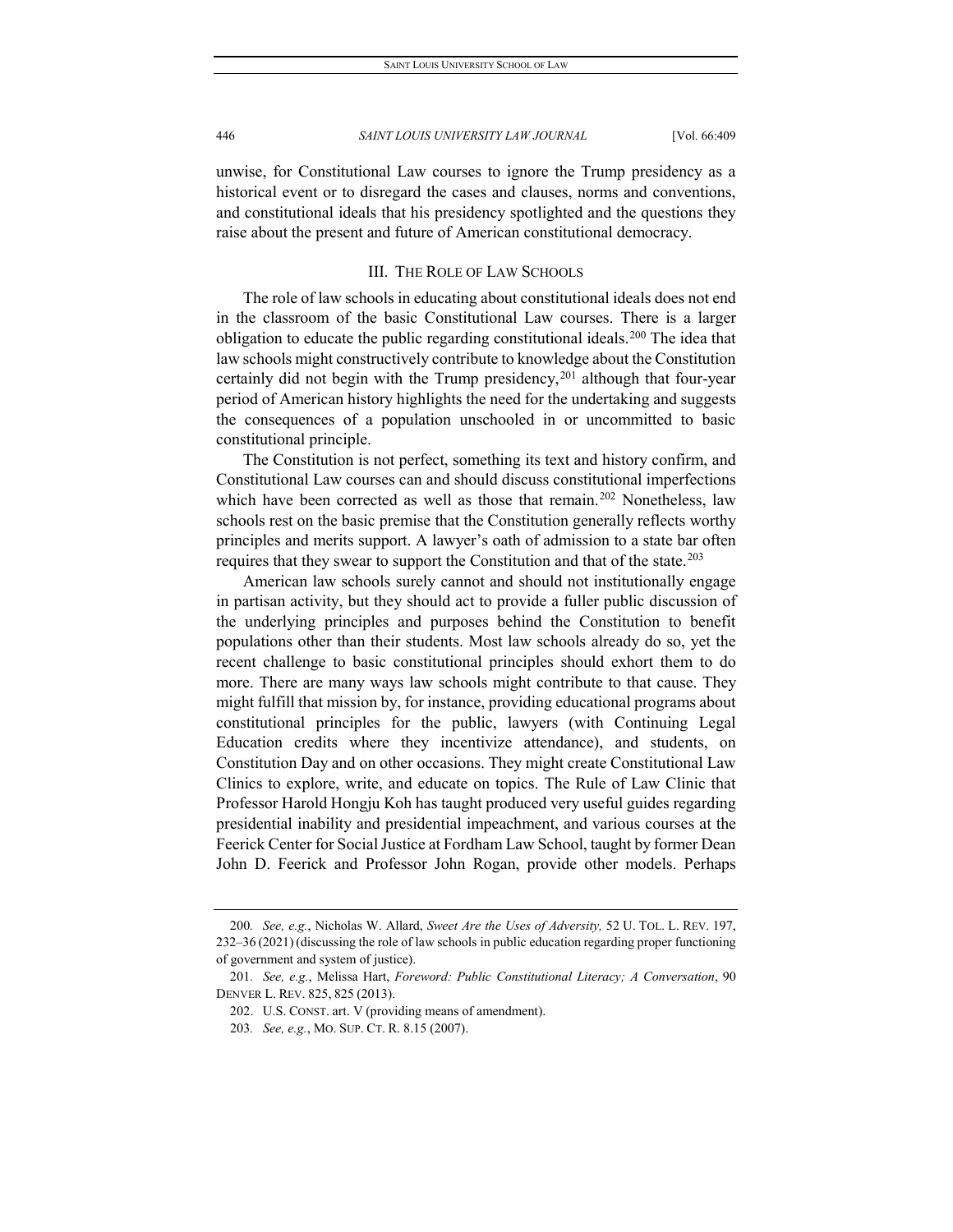student organizations, like the American Constitution Society and the Federalist Society could collaborate in efforts to discuss to lay audiences some of the constitutional principles Trump's presidency raised.

Some schools have made impressive efforts to bring the Constitution to public school children. Many law schools sponsor Street Law programs in which law students teach public school students about legal issues relevant to their lives.<sup>[204](#page-39-0)</sup> Nearly a decade ago, then Professor (now Representative) Jamin B. Raskin described the Marshall-Brennan Constitutional Literacy Project whereby law students from eighteen law schools taught a course on the Constitution and Bill of Rights at area public high schools.[205](#page-39-1) Professor Raskin found that the program inspired and educated both the high school students and the law student-teachers who received "life-changing benefits" from the experience.<sup>[206](#page-39-2)</sup> At the University of Nebraska, Professor Eric Berger has advised the Community Legal Education Project ("CLEP") whereby law school students go to grade and middle schools (usually fifth and eighth grades) to educate students about the Constitution. Among their other contributions, programs like these might provide ways that law schools can interest students from disadvantaged backgrounds in Constitutional Law, thereby helping address structural barriers as well as disseminating information about the Constitution.

# **CONCLUSION**

Trump's presidency presents reason to rethink basic Constitutional Law courses. It will be easiest and most natural to incorporate some materials regarding clauses or basic questions that Trump's presidency raised. The more challenging, yet more important task, is to focus greater attention on foundational constitutional ideals and their implications and the sort of behavior that is appropriate for officials and citizens when constitutional principles clash with their partisan preferences or personal ambitions. If I were teaching a basic course now, I would certainly devote more class time to exploring such questions. And that should be an undertaking not simply for Constitutional Law courses, but for law schools more generally, and one whose audience extends beyond the students assigned to the course and includes other students, lawyers, and citizens. Trump's presidency, including but not limited to the insurrection of January 6, 2021, has not only provided new material for students to consider

<span id="page-39-0"></span><sup>204</sup>*. See* Vicki Jackson, *Law Schools and Civic Education,* AALS NEWS (Fall 2019), https://www.aals.org/about/publications/newsletters/aals-news-fall-2019/law-schools-and-civiceducation/.

<span id="page-39-2"></span><span id="page-39-1"></span><sup>205</sup>*. See* Jamin B. Raskin, *The Marshall-Brennan Constitutional Literacy Project: American Legal Education's Ambitious Experiment in Democratic Constitutionalism*, 90 DENVER U. L. REV. 833, 833 (2013).

<sup>206</sup>*. Id.* at 836.